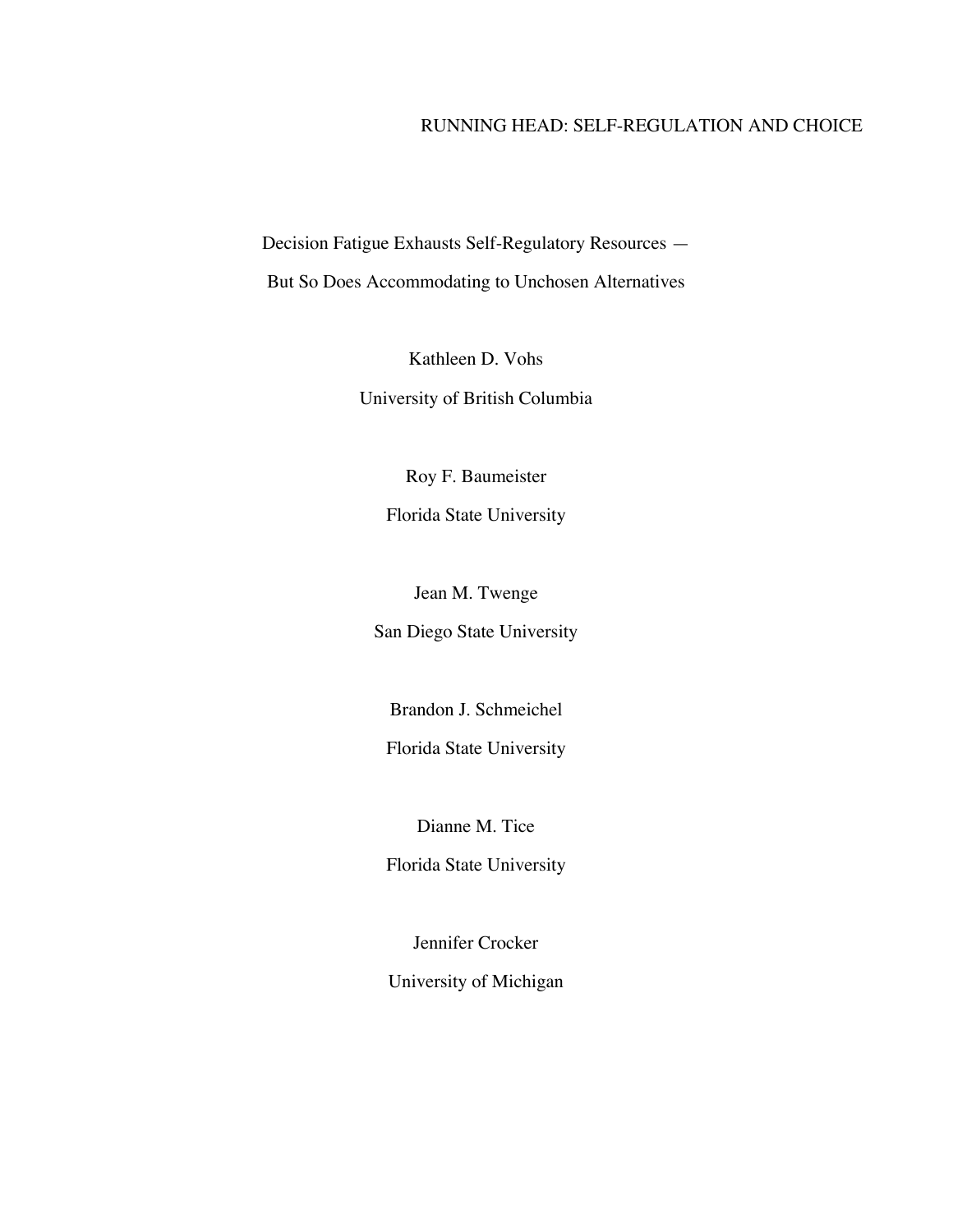### Abstract

Effortful choice is costly, but so is accommodating to choices made by others. In five studies, participants who made a series of choices regarding consumer products, college courses, or course materials subsequently showed poorer self-regulation (measured in terms of task persistence, task performance, and pain tolerance), as compared to people who viewed or rated similar options without making choices. In two additional studies, people were better at self-regulation (measured in terms of physical stamina and speed-accuracy trade-offs) after they had performed a task they had chosen, as compared to performing a task chosen by others. A limited resource model can explain why people regard choice-making as stressful yet generally prefer to have choices.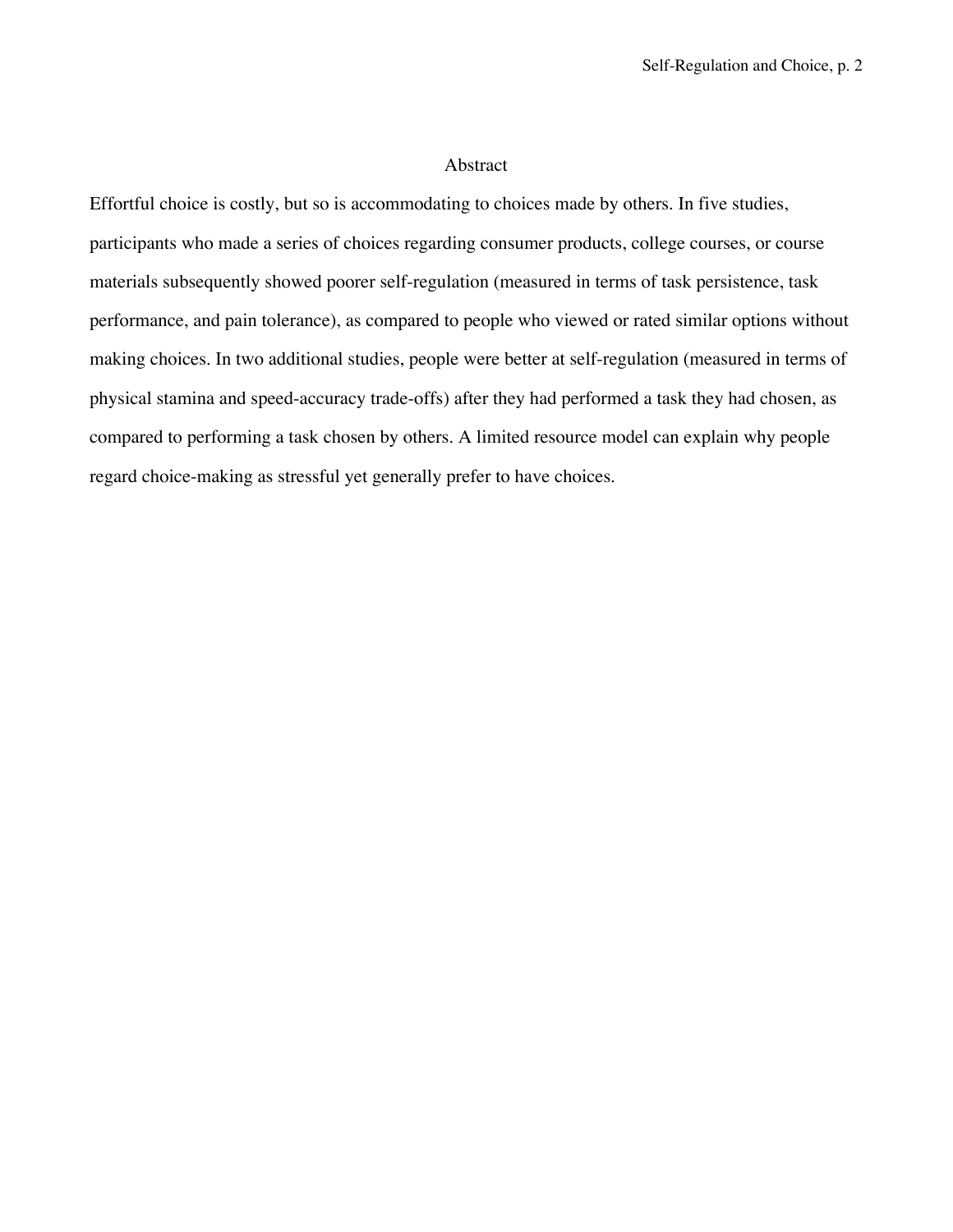**"***The difficulty in life is the choice." --*George Moore, The Bending of the Bough, 1900

The rich complexity of human social life is partly attributable to choice. Each day, millions of people make decisions that will have lasting effects on their lives. Although choices are often described as painful, agonizing, difficult, and by other terms that connote adversity, people who lack choices tend to see their situations as even more aversive. Indeed, the restriction of freedom (through jailing or other confinements) has long been used in human society as a severe form of punishment. Conversely, the worldwide shift toward democracy that has been one great theme of the late  $20<sup>th</sup>$ century (Fukuyama, 1992) can be seen as a broad-based insistence on having more choices.

There is no denying that choices have proliferated, in terms of the number of decisions one can make in life or even throughout a day. The diversity of product selection has expanded exponentially, such that the average American supermarket in 1976 carried 9,000 different products, whereas fifteen years later that figure had ballooned to 30,000 (Waldman, 1992). The average produce section alone had risen from 65 items to 285 items. The coffee shop chain Starbucks boasted in 2003 that it offered each customer 19,000 "beverage possibilities" at every store, and this was before their new "superheated" option multiplied the number even further. Approximately 50,000 new products are introduced every year in the U.S., whereas the number 30 years ago was only a few thousand.

Has the proliferation of choice uniformly made life easier and better? Iyengar and Lepper (2000) found that people who had more choices were often less willing to decide to buy anything at all, and their subsequent satisfaction was lower when they had been confronted with 24 or 30 options than when they faced six options. Such findings suggest that choice, to the extent that it requires greater decision-making among options, can become burdensome and ultimately counterproductive. Schwartz (2000) denounced the stresses and others costs of increased choice as "the tyranny of freedom."

We thus have a potential paradox. People who lack choices seem to want them and often will fight for them. Then again, people find that making many choices can be aversive. The purpose of the present manuscript was to test two seemingly competing hypotheses about choice, derived from a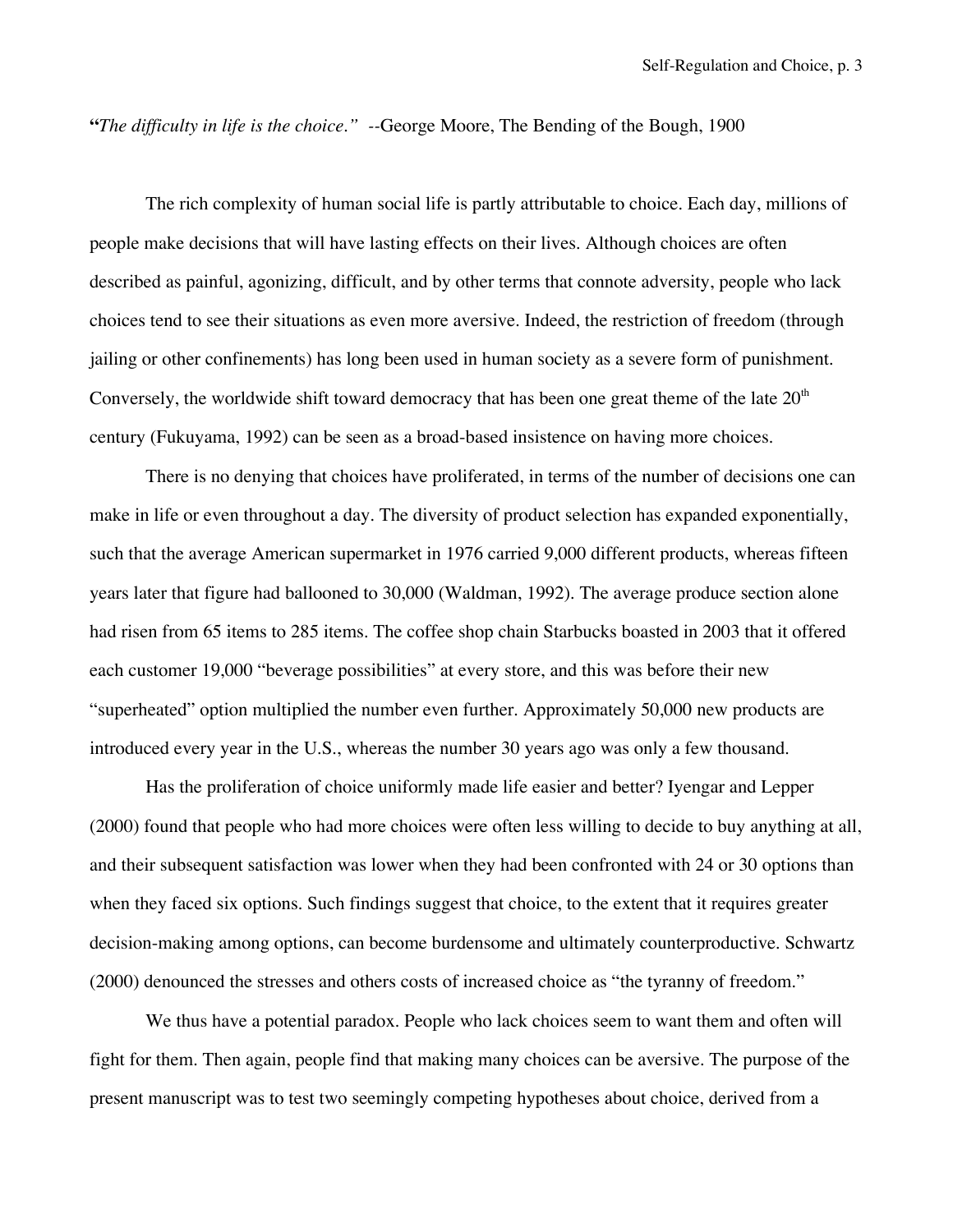limited resource model of psychological functioning. The first hypothesis centers around *decision fatigue*: the notion that making choices can be effortful and can therefore deplete resources. The second hypothesis is that when one does not have choice, even though one might be spared the depleting effect of choosing, one may have to expend resources to adjust oneself to unchosen circumstances. Thus, we propose that choice is a two-sided coin for executive functioning: Making choices is taxing, but so is accommodating to the choices of others.

# *Choice and Control*

By some analyses, human life is full of constant choices, insofar as an alternative is available to nearly every action (Sartre, 1956). We use the term choice in a more limited sense, however, to refer to choices made by a conscious consideration among alternatives. Most of the time people proceed by routine, habit, and automatic processes (Bargh, 1989; Bargh & Thein, 1985). To say that a professor chooses to go to her office each day, because in principle she could stay home or get another job is misleading in our view: Most likely she does not go through a conscious consideration of alternatives each day.

Our point is simply that the contemplation of alternatives and selection among them is a meaningful and effortful psychological act. It is a form of exerting control: One can decide the outcome of a particular situation. Indeed, in some views the capacity to make flexible choices based on new information is one of the driving forces behind the evolution of basic cognitive processes (Tomasello & Call, 1997). That is, simple organisms behaved according to fixed action patterns, by which their biological programming dictates a single and inflexible response. More complex organisms may act on the basis of operant conditioning, so that current behavior is somewhat flexibly shaped by prior consequences of like behavior. The most advanced form of choosing involves weighing information about currently available options to select the option that seems most promising. This response would be the most flexible, and potentially the most adaptive in terms of promoting survival and reproduction, but it requires the most elaborate information-processing apparatus and the most pliant behavior control system — so, in a sense, it is costly.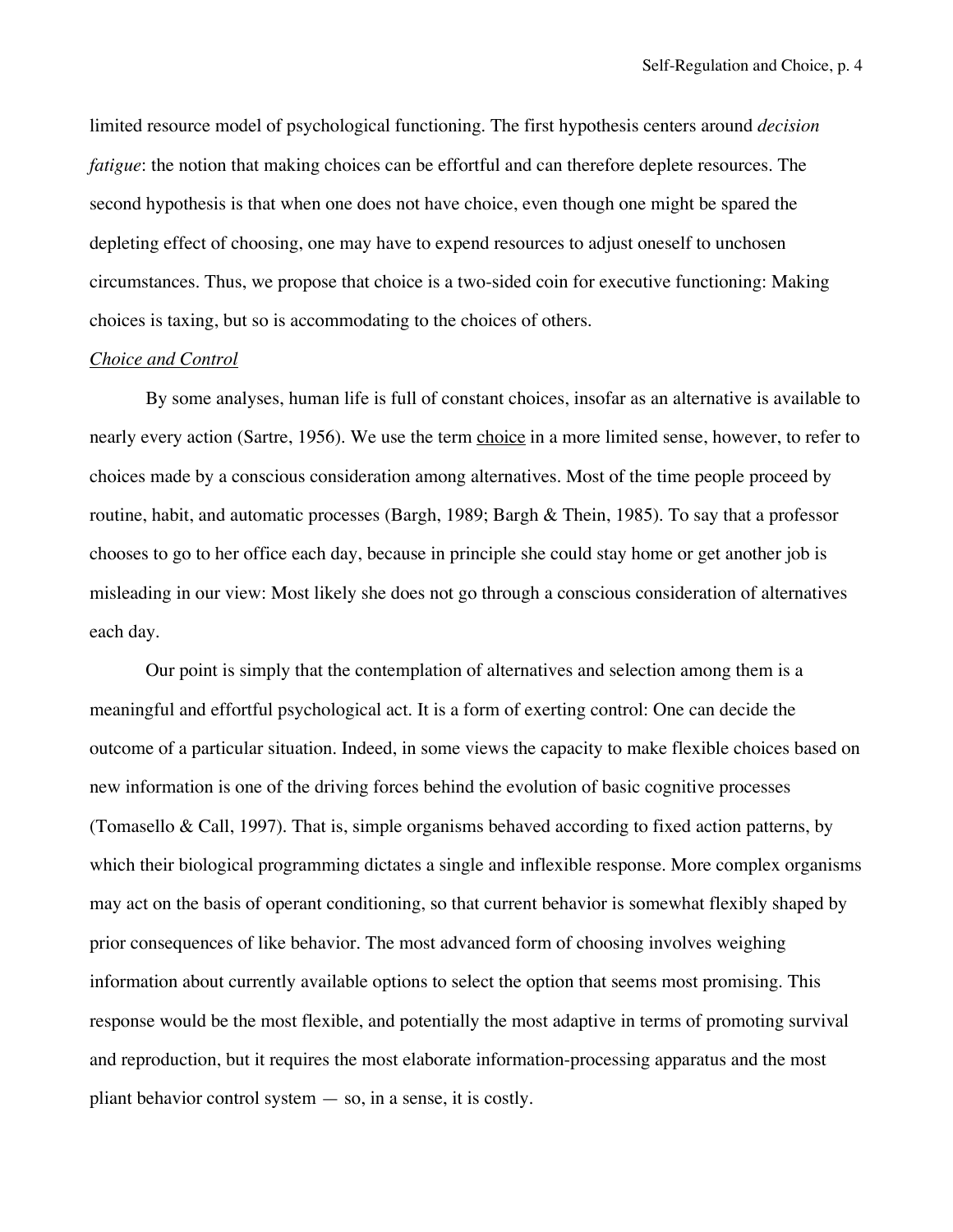#### *Strength and Ego Depletion*

Recent findings have begun to suggest that many of the self's activities depend on a common resource, akin to energy or strength. The self's executive function is the agent that makes choices and decisions, initiates and controls action, and regulates the self by operating on its inner states (see Baumeister, 1998). All of these important activities seem to draw on this common resource, which may easily become depleted.

We define self-regulation as the self exerting control to change its own responses in an attempt to pursue goals and standards. These responses include changing one's emotional state, regulating thought processes, persisting at a task despite a strong desire to quit, and overriding impulses. The goals and standards include ideals, morals, norms, performance targets, and the expectations of other people. A series of studies has provided evidence that some psychological resource is depleted by acts of regulating the self. Muraven, Tice, and Baumeister (1998) and Baumeister, Bratslavsky, Muraven, and Tice (1998) showed that performing one act of regulating the self impaired performance on a subsequent, seemingly unrelated act of self-control. For example, resisting temptation, stifling emotional distress, or suppressing thoughts caused people to quit earlier on a frustrating task, show less physical stamina, and be unable to refrain from laughing at a humorous scene. Presumably, the first act of self-control depleted some resource that would have been needed to perform better at the second act of self-control. Depletion of the self's resources has been linked to multiple behavioral problems, including overeating by dieters (Vohs & Heatherton, 2000), prejudicial responding (Richeson  $\&$ Shelton, 2003), inappropriate self-presentation (Vohs, Baumeister, & Ciarocco, in press), and intellectual underachievement (Schmeichel, Vohs, & Baumeister, 2003).

These studies of self-regulation are relevant because they involve the self's executive function, which is to say the inner agency that exerts control and also makes choices. Baumeister et al. (1998) suggested that the resource involved in self-regulation might be the same one needed for other activities of the executive function, such as choice-making. In one study, making a responsible choice to perform a counterattitudinal behavior (as in dissonance research; Linder, Cooper, & Jones, 1967)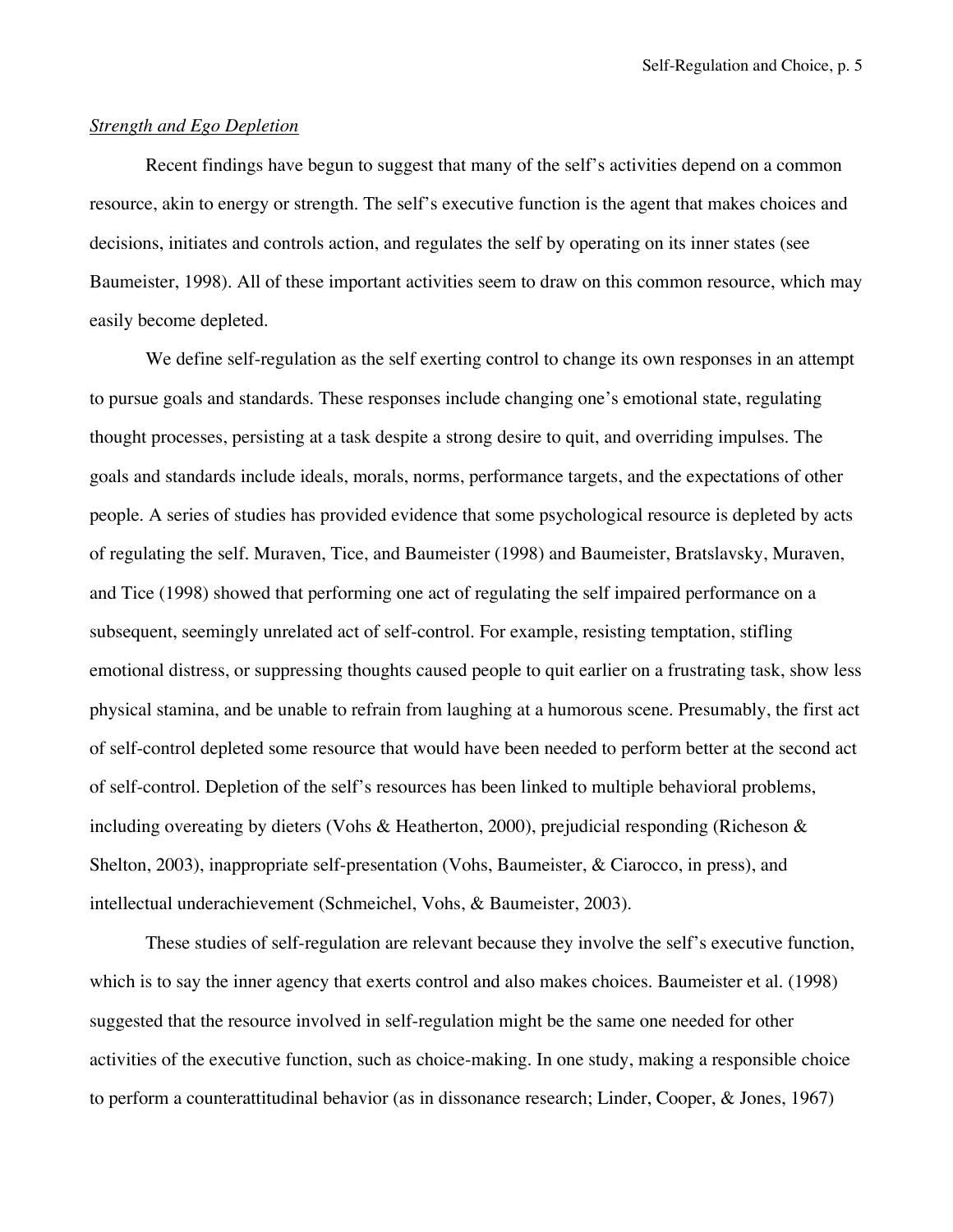depleted the ego resource, as shown by quitting more rapidly on a subsequent figure-tracing task. Although encouraging, those results do not amount to a strong or clear test of the view that making choices depletes the self's resources. The reliance on a dissonance procedure could entail that dissonance-reduction processes were activated, and these could have depleted the self's resources. Dissonance often invokes a sense of responsibility for undesirable consequences (Linder et al., 1967), and this also may have drained the self's inner strength. Hence the focus of the present investigation was to establish the role of the self's resources (specifically self-regulatory strength) in choice.

The strength model of the self's executive function has two aspects relevant to the present discussion. First, this resource is used for a broad variety of regulated activities. The same resource is used for controlling thoughts, modifying emotions, overriding impulses, performance regulation, as well as active choosing. Second, this executive resource is fairly limited, so that even relatively small expenditures translate into an impaired ability to execute executive responses later.

# *Choice Can Be Depleting*

The current work tests the hypothesis that there is a hidden cost to choosing beyond responsibility for outcomes and thinking about options. Specifically, the process of choosing may itself drain some of the self's precious resources, thereby leaving the executive function less capable of carrying out its other activities. Decision fatigue can therefore impair self-regulation.

A thought-provoking review paper by Burger (1989) concluded that the quest for choice and control is in reality somewhat limited. In many situations, people prefer not to have control, such as when someone else can do the job better. Individual differences are also apparent: Burger pointed out that even in conditions in which most people prefer control, there is generally a minority of people who choose not to have control. It seems that for these people, the burden of responsibility that goes with choice is simply too great. Even when the burden seems trivial, some people still want to avoid it.

There are multiple reasons people may seek to avoid choice, not the least of which is reluctance to be held responsible for negative outcomes stemming from one's decision. Another reason, however, may be that the decision process itself is costly, insofar as it consumes valuable resources. In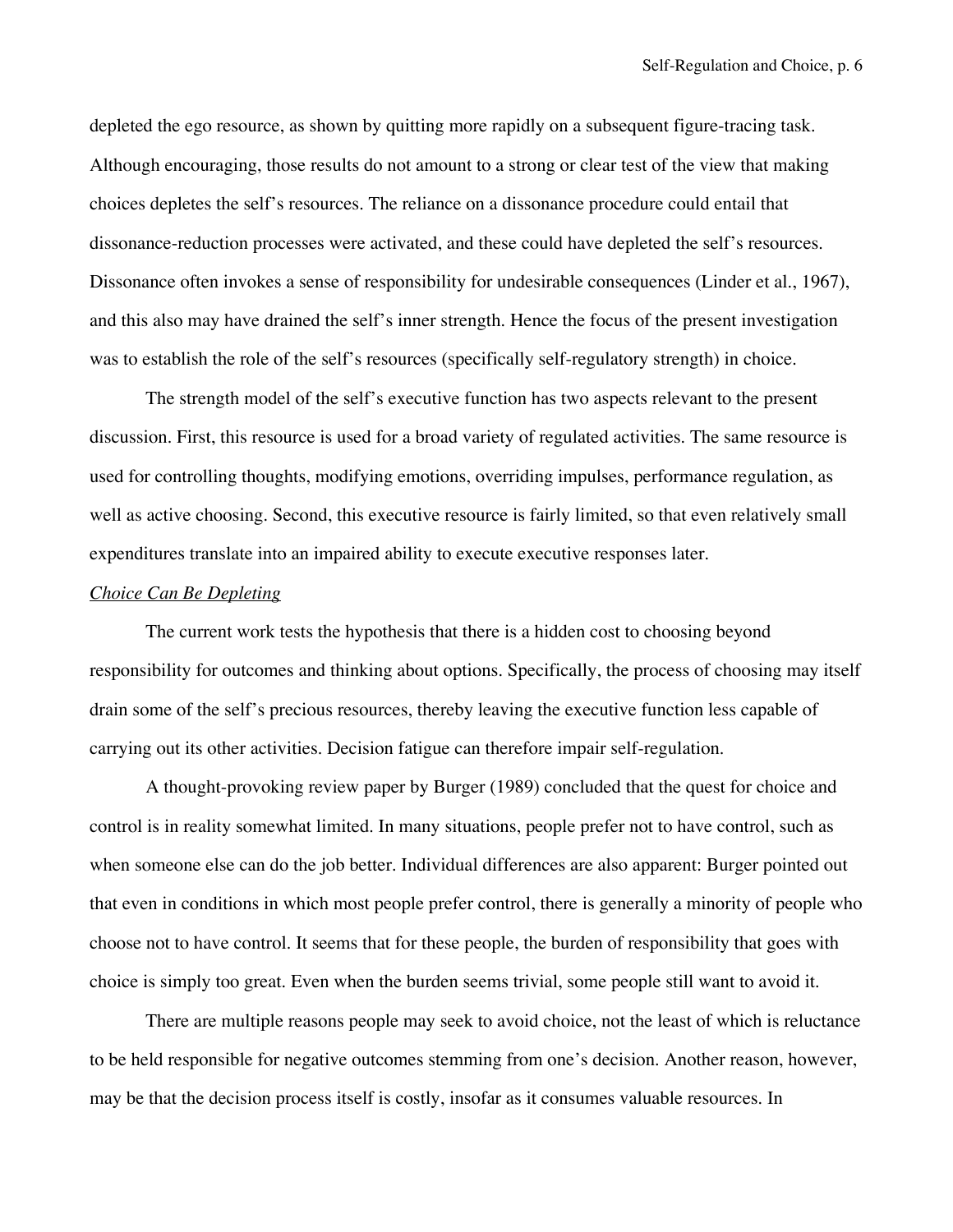particular, people may avoid choosing so as not to conserve their powers of self-regulation and other executive functions. This valuable resource is limited, and so conserving it when possible would be prudent. If choosing depletes this resource, it would be adaptive for the self to pass up unnecessary choosing, unless one is certain that there will be no further demands on the self for a while.

There are several reasons to think that choosing would deplete the self's strength. Selfregulation presumably consumes resources because the self must override one response and then substitute a different response, and energy is needed to perform these interrupt and initiate functions. Choosing may also involve an energy-consuming transition. The Rubicon model of action (Gollwitzer, 1996) outlines two mindsets that people move through serially. The deliberative mindset allows the person to consider and weigh various options and the implemental mindset enables the person to pursue the selected course of action. To move from the first mental mode to the second involves a termination of the deliberating process and then an initiation of actions in pursuit of the chosen option.

In that sense, choosing is also not equivalent to the cognitive process of deliberating. The philosopher Searle (2002) has discussed this difference at some length and argues that rationality presupposes some degree of free will (or purposeful control over behavior) because rational analysis is functionally useless unless one can act based on the outcome of the analysis. Searle further emphasized that people can recognize multiple reasons to behave in a certain way but still not perform the behavior, again indicating that contemplating and choosing are separable steps. Converging evidence comes from Damasio (1994), a neuropsychologist who observed that certain brain-damaged patients with emotional deficits can and do engage in sophisticated (and accurate) cognitive deliberations, such as lengthy ruminations about the costs and benefits of several options — but they often cannot bring themselves to finally make a choice.

In sum, we reasoned that making a choice involves a particular intrapsychic act. This step, which in some way commits the person to a course of action, requires an effortful inner process. As such, we hypothesize that it consumes some of the self's limited supply of energy, thereby rendering the resource less available for future self-directed activities. The first series of studies in this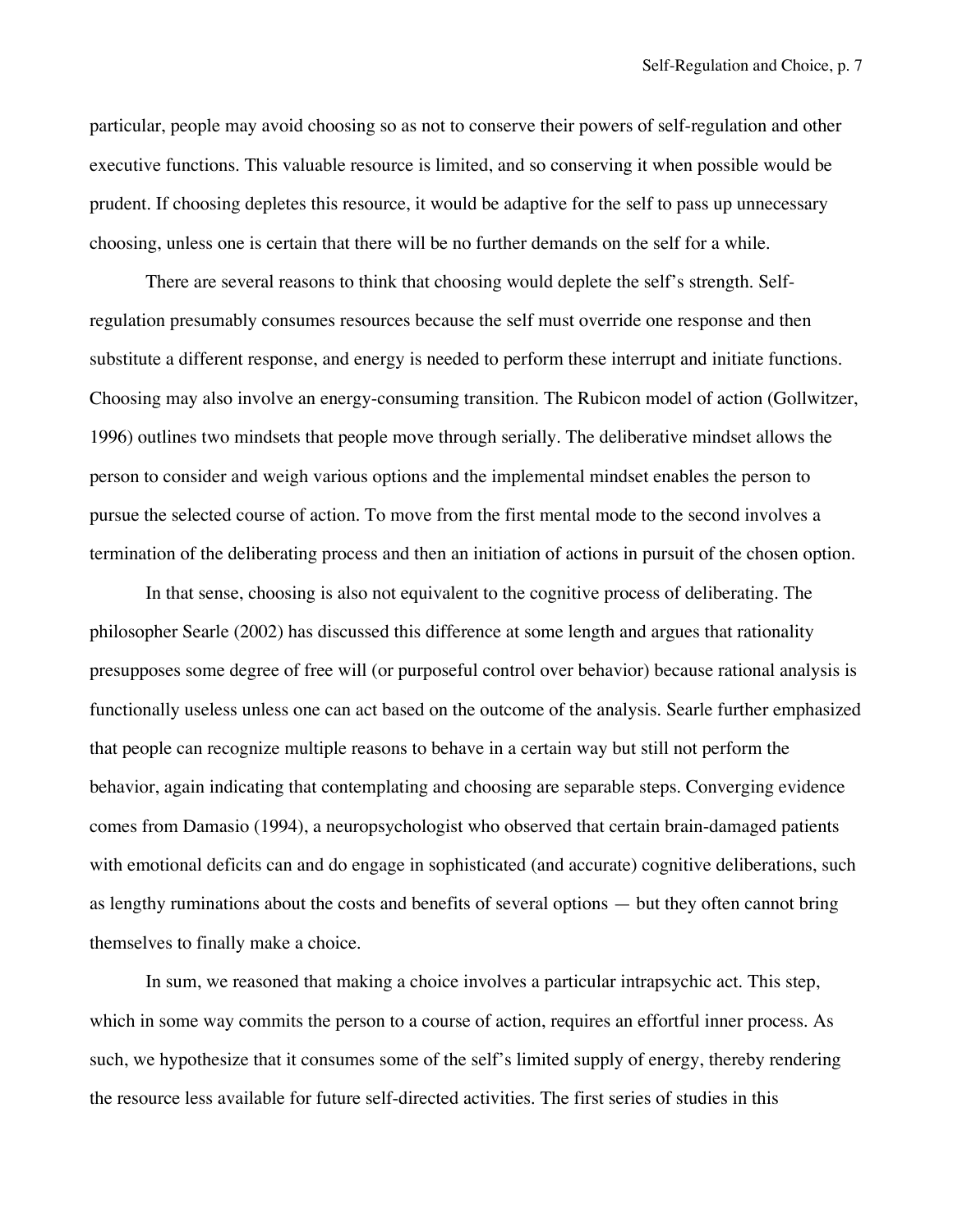investigation was designed to test the hypothesis that acts of choice would produce a state of ego depletion that would be discernible in impaired self-regulation subsequently.

# *Lack of Choice Can Also Be Depleting*

It is also clear that people like to have choices. Choice and control reduce the stress of outcomes and make life situations more agreeable (e.g., Deci & Ryan, 1995; A. Campbell, 1981; Glass, Singer, & Friedman, 1969). Deprived of choice and control, people exhibit strong negative reactions, ranging from learned helplessness to aggressive reactance (Brehm, 1966; Seligman, 1975). They may also respond to a lack of control by developing illusions of control (Langer, 1975) or by seeking alternative, secondary forms of control (Rothbaum, Weisz, & Snyder, 1982). Most broadly, one trend in world history is an overall increase in choice, including the proliferation of consumer options, the shift from parentally-arranged marriages to self-chosen partners, and the political revolutions and movements in which people vociferously demand more (never less) freedom. Whatever the drawbacks or burdens of choosing, people want to be able to choose, and they express a corresponding dislike of situations where they have no control or no choice.

The strength model of the self's executive function can offer an explanation for some of the negative effects of lacking choice. Rothbaum et al. (1982) distinguished between primary and secondary control, which were aimed at creating harmony between self and environment. Primary control involves altering the environment to suit the self, whereas secondary control involves altering the self to fit the environment. Secondary control therefore depends heavily on self-regulation, insofar as it entails changing the self. When the self lacks choices or control, it must generally accept the environment as it is and consequently its main option for creating harmony with the environment is to alter the self. This strategy requires energy and effort because, by definition, the external world is not aligned with the self's preferences.

In principle, there could be an ideal solution: Someone else would choose for you exactly what you would most like to have, and thus you would be relieved of the burden of choosing while also getting just what you want. Some people may expect their parents or romantic partners to perform that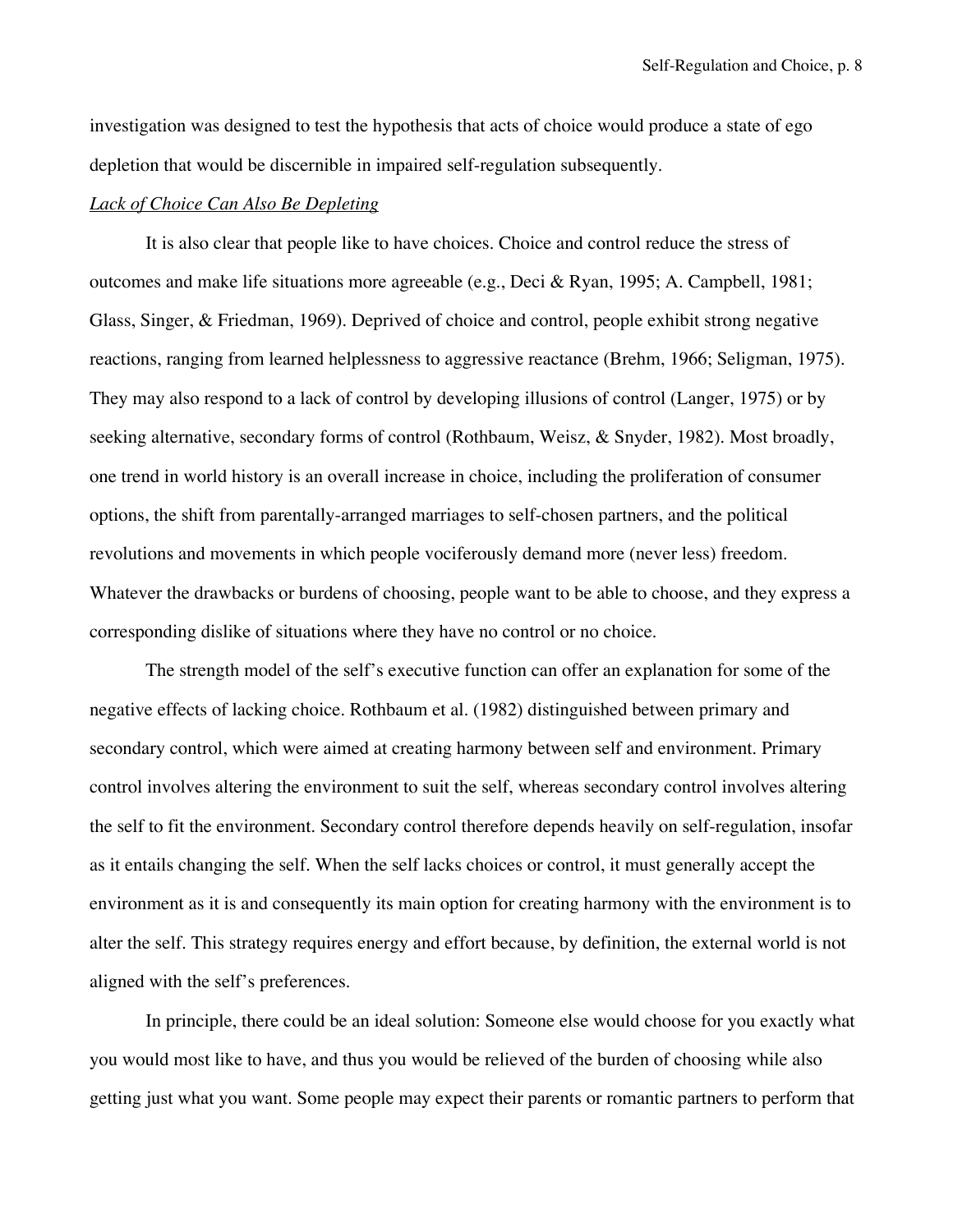function (cf. Iyengar & Lepper, 1999), but in practice it is unclear how consistently this solution works. Hence when one does not have choice, one must adjust oneself to accommodate to the dictates of other people or external demands. Consequently, we expect that the self-regulation required for this type of adjustment should be depleting.

Hence, we tested a second hypothesis in this paper related to the depletion resulting from selfchosen versus other-chosen activities. We predicted that when choices are made for oneself by someone else, self resources will become depleted by the attempt to accommodate to the assigned course of action, even though one was spared the regulatory strain of choosing.

#### *Present Investigation*

This investigation sought to demonstrate both the costs and benefits of having choice. Experiments 1-5 were conducted to address the first hypothesis, of whether acts of decision-making tax the regulatory system. Experiments 1-4 took place in the laboratory, and in these studies participants in the crucial condition were instructed to make a series of choices. The choices were made meaningful and personally relevant. Afterward, self-regulatory resource depletion was assessed by having participants perform a task that required self-control. We predicted that those who made many choices in the first task would be more depleted and therefore perform worse on the second task, relative to those who had not made frequent choices earlier. Experiment 5 was a naturalistic study in which participants at a shopping mall were asked about the extent to which they had engaged in decision-making throughout their shopping trip that day. Subsequently, shoppers' performance on a self-control task was measured. We predicted that making many personally involving choices would result in subsequent impairments in self-regulation.

Experiments 6-7 were conducted to address the second hypothesis, that performing an act that was chosen by someone else would be more depleting than a self-chosen act. Participants were given the choice to perform a task or were assigned to it; later, self-regulatory resource depletion was assessed by asking them to engage in a self-control task. We predicted that participants who did not choose their earlier task would have poorer regulatory abilities and therefore be less effective during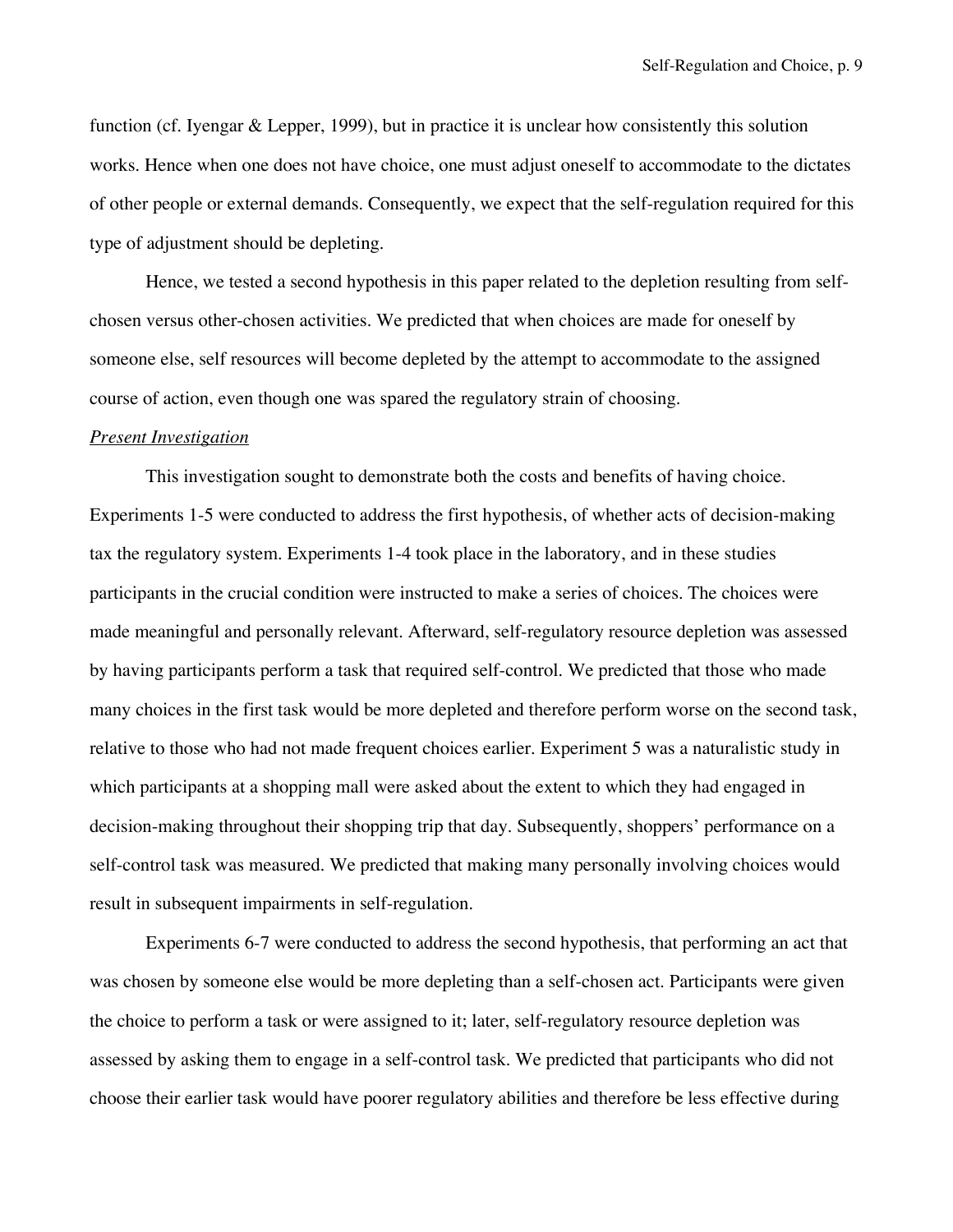the subsequent regulatory task, compared to those who had chosen their earlier task.

# EXPERIMENT 1

Experiment 1 was a preliminary study designed to justify the assumptions behind the choice procedure that was to be used in Experiments 2-4, and it also validated a self-report measure for in Experiment 5. In Experiment 1, we assigned people either to make a series of binary choices between products or to report their usage of the same products, in order to confirm that people do make more effortful, self-involving choices in the high choice condition than in the no-choice condition.

The choice condition was designed to mimic some aspects of choosing in everyday life. In daily life, most people make a multitude of minor choices. (Of course, people do make major, momentous choices such as whether to marry or divorce, but for ethical and pragmatic reasons we did not include such momentous choices in the present studies.) Some of these choices have consequences, such as the dieter's decision to pass up the fresh fruit and instead devour the fattening dessert, whereas others have few or no consequences, such as deciding to wear the black rather than the gray skirt with the white blouse. In Experiment 1, participants in the high choice condition were asked to make a multitude of choices between products, and at least one of these choices would determine which item they would receive. Thus, participants' choices had potentially real (though relatively minor) outcomes.

# Method

### *Participants*

Participants were 34 undergraduate students (20 male) who participated in exchange for partial course credit.

# *Procedure*

Participants were randomly assigned either to make choices or rate products. They were given a list of 60 specific varieties of products, such as colored pens, scented candles, popular magazines, and colored t-shirts. Participants in the *no choice condition* were asked to read and rate the products on the extent to which they had used each product in the past (on a scale from 1-5, from *never* to *very often*).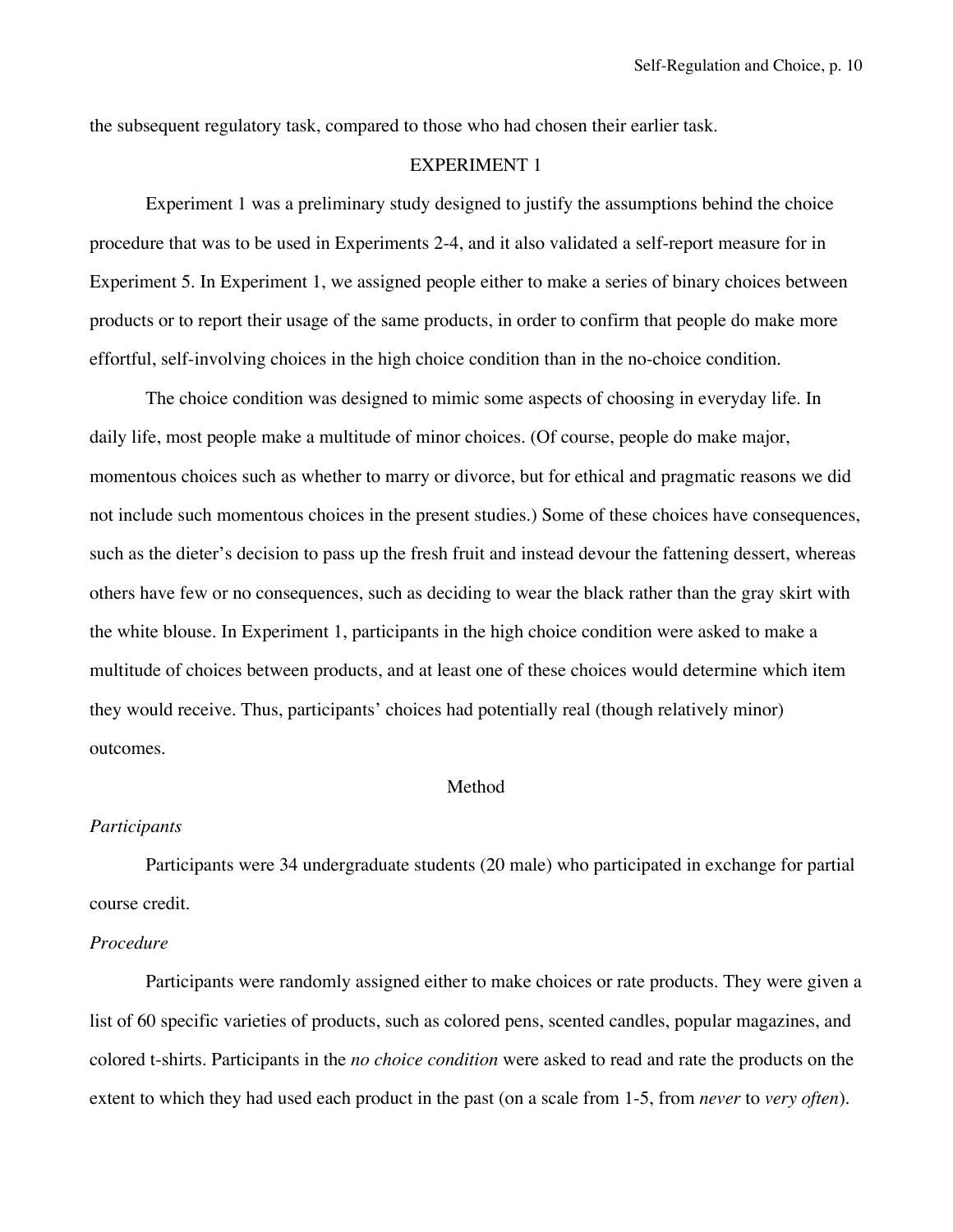Participants in the *choice condition* were asked to read the list of products, but they were also instructed to choose between two different versions of each product (e.g., between a white t-shirt and a black t-shirt; a red pen or a purple pen).

Subsequently, participants completed the state version of the Positive and Negative Affectivity Schedule (PANAS; Watson, Clark, & Tellegen, 1988) and also an 8-item questionnaire that served as the manipulation check of the methods. Two items asked participants about the extent to which participants engaged in choice-making during the products task, three items asked about the amount of consideration, deliberation, and thinking that participants put into the task, one item tapped the extent to which responses to the product task were of participants' own choosing, and one final item asked how tired participants felt. The first seven items were designed to tap into the different aspects of choice-making that are important in the depletion of self-resources; the last item on tiredness was included to see if participants reported feeling more tired after making multiple choices. After completing the product task questionnaire, participants were debriefed and thanked.

# Results and Discussion

A factor analysis of the eight items showed that one factor accounted for 43% of the variance in the unrotated solution (eigenvalue  $= 3.46$ ), whereas the second factor (eigenvalue  $= 1.27$ ) accounted for an additional 16% of variance. Inspection of the varimax-rotated solution showed that 7 items loaded onto one factor at over .55, whereas item 8 (*How tired do you feel?*) loaded onto a second factor (i.e., item 8 loaded at -.001 onto Factor 1 and at .86 on Factor 2). Accordingly, we aggregated the first 7 items into one factor that tapped *involvement of self in choosing* and left the eighth item on its own to represent the second factor of feeling tired. Coefficient alpha for the entire scale was satisfactory,  $\alpha$  = .75.

A t-test with condition as predictor and the dependent measure of *involvement of self* (i.e., scale items 1-7) revealed the predicted effect of condition,  $t(32) = 2.43$ ,  $p = .02$ . Participants in the choice condition ( $M = 43.63$ ,  $SD = 7.09$ ) reported that they were more involved and made more choices during their task than did participants in the frequency (no choice) condition,  $(M = 36.06, SD = 10.52)$ .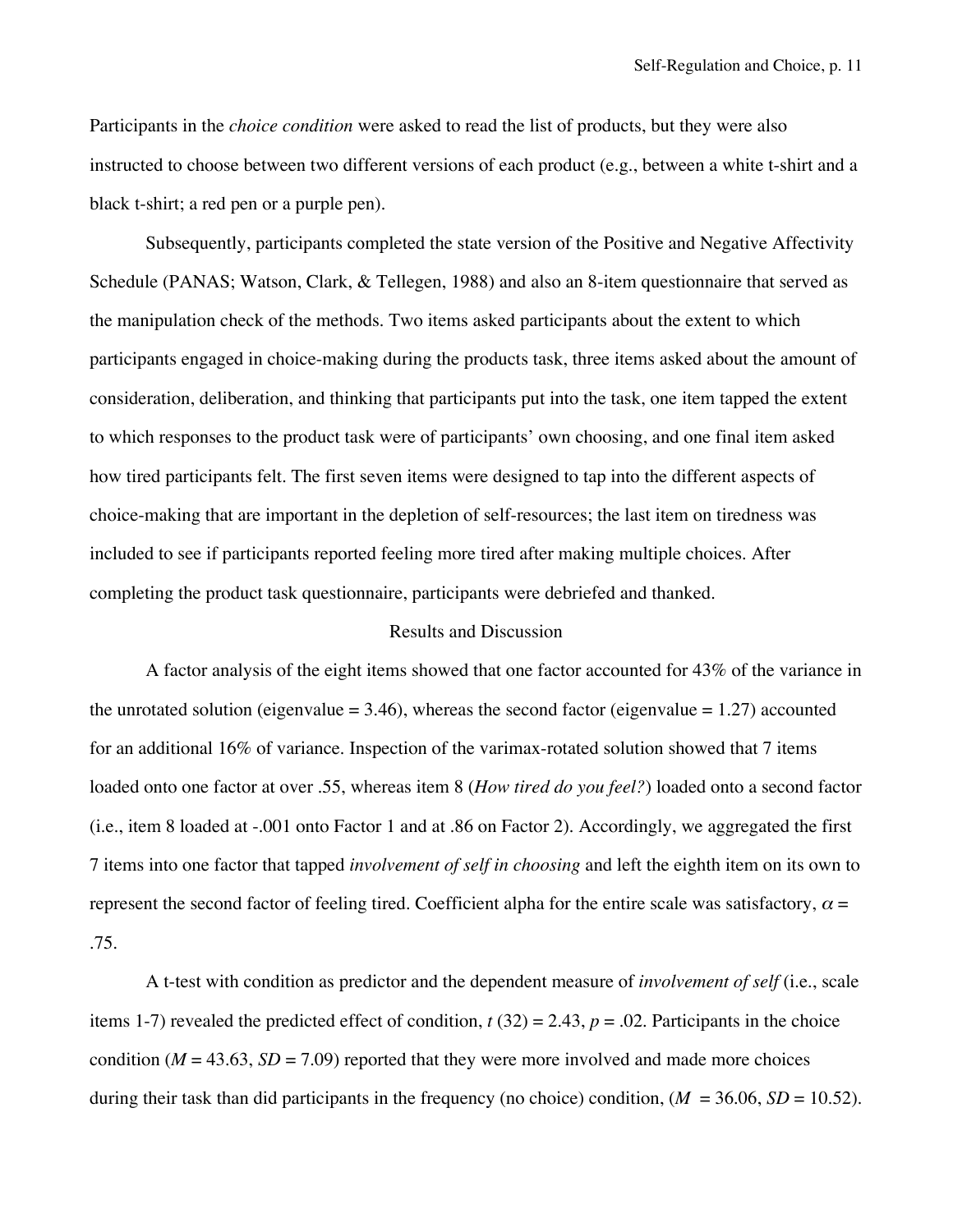Reports of feeling tired did not, however, vary with condition,  $t(32) < 1$ ,  $p = ns$  ( $M = 3.31$ ;  $SD = 2.44$ ) versus  $M = 3.22$ ,  $SD = 2.02$ ).

There was a significant difference in the length of time it took each group to complete their task,  $t(32) = 3.36$ ,  $p < 0.01$ . The choices task took about a minute longer ( $M = 210.32$  seconds;  $SD =$ 65.98) than did the frequency rating task ( $M = 146.32$  seconds;  $SD = 44.02$ ). Analyses showed, however, that time spent on the task did not predict scores on Factor 1 (items 1-7) of the involvement of self measure, *r* (34) = .10, ns. Furthermore, an ANCOVA with time spent on the product ratings task as a covariate confirmed that differences in length of time did not account for differences on Factor 1 of the choices measure,  $F(1, 31) < 1$ , but rather condition remained a significant predictor in this model,  $F(1, 31) = 6.01, p = .02$ .

As mentioned, participants' first charge after completing the product ratings task was to complete the PANAS to determine whether mood differed as a consequence of choosing versus rating products. A t-test showed that condition did not affect positive affect (PA;  $M$  choices =  $M = 24.31$ , *SD*  $= 7.09$ ; *M* frequency  $= 25.05$ , *SD*  $= 6.61$ ) or negative affect reports (NA; *M* choices  $= 13.19$ , *SD*  $= 4.45$ ; *M* frequency = 11.89, *SD* = 2.25),  $t(32) = .32$ , *ns*. Thus, we can rule out differences in mood as a function of condition.

In sum, the choice procedure led to higher ratings of psychological involvement than the mere rating task. Participants who made choices among products reported being more self-involved in the task, relative to participants who rated the frequency with which they had used the products, which presumably required only conjuring up past instances of use in memory and making a Likert-scale judgment of usage.

# EXPERIMENT 2

Experiment 2 provided the first test of our hypothesis that making choices depletes the self's resources. Experiment 1 confirmed that our procedure of having people make a series of binary choices was perceived by participants as making more demands on the self than the low-choice procedure (of merely rating the same products). Our theory holds that such effortful, involving choices will deplete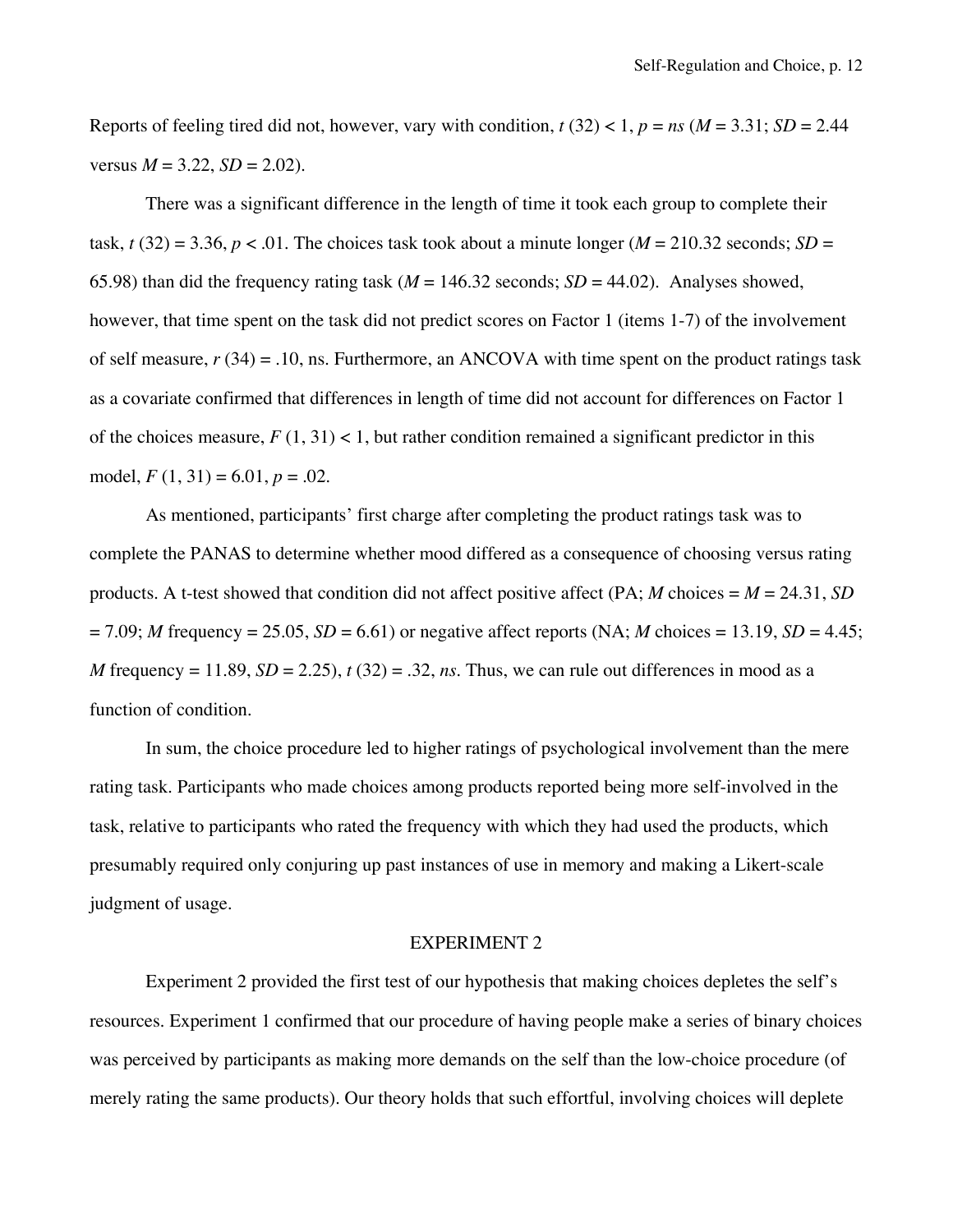the self's resources, and that this depletion could be seen in impaired performance on a self-regulation task. Hence in the following three studies (Experiments  $2 - 4$ ), the choice (or no choice) manipulation was followed by a self-regulation task that had no obvious connection with the product-rating task. In the current study, the choice versus ratings task was followed by the cold pressor task, which has been deemed a valid measure of self-control (Litt, 1988).

Experiment 2 also included several features that deserve comment. First, the choice manipulation and the dependent measure were administered by separate experimenters and presented as separate experiments. We used two different experimenters to ameliorate the possibility that participants would try to perform well on the self-control task in order to get a better gift from the experimenter (which was promised as the result of the choice versus rating procedure). Second, the experimenter for the dependent measure was kept blind to condition, which eliminates the possibility of unknowingly biasing the results via demand characteristics. Third, the cold pressor task requires participants to hold their non-dominant hand and most of their lower arm (to the elbow) in frigid water for as long as possible. We understand self-control as overriding one's habitual, normal, or natural response (Baumeister & Heatherton, 1996), and so in this case people had to override their normal tendency to recoil and pull one's arm out of the near-freezing water. Thus, we predicted that people who had made choices among products would not be able to overcome this impulse as well as would no choice (rating) participants.

# **Method**

# *Participants*

Twenty-five (16 female) undergraduates participated in exchange for partial course credit. *Procedure*

Participants were randomly assigned to one of two conditions: a choice task or a no choice task. In the choice condition, participants made a long series of choices between products, both within and across categories, much the same as in Experiment 1. For example, 11 colors of t-shirts were displayed on the table in front of the participants, each labeled with a letter code. Participants made similar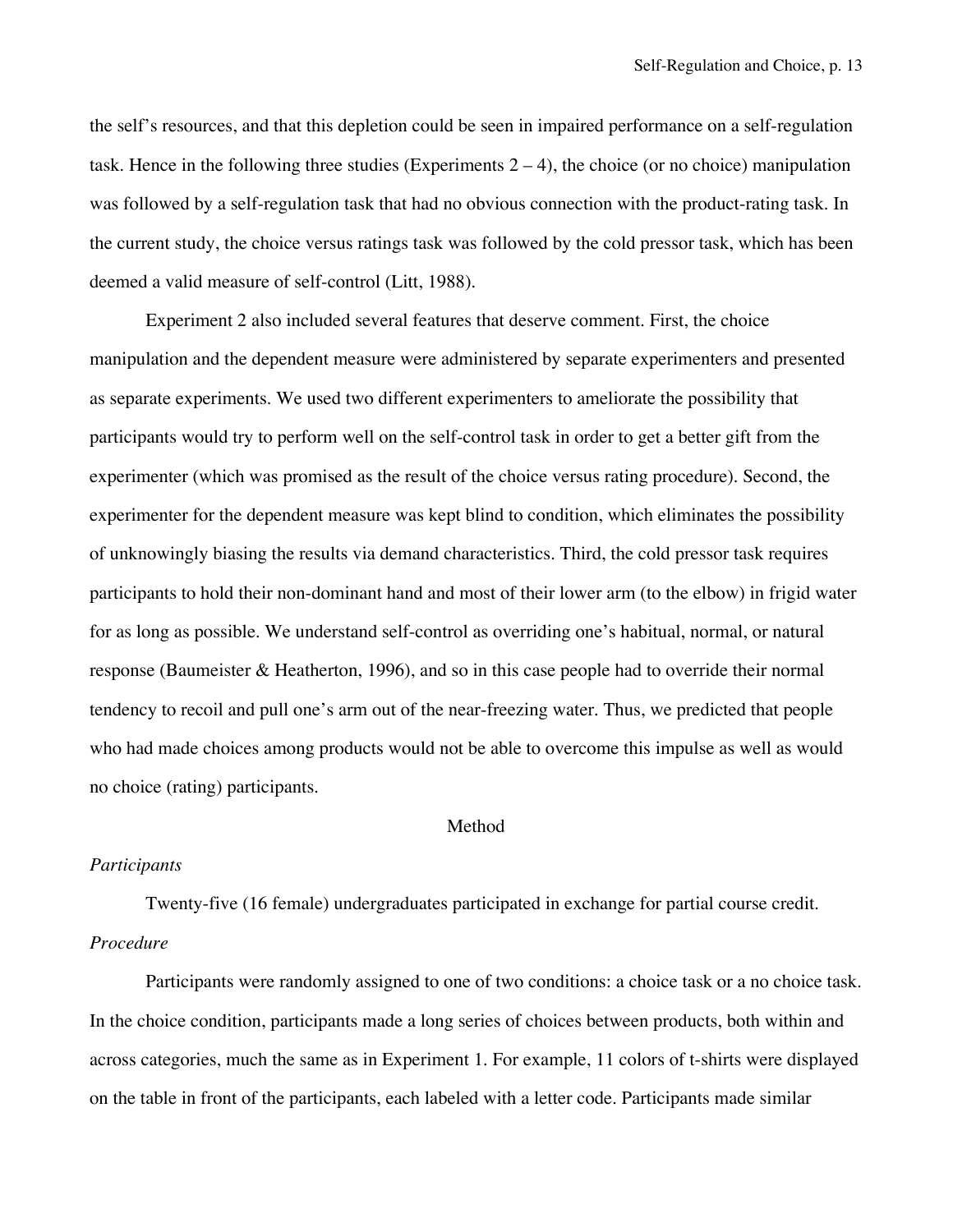choices between items in the following categories: scented candles, t-shirt sizes, shampoo brands, candy, and types of socks. After choosing preferred items within each product category, participants then chose between different categories of products. Participants were encouraged to "think carefully about each choice, because you will be given a free gift at the end of the experiment based in part on the preferences you indicate here."

In the no choice condition, participants recorded their thoughts, feelings, and/or opinions about each of eight advertisements taken from popular magazines. Thus, in both the choice and no choice conditions, people were asked to rate products, but only in the choice condition were people asked to make choice decisions. Participants in the no choice condition were also informed that they would be given the opportunity to select a free gift for themselves at the end of the experiment. They were also told that the same options were presented to all participants.

Following the manipulation (choice task or no choice task), participants were escorted to another room, where a second experimenter administered the cold pressor task. This experimenter was blind to participants' earlier experimental condition. For the cold pressor task, water temperature was maintained at 1 degree Celsius (about 34 degrees Fahrenheit) using a mixture of ice and water. An aquarium pump was used to circulate the water continually to prevent a warm pocket of water from forming around the participant's hand. The room air temperature was also maintained at a constant 72 degrees Fahrenheit (22 degrees Celsius). Participants first held their hand and lower arm in room temperature water for one minute to ensure an equal starting point before putting their arm in the ice water. Using the standard directions that qualify the cold pressor task as a measure of self-control, the experimenter asked the participant to put his or her arm into the water up to the elbow and hold it there for as long as possible. The experimenter used a stopwatch to measure the length of time the participant held his or her arm in the water. This number (in seconds) served as the measure of selfcontrol. After completing the cold pressor task, participants were fully debriefed, given an opportunity to choose a free gift, and thanked.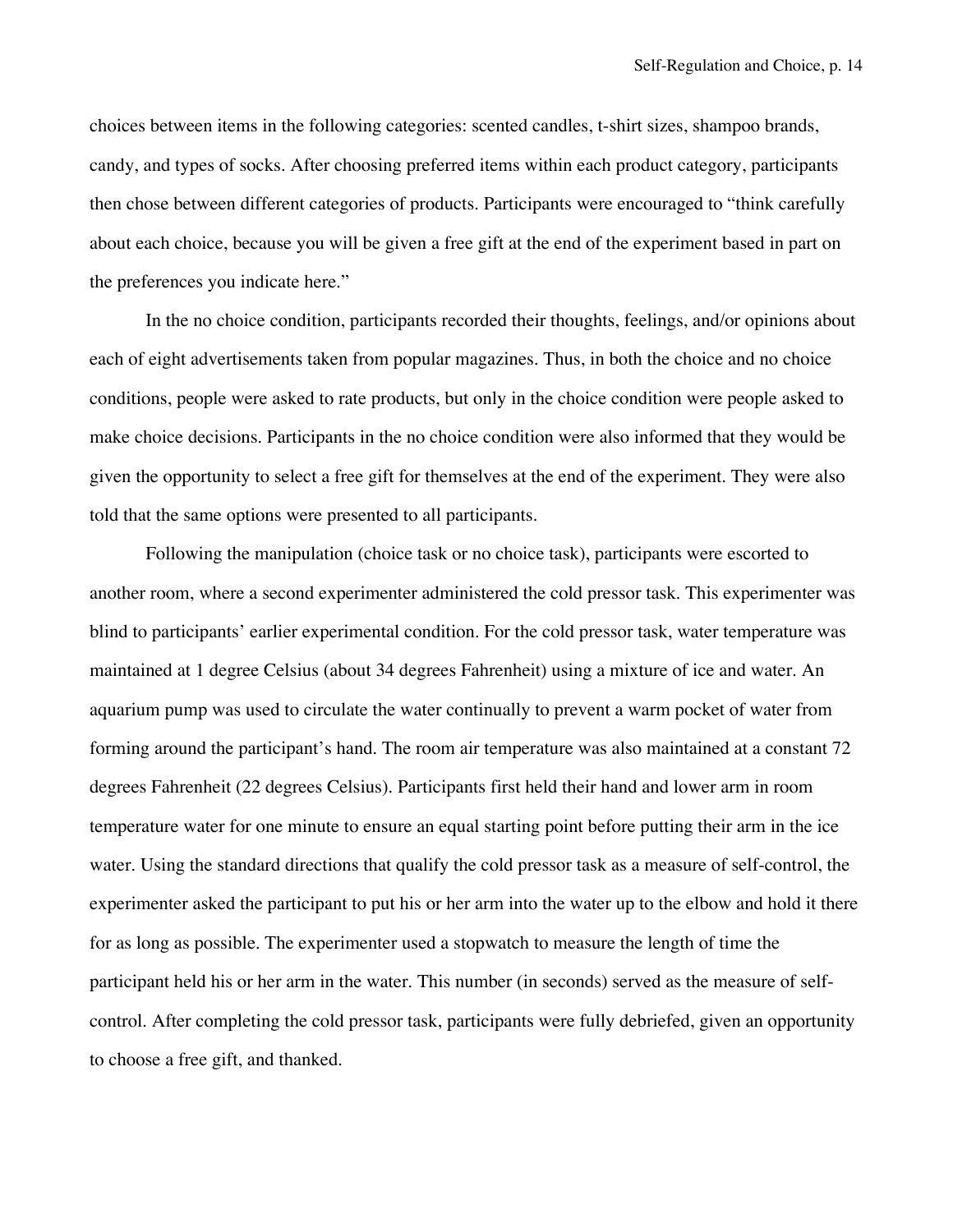### Results and Discussion

Experiment 2 supported the hypothesis that making a series of choices depletes a valuable resource, leaving the self subsequently less effective at self-regulation. The self-regulation measure in this study involved holding one's hand in unpleasantly cold water. Participants who had made a series of choices quit earlier on the task (by pulling their hands out of the water) relative to participants in the no choice condition,  $F(1, 23) = 5.97$ ,  $p < .025$  (see Table 1). The main effect for choice remained significant when relevant controls were entered into an ANCOVA (trait self-control x gender, with time taken on the choice vs no choice task as covariate),  $F(1, 19) = 5.77$ ,  $p < .03$ . The resource needed to enable oneself to persist in holding one's hand in frigid water was apparently depleted by the process of making a series of choices.

Persistence on the cold pressor task was not confounded with time spent on the first task. The product rating task did not take any longer than the choosing task, *F* (1, 23) = 1.76, *ns*. Participants in the no choice condition in fact took slightly more time  $(M = 26.92 \text{ min})$  than participants in the choice condition  $(M = 24.39 \text{ min})$ . Thus, the results cannot be explained as due to greater elapsed time, hurry to leave, or overall tedium in the choice condition. It was not the length of time that people spent on the task that was depleting. Rather, it was the act of making decisions itself that left people less able to persist.

The design of Experiment 2 bolstered the findings by ruling out several alternative explanations. We used two experimenters in the current study, one to administer the dependent measure and one to administer the product task. Moreover, the experimenter overseeing the dependent measure was blind to condition, thereby eliminating concern that experimenter demand could have contributed to the results. Also, no choice participants in the current study were told they would be able to choose their own gift from a standard set of options, thereby eliminating concern that their performance on the self-control measure was aimed at persuading the experimenter to offer them a better gift or a more appealing set of options.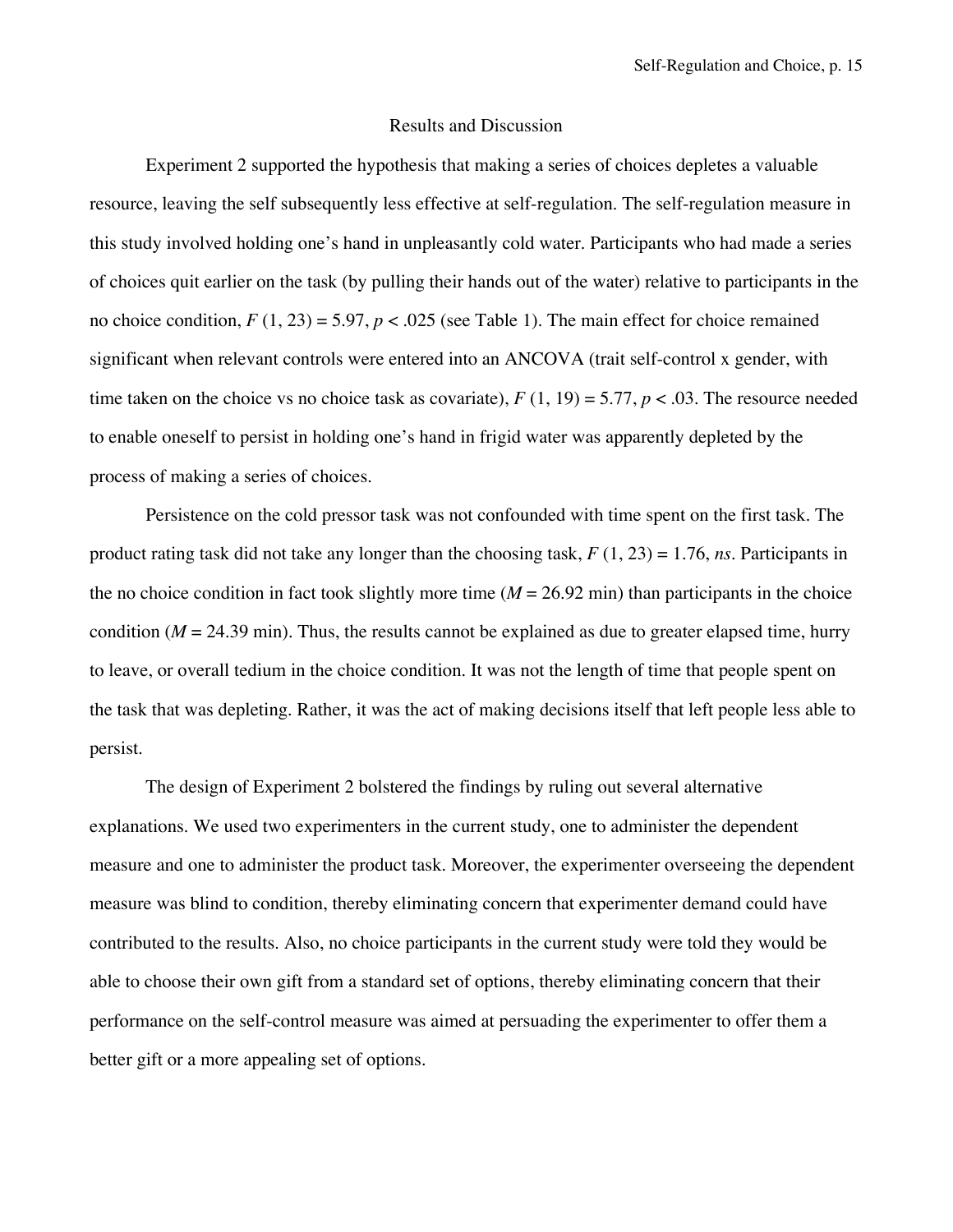#### EXPERIMENT 3

To provide further evidence of the detrimental impact of making choices on subsequent selfregulation, Experiment 3 was designed as a conceptual replication of Experiment 2 but with new procedures for both the choice task manipulation and the dependent measure of self-regulation. Instead of making choices among small household products, participants in this study made choices (or not, in the no choice condition) regarding the courses they would take to satisfy their degree requirements. They were encouraged to take these choices seriously as if they were actually selecting the classes they were to take in future years, so it seems reasonable to assume that they would regard these choices as important and relevant to their lives.

Self-regulation was measured in terms of resisting procrastination. Participants were given 15 minutes to study for an upcoming nonverbal (math) intelligence test that was framed as a predictor of many desirable life outcomes. To practice, participants were given a packet of sample problems. However, as a competing temptation, they were also allowed to read magazines and play a video game. We assumed that self-regulation would be required to override the seductive pull of games and magazines and make oneself practice arithmetic problems. Most likely, this is a self-regulation dilemma that would be familiar to many college students, namely whether to push oneself to study for a test or indulge in more pleasant pastimes.

We hypothesized that choosing one's courses would deplete the self's resources, as compared to merely reading about courses and requirements without choosing. We predicted that participants who made choices would spend more of their time on the time-wasting temptations of magazines and video game and, correspondingly, would spend less time studying for the upcoming test.

#### Method

### *Participants*

 Twenty-six introductory psychology students (17 males) participated in exchange for partial course credit. Data from two participants were not included in analyses (leaving 24). One participant was aware that the intelligence test was not going to be administered and the other was an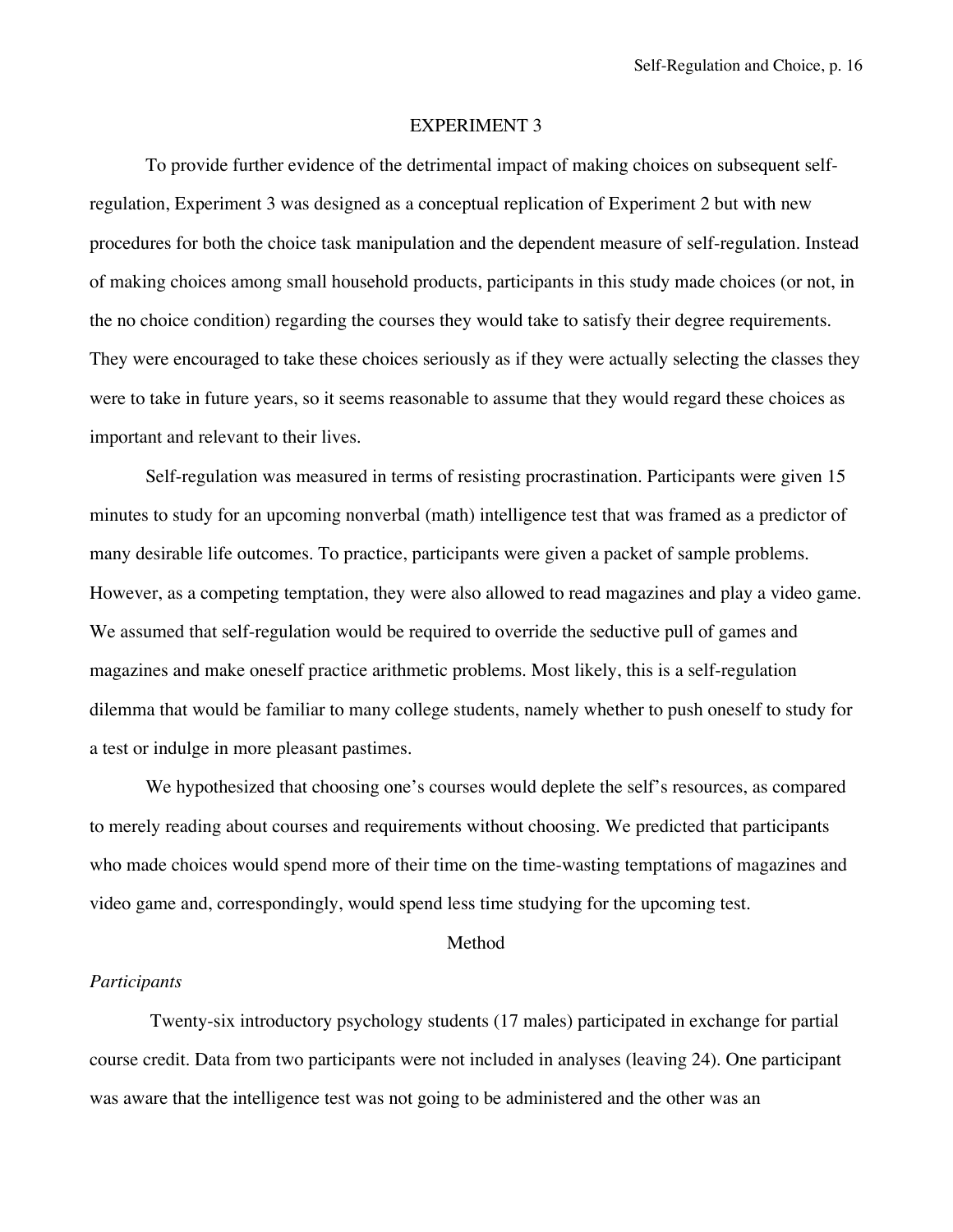acquaintance of the experimenter.

# *Procedure*

Participants arrived at the laboratory individually, where they were informed that the experiment examined whether a person's choice of college major was related to nonverbal intelligence. All participants were shown a list of general education course requirements and also a list of all the classes that satisfy each of these requirements. This information was taken directly from the official undergraduate bulletin at Case Western Reserve University, which stated that a total of 36 credit hours (12 courses) in pre-determined content areas are required of all undergraduates regardless of major area of study. These 12 courses must be selected from a total of over 60 distinct courses offered at the university.

In the *choices condition*, participants were directed to spend 8 min indicating which courses they would choose to take to satisfy each of the general education requirements and to write down their selections on the response sheet they were given. If they finished this task, participants were to consult the undergraduate course bulletin to select and then write down the courses they would take to satisfy their major degree requirements. In the *no choices condition*, participants were instructed to peruse course requirements and then read over the different courses that satisfy these requirements. These participants were also encouraged to review course descriptions of classes in their major and to consider courses in which they might enroll to satisfy their major degree requirements. These participants, unlike choice condition participants, were not asked to make formal choices by writing them down on a response sheet. Rather, they were simply instructed to think about courses in which they may choose to enroll.

After 8 min had elapsed, the experimenter asked participants to complete the PANAS (Watson et al., 1988) as a mood questionnaire. Participants then began the nonverbal intelligence (math) test portion of the experiment. The experimenter explained the format of the test and told participants that the test is highly predictive of skills important for real-word success. Additionally, participants were told of past research showing that performing practice math problems for 15 minutes significantly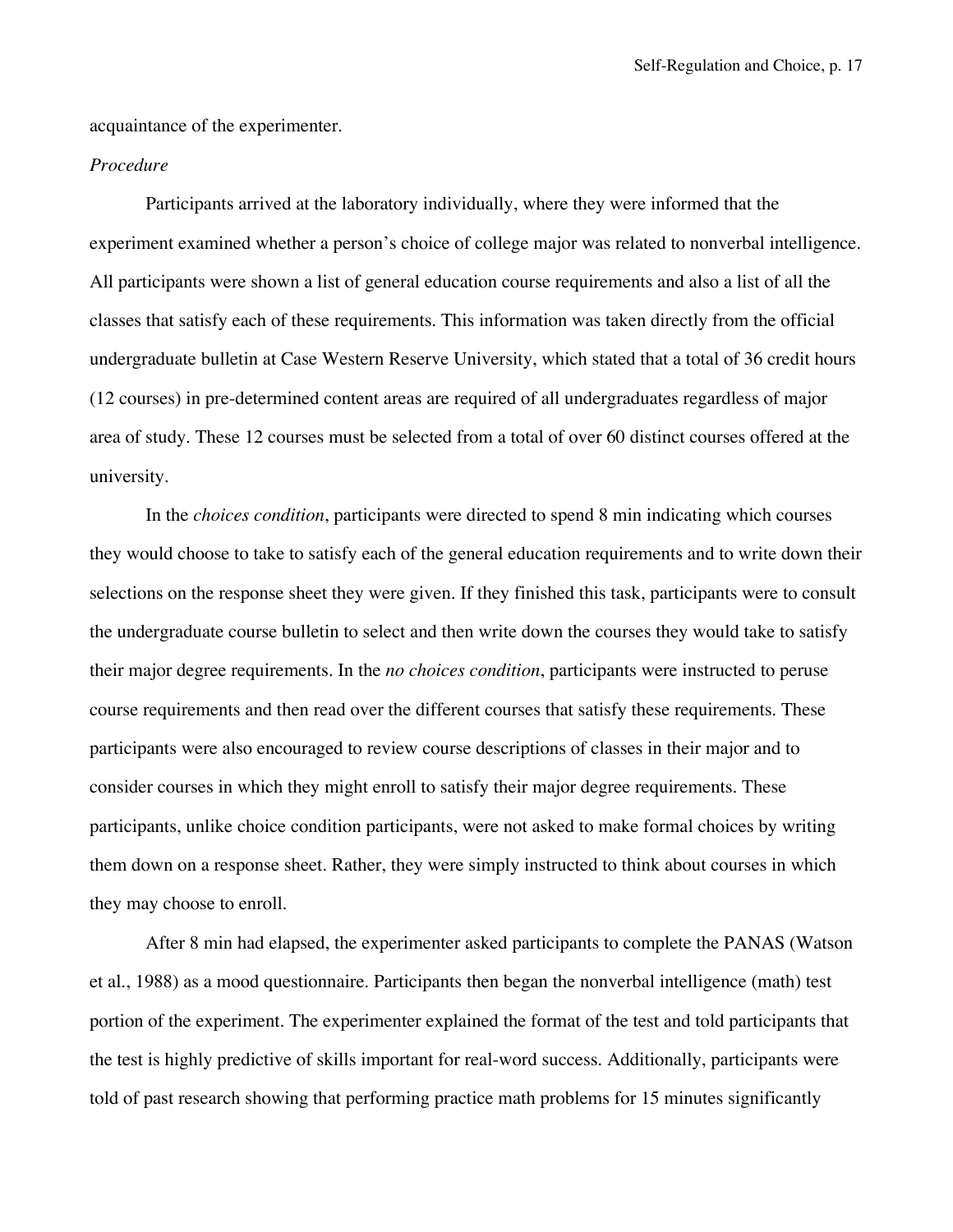improved performance on the test but practicing for more than 15 minutes did not lead to additional increases on performance. The experimenter announced he was going to leave the room for 15 minutes and gave participants a packet of practice math problems. Participants were told they could practice for the upcoming test for as long as they wanted during the next 15 minutes. The experimenter also noted that participants could look at magazines or play a hand-held video game (both of which were located on a stand next to the participants' work area) if they did not want to work on the practice problems for the entire 15 minutes. Once participants indicated that they understood the procedure, the experimenter exited the room.

As the experimenter left the room, a research assistant who was blind to participants' experimental condition entered an adjacent room and observed participants through a two-way mirror. The mirror was covered by closed vertical blinds, except for two slats that were slightly bent at an angle that allowed the observer to clearly view participants' behavior without their knowledge. The observer recorded participants' behavior every 30 sec according to whether the participant was practicing math problems, looking at a magazine, playing the video game, or engaging in some other (unscripted) activity such as sitting quietly.

When 12 min 30 sec had elapsed, the experimenter returned and asked participants if they wanted more time to practice for the intelligence test. All participants declined this offer. Participants then completed a brief questionnaire that asked how difficult the degree requirement activity (choices versus no choices task) had been  $(1 = not at all and 9 = completely)$ , how frustrating the degree requirement activity had been (1 = *not at all* and 9 = *completely*), how much they practiced for the upcoming nonverbal intelligence test (1 = *none* and 9 = *a lot*), and how personally important it was to do well on the upcoming nonverbal test (1 = *not at all* and 9 = *very much*). Finally, participants were informed that they would not be taking the nonverbal test, after which they were fully debriefed and thanked.

#### Results

Our main prediction was that making a series of choices would result in a state of ego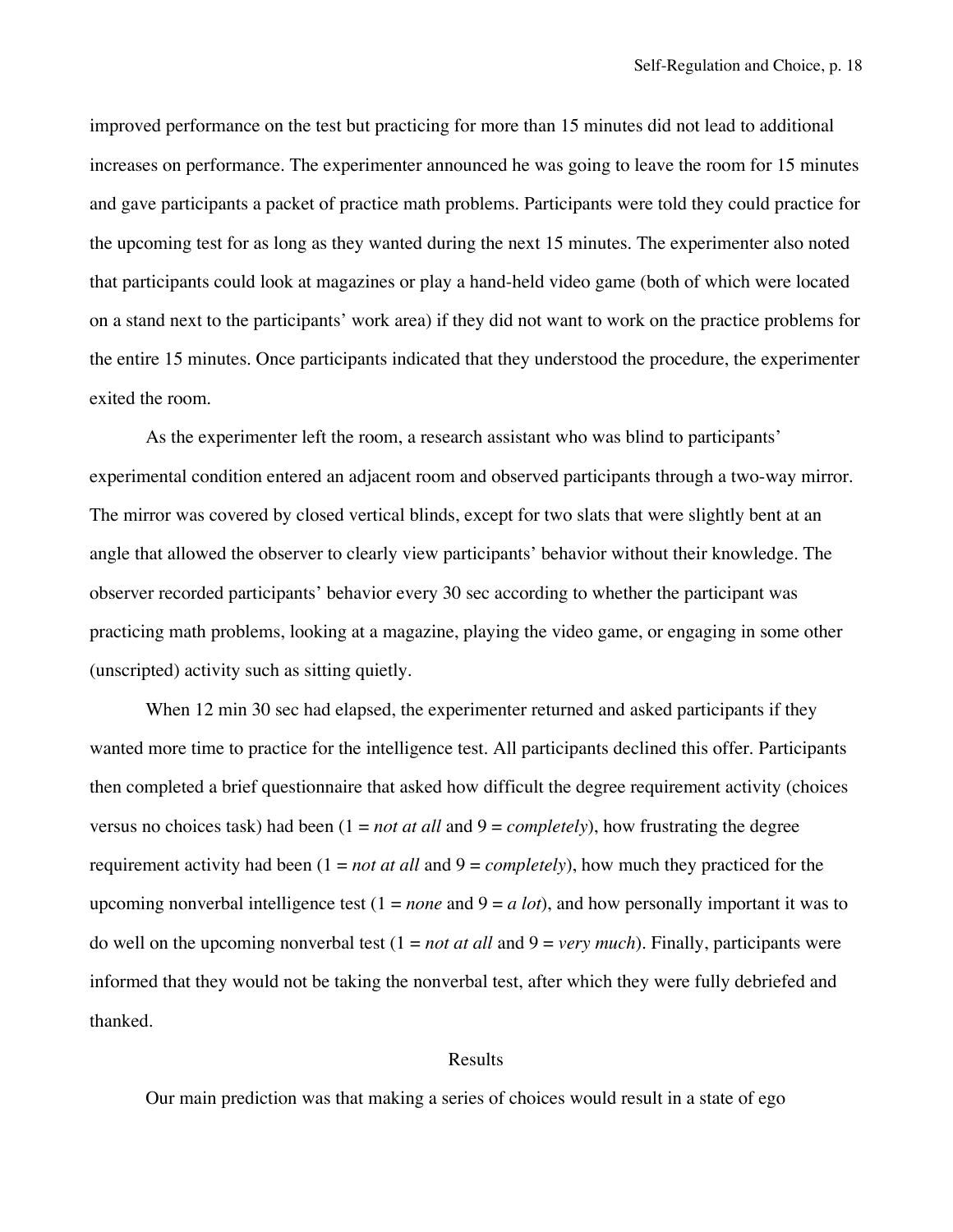depletion, thereby truncating persistence (or practice) at the math problems and leading to more procrastination. As expected, the choices versus no choices manipulation affected how long participants practiced for the upcoming test,  $t(22) = 2.43$ ,  $p < .05$  (see Table 1). After making a series of choices, participants spent less time practicing for the upcoming IQ test than did participants who did not make choices. This finding also indicates that depleted participants spent more time playing the video game, reading the magazines, and doing nothing than did non-depleted participants.

Although our main focus in the current study was on the amount of time spent on the math problems, we also checked to see whether performance on the math problems differed as a function of choice condition. We counted every problem participants attempted (because sometimes participants did a bit of work on a problem but failed to finish it) and subjected this measure to a t-test with choice condition as a predictor. This measure showed no difference as a function of condition, *t* (22) < 1, *ns*. The number of problems completed also showed no difference as a function of choice condition, *t* (22)  $(1, p)$  - .60. Number of problems correctly answered also showed no differentiation by condition, *t*  $(22)$  < 1,  $p > .80$ . Last, we conducted an ANCOVA, comparing the choice and no choice conditions on number of problems correct, with time spent practicing as the covariate. The effect of the covariate, time spent, was marginal,  $F(1, 21) = 4.14$ ,  $p = .06$ , but the effect of condition on performance was not significant,  $F(1, 21) = 0.55$ ,  $p = .47$ .

We assessed whether the choices manipulation influenced mood states, which if observed may have affected persistence. Consistent with the results of Experiment 1, the choice manipulation did not differentially affect mood. Reports of PA,  $t(22) = 1.01$ ,  $p = .33$ , and NA,  $t(22) < 1$ . *ns*, were similar in the two groups. Further analyses confirmed that choice and no choice conditions did not differ with regard to self-rated difficulty of their respective degree programs, *t* (22) = 1.10, *ns*, frustration with the tasks,  $t<1$ , *ns*, nor rated importance of performing well on the upcoming intelligence test, *t* (22) = 1.44, *ns*. Thus, the effects of choice were not due to mood, difficulty, frustration, or perceived importance.

#### **Discussion**

Experiment 3 conceptually replicated the finding that making a series of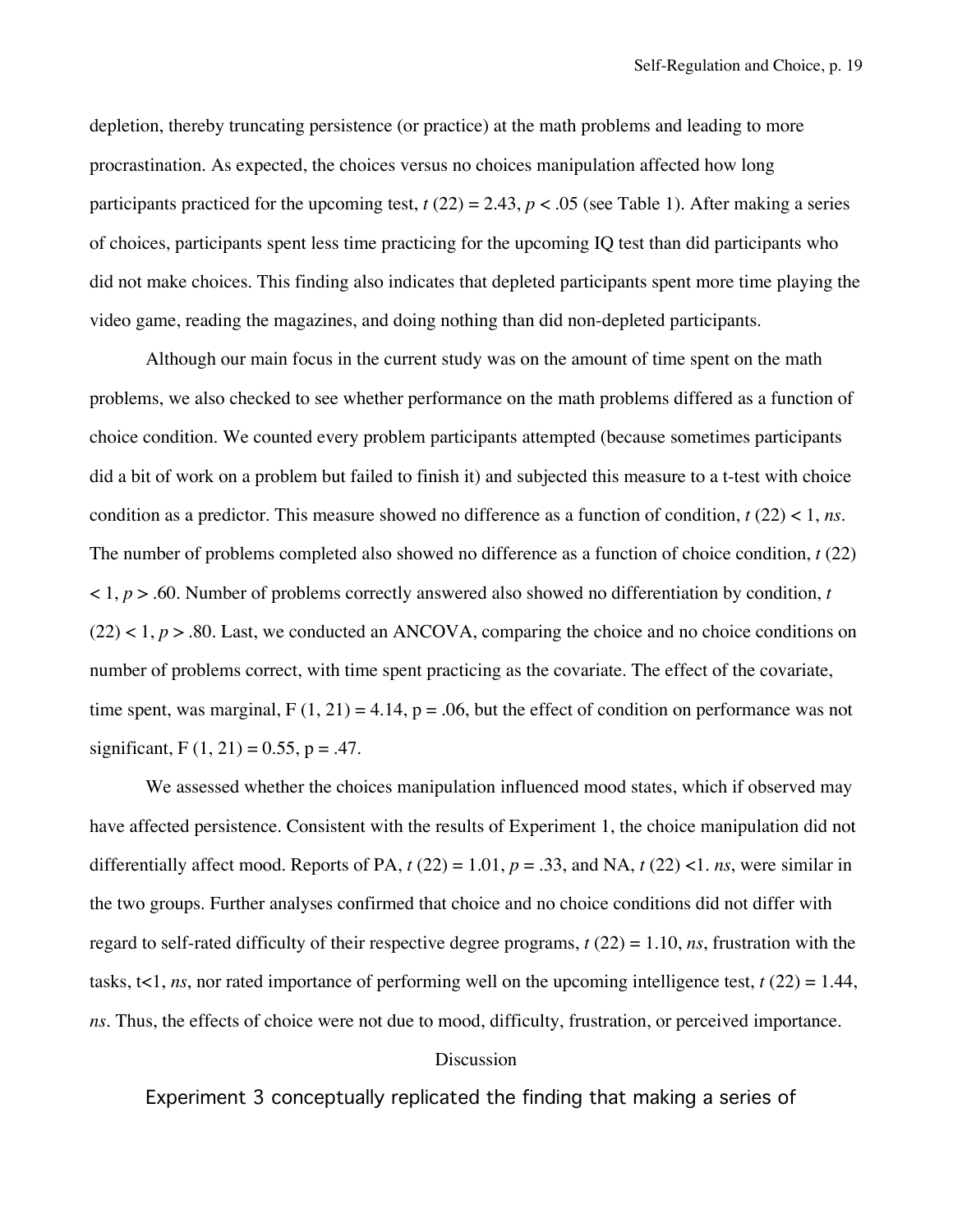decisions leads to subsequent impairment of self-regulation. Participants in this study were given instructions either to select courses to fill the remainder of their undergraduate careers or to read and think about course options without having to choose. Subsequently, participants were given the opportunity to practice for an upcoming math test said to be predictive of successful life outcomes, but their studying was compromised by the availability of tempting, fun alternative activities such as video games and magazines. Participants who had made choices about their future coursework, as opposed to those who simply read and considered their options, spent less time studying and practicing for the math test (and spent correspondingly more time indulging in the tempting distractor tasks). Poor or failed self-regulation is an important contributor to procrastination (Tice & Baumeister, 1997), and thus Experiment 3 demonstrates another way in which making a multitude of choices can lead to a breakdown of self-control.

# EXPERIMENT 4

One ambiguity about the findings of Experiment 3 was that participants solved the same number of problems in both conditions, despite the difference in duration of persistence. Although null findings are generally not entitled to substantive interpretation, one could read those results as indicating that people who made choices were better at self-regulation (not worse, as we found in Experiment 2), insofar as they solved approximately the same number of problems in less time. Hence we felt the importance of conducting a conceptual replication, and we did so in two different ways. Experiment 4 tested persistence on unsolvable problems and solvable problems after choice or no choice procedures.

To increase the robustness of our conclusions, the choice manipulation was again changed, in this case to decisions about the psychology course in which participants were currently enrolled. Participants in the choices condition made a series of decisions about the course, choices they were told (veridically) would determine the way the instructor taught the course both during the current term and in subsequent terms. It is possible that participants in Experiment 3 did not see their choices as binding because students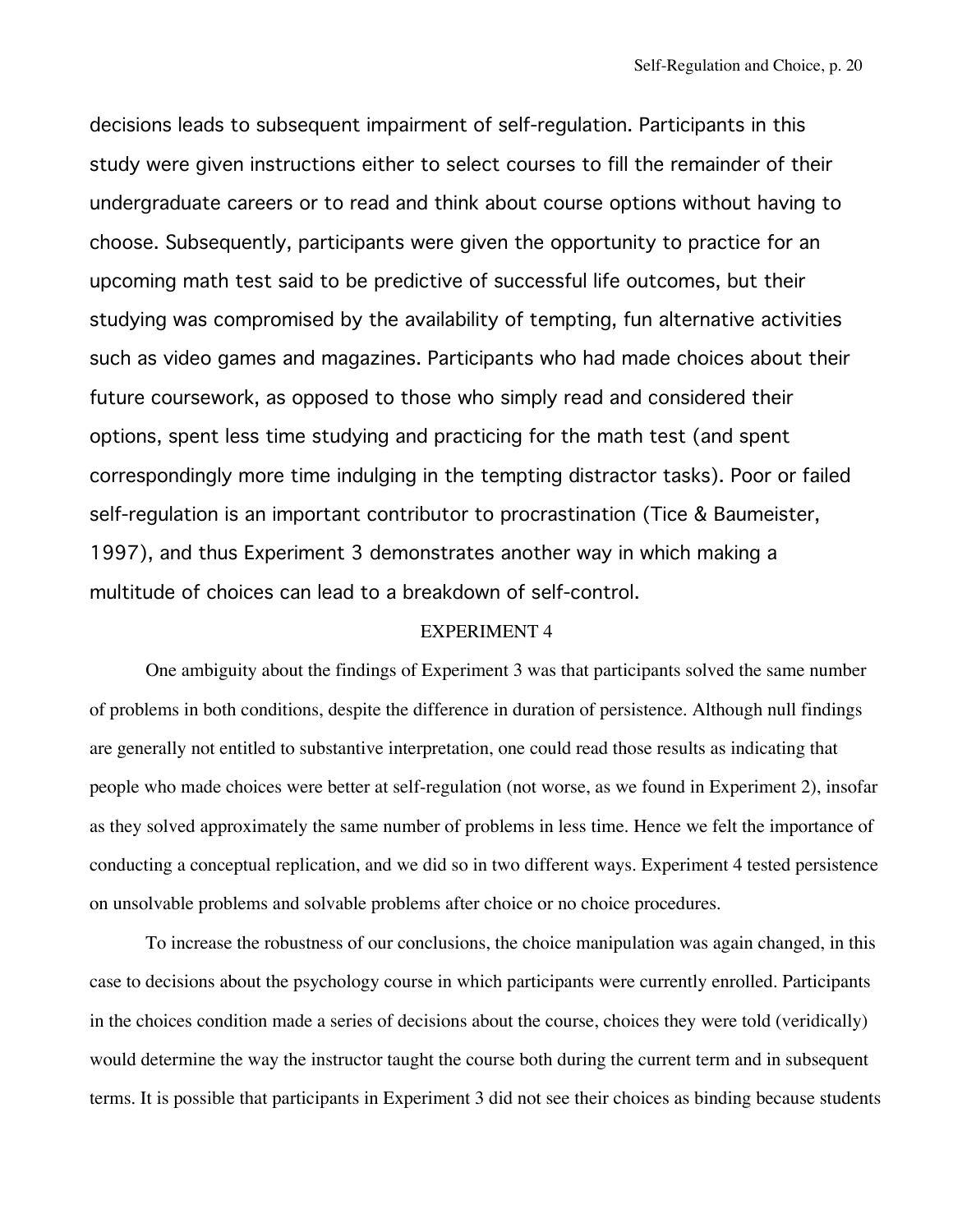can and do change their minds about what courses to take. In contrast, the choices made in Experiment 4 were binding in the sense that once students' choices were communicated to the instructor via this experiment, there was no opportunity to change the selections and the instructor was intending to modify the course on the basis of students' selections.

Another change made for Experiment 4 was to separate the procedures for the independent and dependent variables. When the same experimenter administers both the choice manipulation and the selfregulation measure, it is conceivable that extraneous attitudes toward the experimenter may develop during the choices manipulation that could confound responses to the dependent measure, as we noted in connection with Experiment 2. Hence we used the more elaborate procedure of presenting the tasks as unrelated, including having different experimenters administer the tasks in different rooms.

The main measure of self-regulation in this study was persistence. Persistence requires selfregulation insofar as the repeated failures are discouraging and frustrating, and the participant would soon wish to be doing something else — so one has to override the impulse to quit. Because of the possibility that quitting fast on unsolvable problems signifies exceptionally good self-regulation, however, we ran two versions of this study, one with unsolvable (4A) and the other with solvable (4B) problems. With the solvable problems, we were also able to calculate performance quality by counting correct solutions.

### Methods

# *Procedure 4A*

Forty-one undergraduates (26 females) participated in exchange for partial course credit. One participant was unable to complete the study. After arriving and completing consent forms, participants were told that the first part of the study involved reviewing instructors' materials from their psychology class, and the second, unrelated part of the study involved completing a spatial design task. The first experimenter handed out the materials that contained the choices manipulation. All participants were given the same materials, but the instructions that accompanied them were different.

Instructions for participants in the *choices condition* asked them to read the material and, for each section, to choose which option they preferred. Options were always presented as a two-option forced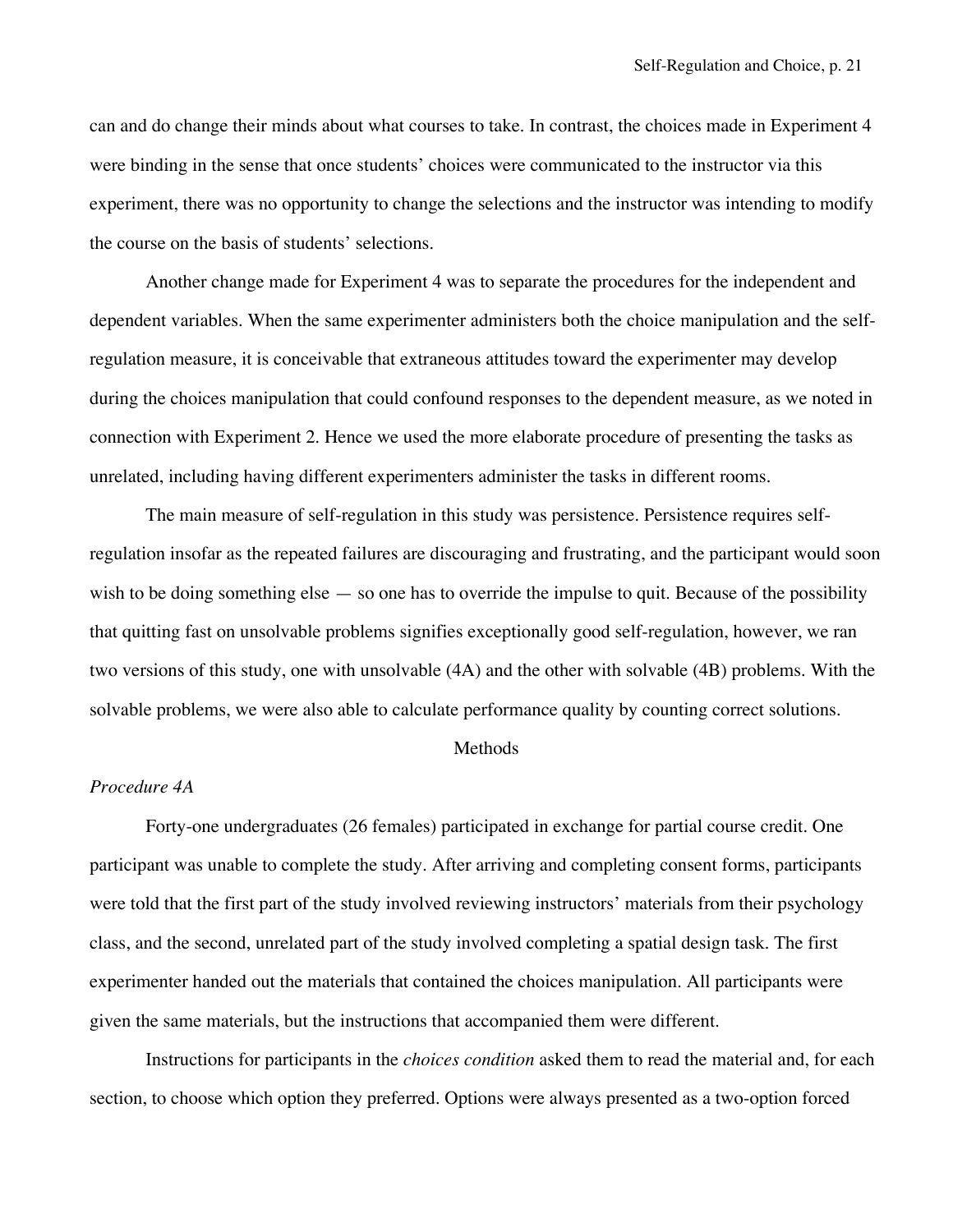choice. In one example, participants read descriptions of two possible video clips and chose which film clip they would prefer to see. Another item involved choosing between two different styles of a test question, and another item asked them to choose between two paragraphs of text. Participants in the choices conditions were also told (truthfully) that the choices they made would be reviewed by their instructor and would affect her decisions for future lectures and tests both during this semester while the participants were taking her course as well as for future classes. Thus, the choices were presented as important and consequential. Participants were asked to complete all the choices and return the packet to the experimenter before moving on to the next part of the experiment.

Participants in the *no choices condition* were simply instructed to read the same material that was presented to the participants in the choices condition. They were not asked to make any choices between the options or to rate the material in any way. They were asked to read the material very carefully and return the packet to the experimenter before moving on to the next part of the experiment.

Next, participants moved across the hall to complete the persistence part of the experiment with the second experimenter. The persistence measure involved unsolvable tracing puzzles. This procedure was developed by Feather (1961), was adapted by Glass and colleagues (1969), and has been used in several previous studies as a measure of self-regulation. Participants were given a packet containing several complex figures. Participants were told that performance on these geometric figures was predictive of future life success, due to its links with higher-order cognitive abilities. They were instructed to trace each figure in its entirety without once lifting the pencil from the paper or re-tracing any lines. They were asked to bring their packets back to the experimenter either when they had finished or when they had worked as long as they could on them and wanted to stop. The experimenter recorded how long each participant persisted (to the nearest quarter minute). After finishing, participants were given a manipulation check, debriefed, and thanked.

# *Procedure 4B*

Forty-two undergraduates (28 females) took part in the study. Two participants failed to complete the study. The procedure for Experiment 4B was the same as for Experiment 4A, with two changes.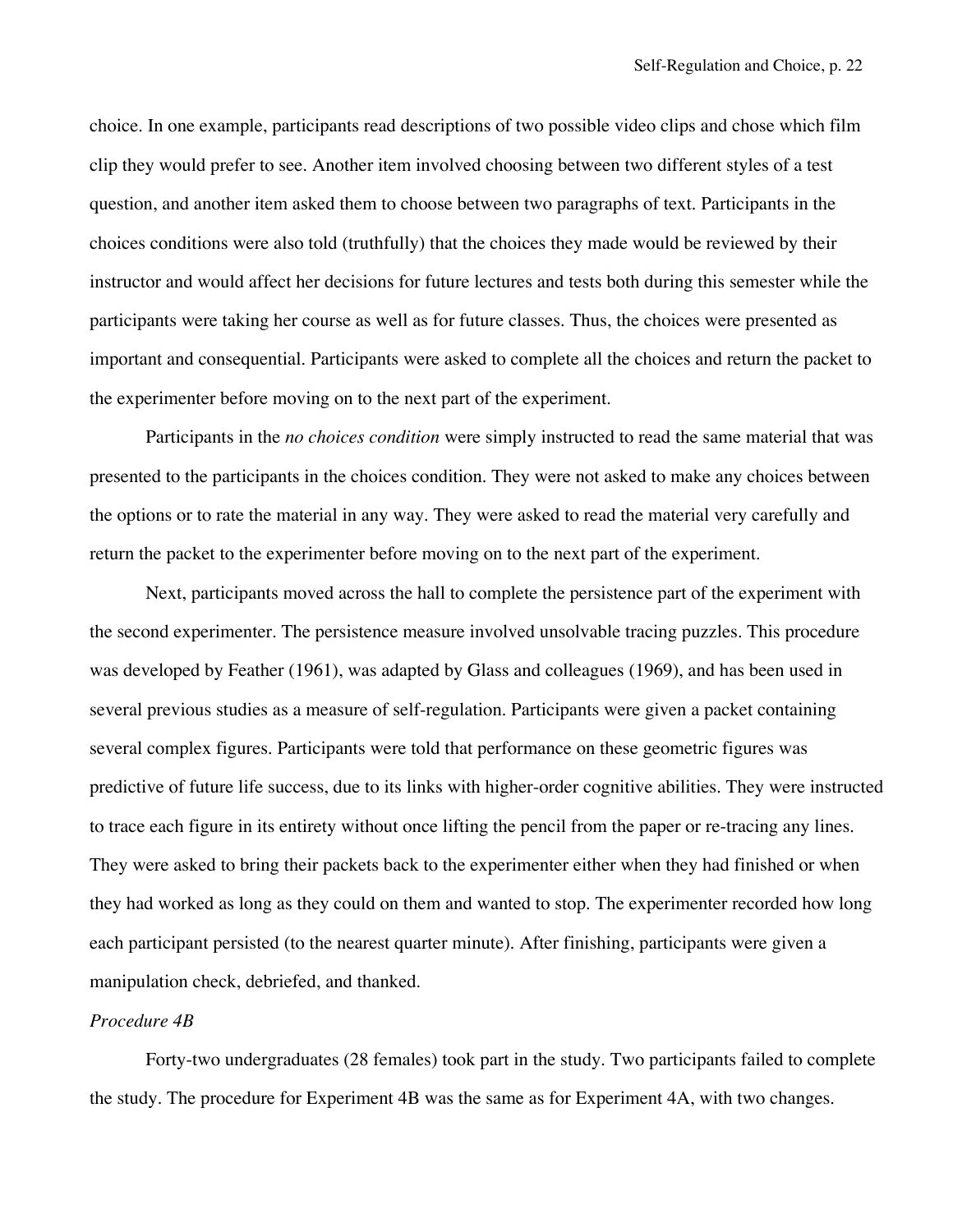First, the length of time it took participants to finish the choices or ratings was held constant at 12 min. The choices versus no choices task required going through a lengthy packet. No participant could complete the choices or ratings task in under than 12 min. After the 12 min had elapsed, participants were stopped and informed that they would now complete a separate experiment.

The second change was that the dependent measure was persistence on solvable problems. The second experimenter explained that the next study involved a test of simple mathematical calculations, which long have been known to predict success in later life. She explained that although most people used calculators and computers to perform basic arithmetic, this math test was sensitive to brief amounts of practice and therefore everyone was allowed practice time before taking this test. Participants were moved into new rooms or carrels and given practice sheets of three-digit multiplication problems, which they were told to practice for as long as they could, for a maximum of 30 min. When participants felt they could not practice any longer, they were to return to the first experimental room. At that time, the experimenter recorded the length of time participants had practiced the math problems (to the nearest quarter minute). At this time participants were given a questionnaire of manipulation checks, after which they were debriefed and thanked.

# Results

# *Unsolvable Puzzles (4A)*

Participants who did not have to make choices about the material but merely read through it were able to make themselves persist longer on the tracing task (see Table 1) than were participants who were asked to make many choices about the same material,  $F(1, 38) = 7.12$ ,  $p < .05$ . Thus, making choices seems to have depleted some resource, thereby reducing persistence on the second task.

Other analyses confirmed that the manipulation was effective. Participants in the choices condition were much more likely to report that they were making choices that would affect their own course than were participants in the no choices condition,  $F(1, 38) = 585.95$ , p < .001. There were no differences on self-reports of ratings of being happy, sad, depressed, or confident (*F*s < 1). *Solvable Puzzles (4B)*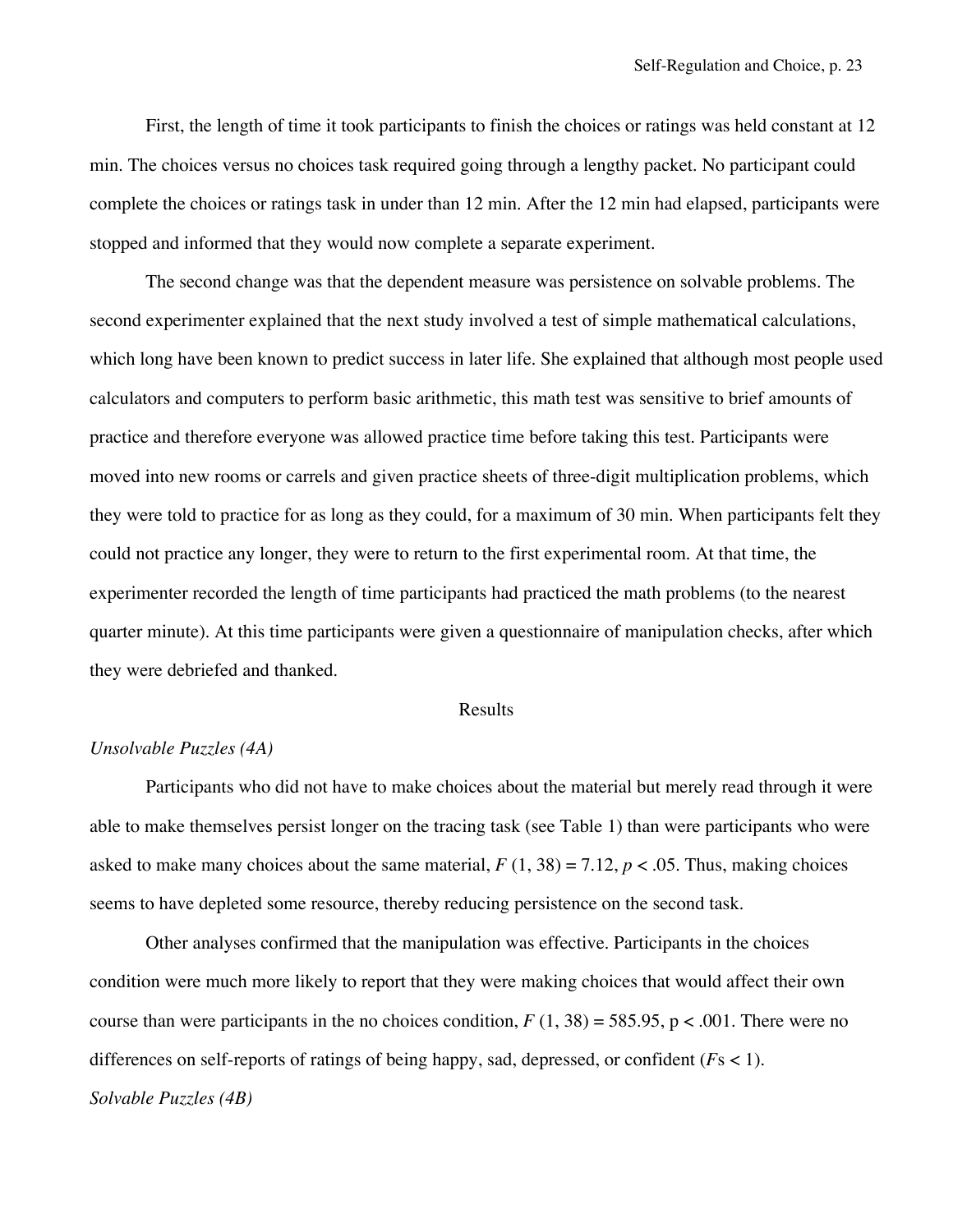Participants who did not make choices about the course material but merely read it and made ratings persisted longer on the practice items than did participants who made many choices about the same material,  $F(1, 38) = 5.00$ ,  $p < .05$  (see Table 1). Participants who did not have to make choices also completed more practice problems than participants who were asked to make many choices,  $F(1, 38) =$ 6.23,  $p < .05$ .

Participants who did not have to make choices got more practice problems correct and marginally fewer wrong than participants who were asked to make many choices,  $F(1, 38) = 16.56$ ,  $p < .001$  and  $F($  $(1, 38) = 3.81$ ,  $p = .06$ , respectively. The difference in number of errors was probably weakened by the fact that participants in the choice condition spent less time and attempted fewer problems, which should cause them to make fewer errors than they would otherwise. To correct for this, we computed the error rate by dividing number of errors by number attempted for each participant. ANOVA on error rates confirmed that participants in the choices condition made more errors per attempt than participants in the no choices condition, and this was a significant difference,  $F(1, 38) = 5.10, p < .05$ .

Participants in the choices condition were much more likely to believe that they were making choices that would affect the rest of their semester in the classroom than were participants in the nochoices condition,  $F(1, 38) = 224.48$ ,  $p < .001$ . Thus, again, the manipulation was successful.

### Discussion

In Experiment 4, some participants made choices pertaining to their psychology course, whereas other participants examined the same materials but did not make choices. Those who made choices subsequently gave up faster on unsolvable (Experiment 4A) and solvable (Experiment 4B) items, as compared to participants who did not make choices. These findings provide further evidence that making decisions can deplete an important self-regulatory resource, thereby making it more difficult for the person to resist the temptation to quit while performing a wearisome task. In Experiment 4B, making choices about one's psychology course caused people to quit faster and get fewer right while practicing multiplication problems for an upcoming test. Making choices also caused people to make marginally more errors despite spending less time on the problems.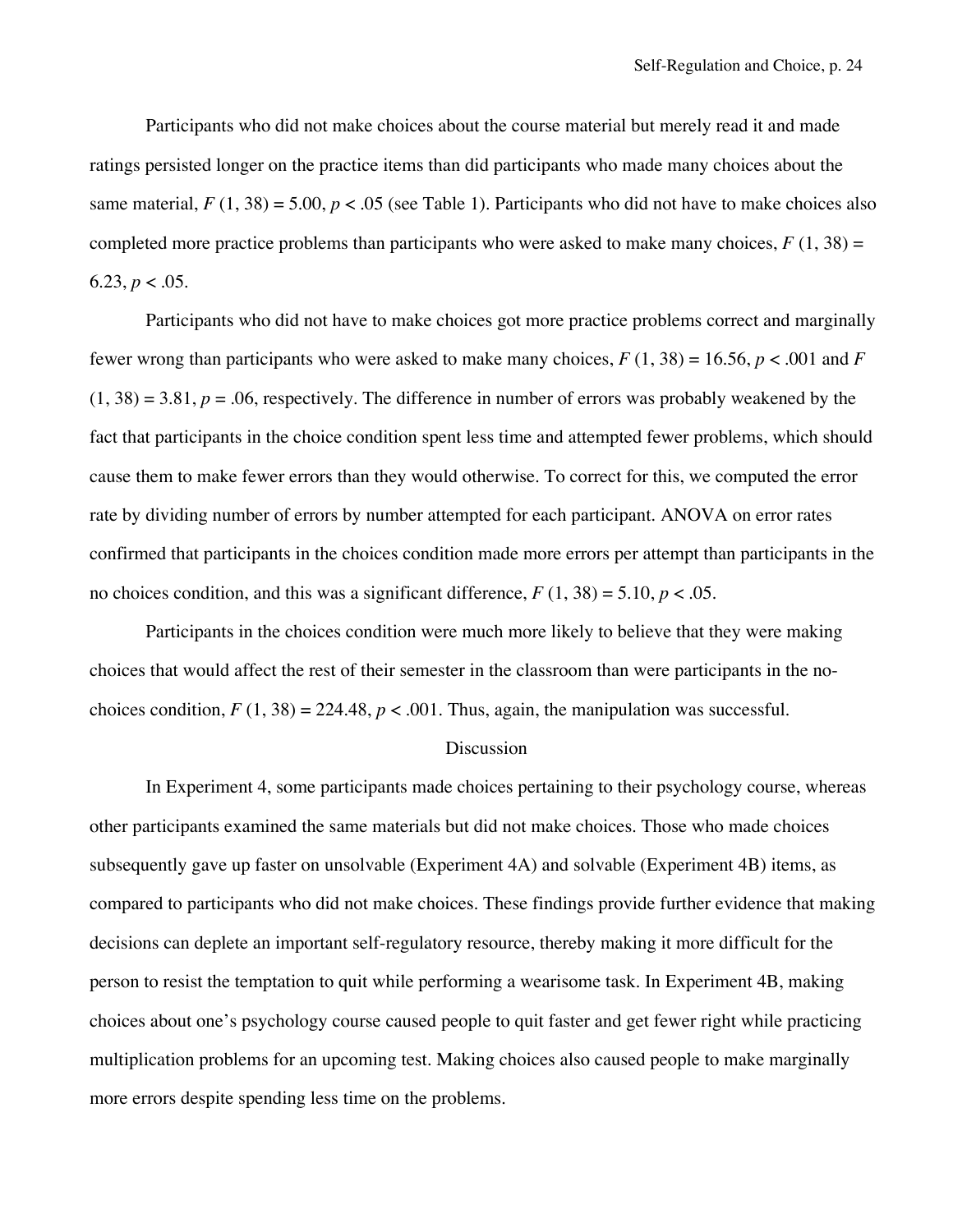Several design features facilitate interpretation of findings. The choices in Experiment 4 were real and consequential, in the sense that they did influence how the instructor set up the remainder of the course (as opposed, possibly, to what participants thought in Experiment 3). Using two experimenters (one blind) ruled out any likelihood that demand characteristics or desire to impress the (first) experimenter influenced the results. The amount of time spent on the first task was the same for all participants in Experiment 4B, ensuring that persistence on the second task was not affected by how much time had been spent on the first. It was also apparent that less persistence meant poorer performance: Participants who made choices got fewer correct (unlike in Experiment 3) and made more errors than those who did not make choices.

In sum, it appears that making choices depleted some resource that was then unavailable to facilitate performance on unsolvable and solvable tasks. Self-regulation is useful for making oneself persist on a difficult task, for overseeing the calculation process, and for checking and correcting errors, all of which are weakened by previous efforts involved in making choices.

# EXPERIMENT 5

To provide a final test of our hypothesis of decision fatigue, Experiment 5 moved outside the laboratory. We approached customers at a shopping mall and assessed the number of decisions they had made during their shopping trip thus far. To measure self-regulation, we then asked them to perform easy but tedious arithmetic problems (adding 3-digit numbers). This task requires selfregulation because most shoppers would probably rather do something else than perform arithmetic, and so the impulse to quit must be overridden if they are to continue. We predicted that shoppers whose resources were depleted by having made a greater number of prior choices would quit faster on the arithmetic problems.

A conceptual replication of the laboratory findings from Experiments 2-4 was desirable for several reasons. First, this study drew its participants from a non-university sample, which increases confidence in the generalizability of the results. Second, this study avoided a potential confound of differential time spent on different experimental tasks (and shoppers would also furnish estimates of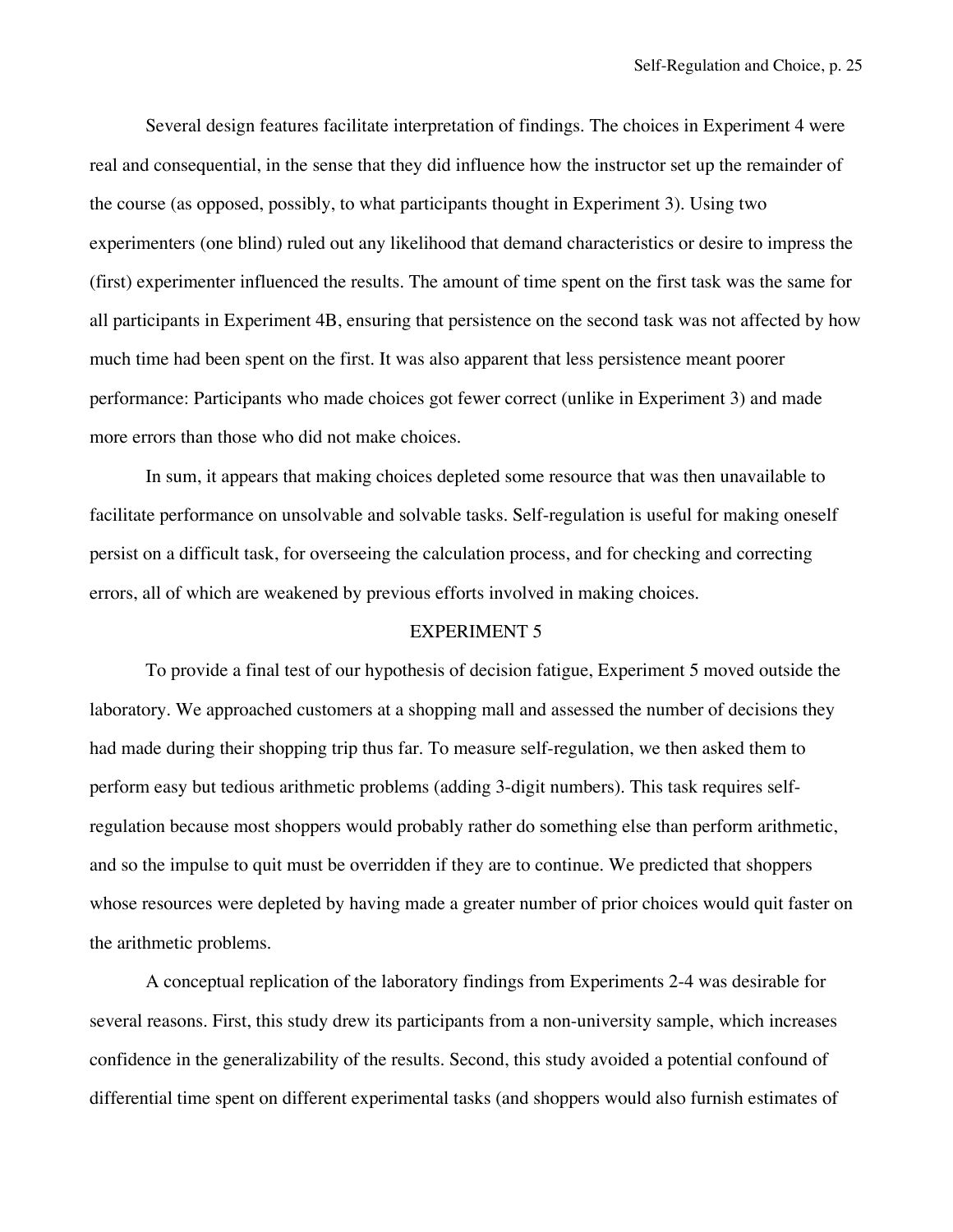how long they had been shopping, which later could be controlled for when analyzing the impact of prior choices). Third, participation in this study was not affected by a desire to earn a reward, because no reward or gift was offered.

Having shoppers perform math problems also enabled us to check the accuracy of their work. Competing predictions could be made, based on previous findings indicating that ego depletion impairs intellectual performance on complex tasks that require executive control, but it does not affect simple tasks such as rote memory (Schmeichel et al., 2003). On the one hand, addition problems involve applying rote memory (for sums) and following pre-established rules. Insofar as such simple tasks do not require active regulation by the executive self, they should not be impaired by resource depletion. On the other hand, self-regulation could be useful in overseeing the process, such as checking for possible errors and ensuring that rules are followed properly, and depletion might therefore lead to poorer performance.

# Method

# *Participants*

Fifty-eight shoppers at an open-air shopping mall in Salt Lake City, Utah participated. They were approached by members of the research team and asked for their time in a volunteer (i.e., no remuneration) experiment. Ninety-six people were approached and 19 women and 39 men agreed to participate (60% response rate). The age of participants ranged from 18 to 59, with 91% of participants listing their ethnicity as White (non-Latino), 4% listing Asian, and 5% listing Latino.

# *Procedure*

Participants were approached by a research assistant in the outdoor corridors of a shopping mall and asked if they would be able to participate in an experiment. Research assistants were instructed not to reveal much about the experiment before participants agreed or declined to participate, so that the details of the task (described next) did not influence who chose to participate. Participants were told the experiment involved answering some questions about their shopping trip and then engaging in a cognitive task.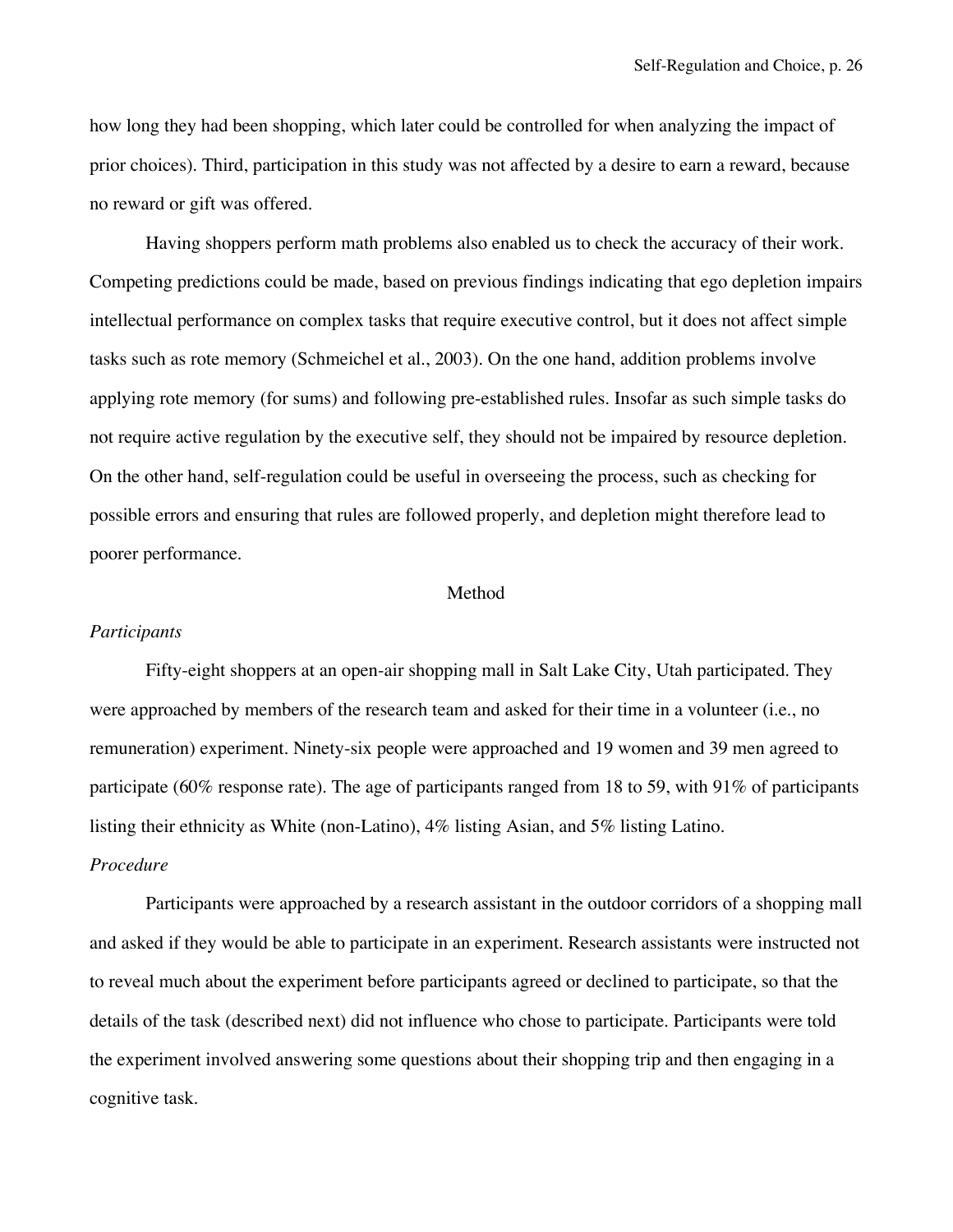After a brief demographic questionnaire, participants completed a written version of the *psychological involvement in choices* scale that was used in Experiment 1 (except two redundant items asking about the degree of which choices were required during the task were combined). Participants were asked to respond to questions by thinking about their behaviors during the course of the day, and to give a numeric rating of *1* (*not at all*) to *10* (*very much so*) for the following items: How many choices did you feel you have made on your shopping trip today? How personally important were the choices you made shopping today? How much careful consideration did you put into choices you have made today? How much did you deliberate before making each choice today? How much did you think about your options prior to making each choice today? How active did you feel in making your choices today? How tired do you feel right now? Participants were also asked to list their time spent shopping in hours and minutes. Shopping times ranged from 1 minute (for participants who had just begun shopping) to 4.5 hours.

Subsequently participants were presented with 64 three-digit plus three-digit addition problems printed across two sheets of paper. They were asked to do as many as they could, with the understanding that they could stop anytime they "quit, finished, or decided to give up." These instructions come from past depletion research (Vohs & Heatherton, 2000) in which self-control was measured as persistence on a cognitive task. Unbeknownst to participants, there was a second research assistant standing approximately five feet away who surreptitiously recorded the amount of time that participants spent on the addition problems. She started recording when the participant turned the page to begin the math problems and stopped recording when the participant stopped completing the problems. Afterwards, participants were debriefed and thanked for their cooperation.

#### Results

#### *Choices Scale*

First, we conducted a factor analysis on the seven items from the choice scale to test whether they revealed patterns similar to that seen in Experiment 1. The data were subjected to a varimax rotation, and a two-factor structure emerged. Factor 1 accounted for 39% of the variance observed and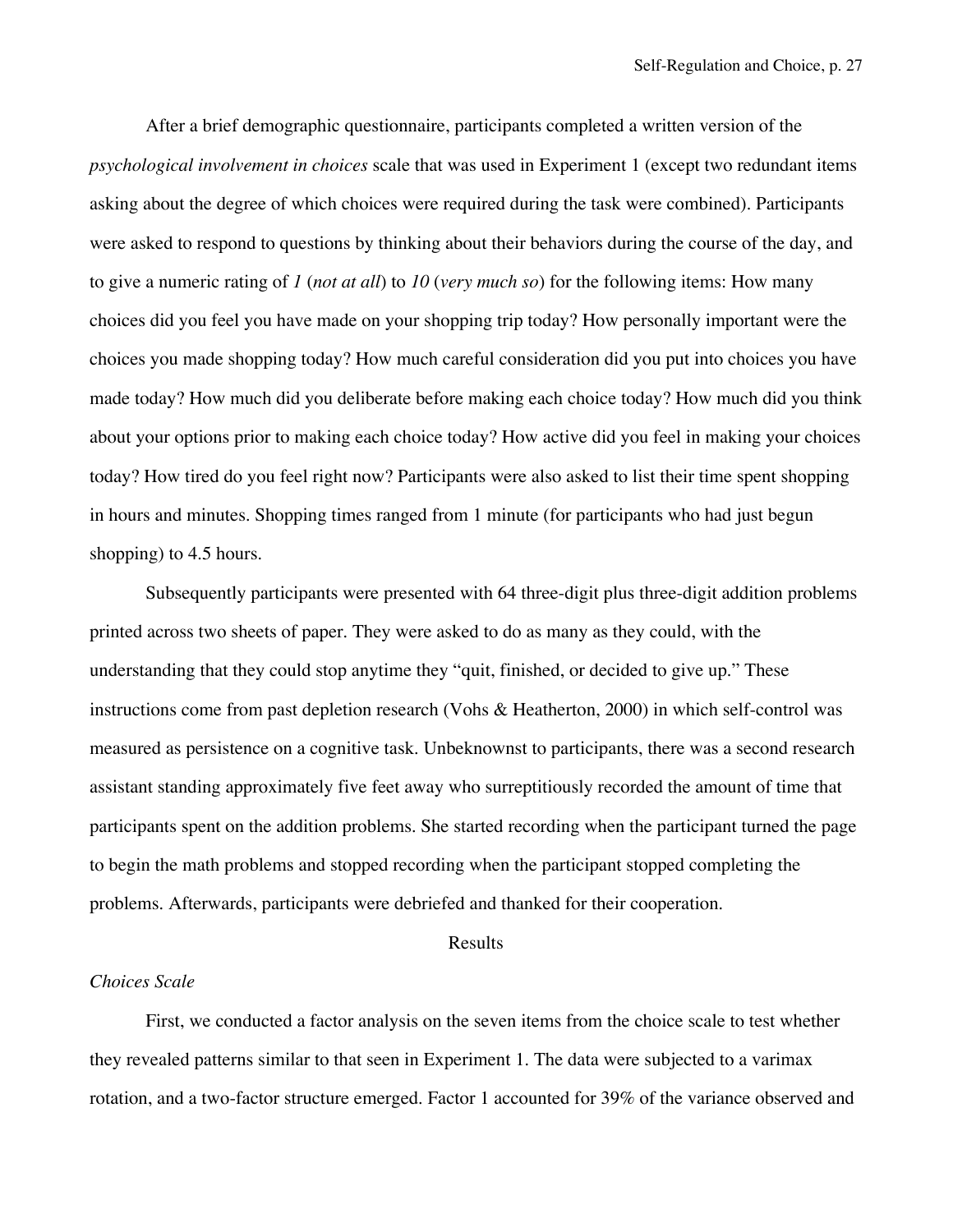Factor 2 accounted for an additional 27%. The items loaded onto factors similarly as in Experiment 1. That is, scale items asking about number of choices, importance of the choices, degree of consideration, deliberation, and thought put into the choices, and degree of activity involved in making those choices all loaded onto the first factor at > .36. In contrast, the item asking about tiredness loaded weakly and negatively onto Factor 1 (-.17), but strongly and positively on Factor 2 (.71). Therefore, we aggregated the first six items into one factor and referred to them (similar to Experiment 1) as *psychological involvement of the self* and left the item tapping respondents' tiredness on its own. We used these factors as predictors in the subsequent analyses.

#### *Persistence on the Math Problems*

Participants' persistence on the math problems was the primary indication of good self-control. Persistence was operationalized both in terms of number of problems completed and amount of time spent on the math problems. Using the *psychological involvement* factor (items 1-6 from the choices scale), the tiredness item, and shopping duration as predictors, we ran two regression models to predict time spent on the math problems and number of problems completed (which were highly correlated, *r*  $(58) = .71$ ). The overall models were significant,  $F(3, 52) = 3.71$ ,  $p < .02$  for math time, and  $F(3, 52)$  $= 4.77, p < 0.01$ , for number of problems completed. Moreover, we found the expected (negative) effect of psychological involvement in predicting number of problems completed,  $\beta$  = -.44, *t* (52) = 3.43, *p* < .01, and math time,  $\beta = -0.31$ ,  $t(52) = 2.38$ ,  $p < 0.02$ . In other words, the more that people had made frequent and deliberate choices, the less able they were to persist on our math task (see Table 1). In these models, participants' tiredness was not a significant factor in number of problems completed,  $\beta$  = .07, *t* (52) = .51, *ns*, or for time spent on the math problems,  $\beta$  = .20, *t* (52) = 1.53, *p* > 13. Shopping duration was also not a significant predictor for either measure, *t*s (52) < 1, *ns*. Thus, we found support from outside the laboratory for the hypothesis that extensive decision-making impairs subsequent selfregulation.

In a second set of models we sought to test the robustness of the choices effect in models where other possible predictors would vie for variance. In these subsidiary models, we included the three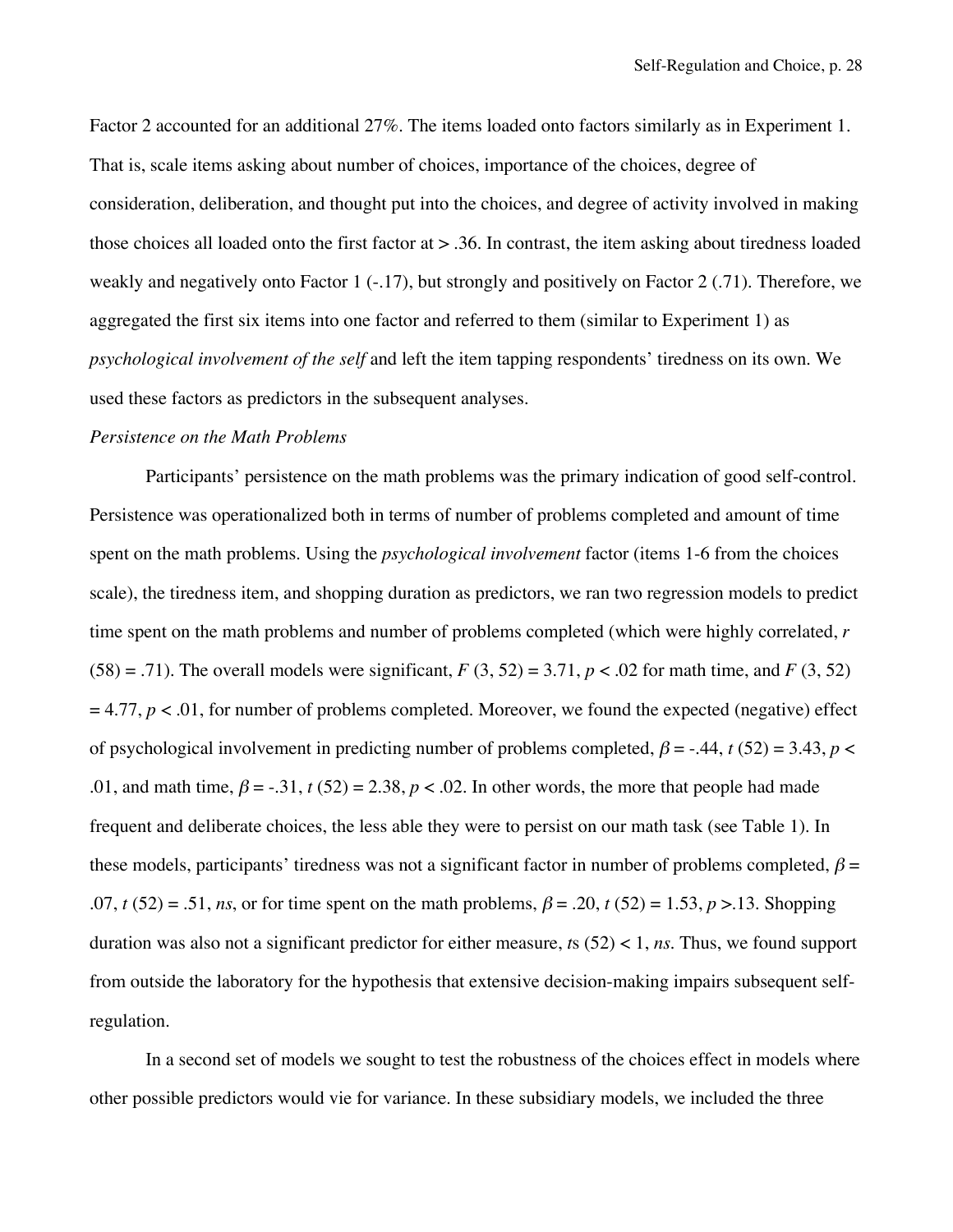predictors as before (time spent shopping, tiredness, and psychological involvement in choices), as well as ethnicity, age, and gender in order to predict time spent on the math problems and number of problems completed. The overall models were significant,  $F(6, 49) = 3.99$ ,  $p < .01$ , for number completed and  $F(6, 49) = 2.64$ ,  $p < .03$ , for math time. More notably, the predicted effect of psychological involvement in making choices remained significant despite the additional controls, showing no decrease (and in fact a slight increase in strength) from the previous three-predictor models,  $\beta = -0.48$ ,  $t(49) = 3.72$ ,  $p = 0.001$ , for number of problems completed, and  $\beta = -0.35$ ,  $t(49) =$ 2.65,  $p < .02$ , for time spent on the math problems.

Self-reported tiredness was not a significant predictor of persistence at math problems,  $t(49)$  < 1, *ns*, for number of problems completed, and  $t(49) = 1.09$ ,  $p > 0.28$ , for time spent on the problems. Time spent shopping and age likewise failed to yield a significant effect on either measure of persistence, all *t*s (49) < 1.01, *ns*. Gender showed a trend toward predicting number of math problems completed,  $t(49) = 1.61$ ,  $p = .11$ , with men completing more problems than women, but gender did not predict time spent on the math problems,  $t(49) = 1.15$ ,  $p > 0.25$ . Last, ethnicity predicted both measures, *t* (49) = 2.42, *p* < .02, and *t* (49) = 1.90, *p* = .06.

# *Number of problems correct*

As an ancillary test of our hypothesis that making choices leaves people in a state of potential regulatory failure, we computed the number of problems correctly completed as a measure of selfcontrol ability. As mentioned, past research has shown that one consequence of self-regulatory resource depletion is a reduction in cognitive abilities and consequently poorer intellectual performance (Schmeichel et al., 2003). Accordingly, we examined whether participants who had made more choices would perform more poorly on the computation involved in the three-digit plus threedigit math task.

Using the more sophisticated model that included the psychological involvement factor, tiredness, time spent shopping, age, gender, and ethnicity as predictors, we found that, similar to the other measures of self-regulation in this study, number of problems completed correctly was also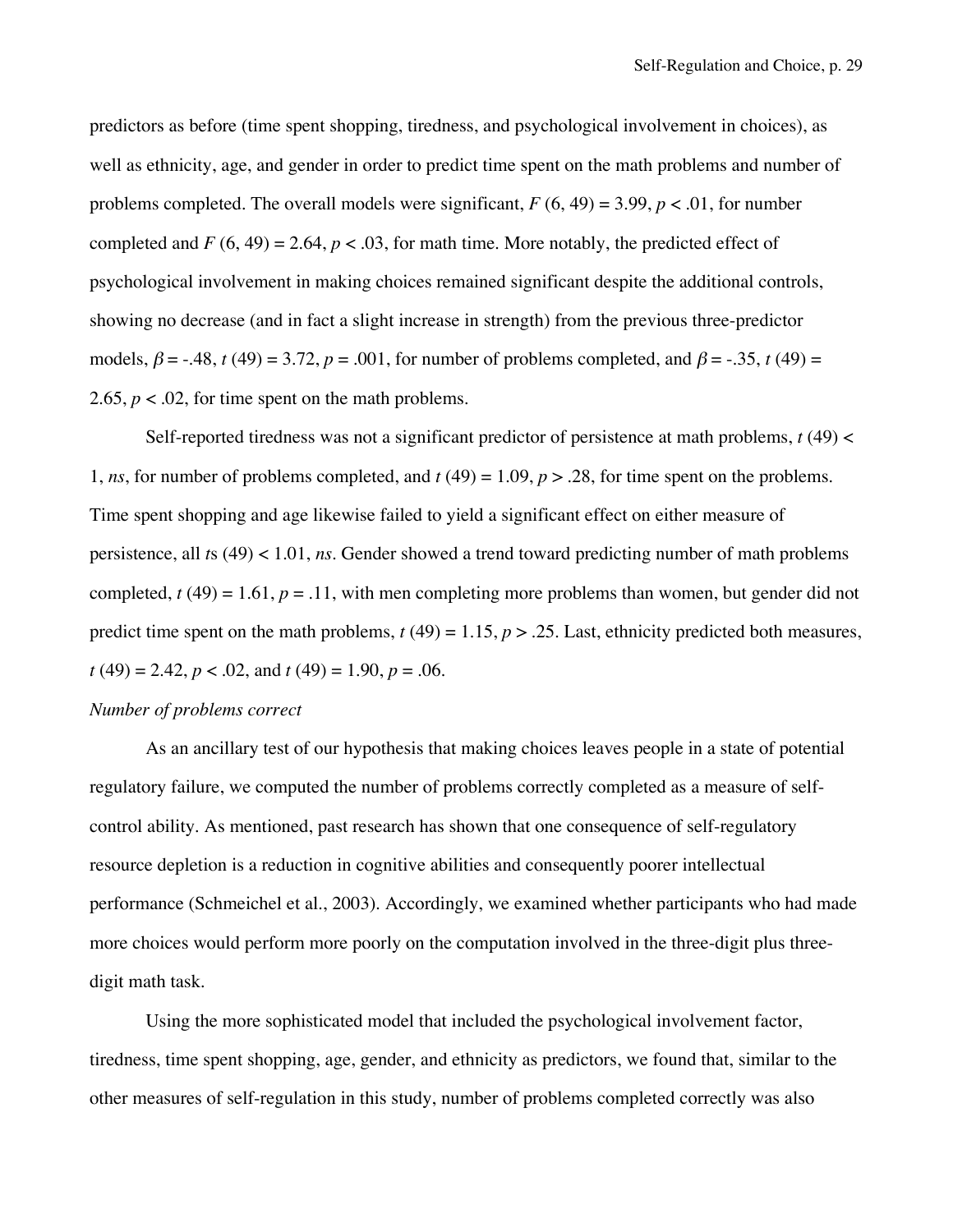predicted by the psychological involvement factor,  $\beta = -0.51$ ,  $t(49) = 4.12$ ,  $p < 0.01$ . In this model, again, the predictive contributions of tiredness, time spent shopping, gender and age were all nonsignificant,  $t s < 1.4$ ,  $p s > 17$ , whereas ethnicity was a significant predictor,  $t(49) = 2.67$ ,  $p = .01$ .

#### **Discussion**

Experiment 5 provided converging support for the hypothesis that choice-making interferes with subsequent self-regulation. Shoppers at a local mall reported how much psychological involvement they had put into making shopping decisions that day and then were asked to solve arithmetic problems. Self-regulation was measured by persistence on math problems. We found that the more choices the shoppers had made, the more quickly they gave up on the math problems, as measured by both time spent and number of problems attempted. Moreover, the negative impact of prior decisions on math persistence remained significant even after controlling for how long they had been shopping, how tired they were, and for several demographic categories including gender, age, race, and ethnicity.

Making more shopping choices was also associated with poorer performance on the math test, measured in terms of number of problems solved correctly. The correlational design of this field study, however, renders it less supportive of causal conclusions than the previous laboratory experiments. The temporal sequence rules out the possibility that math persistence caused the (prior) shopping decision-making, but third variable explanations are still plausible, such as that people who enjoy making effortful decisions while shopping simultaneously dislike expending effort on math problems. (That said, on an *a priori* basis one would likely predict the opposite, such that people with high need for cognition would put more thought into both shopping decisions and math problems.) In that respect, these findings are less conclusive than those of the prior studies, but they also add valuable convergence. The decisions in this study were not mandated by the experimenter but instead were naturally occurring decisions made by people in the course of their daily lives. The sample was also much more diverse (e.g., in age, education, and income) than the university populations sampled in the preceding studies. Also, as noted in the Introduction to this study, some of the potential confounds of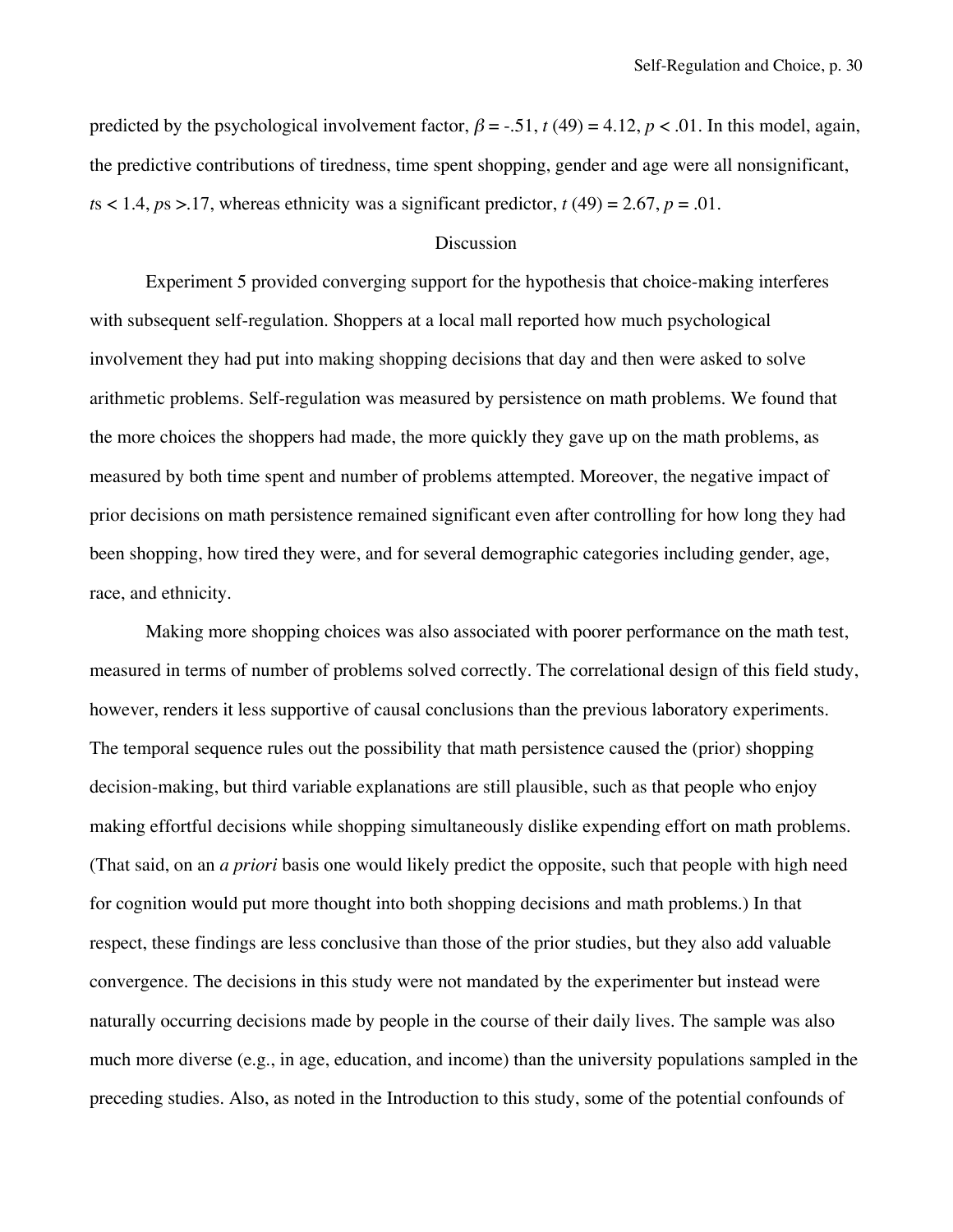the laboratory studies were ruled out by the design of this investigation.

In sum, we think that the convergence across multiple studies with different procedures and measures is more convincing than the results of any single study. The experiments reported thus far have consistently found that effortful decision-making leads to subsequent decrements in selfregulation. This pattern was found in laboratory, classroom, and shopping mall. This pattern was found with assigned choices and spontaneously made choices. This pattern was found with inconsequential and more consequential choices. And this pattern was found using a variety of self-regulation measures. We therefore turned to testing our second hypothesis, which is the idea that resource depletion can also occur as a result of performing actions that one did not choose for oneself.

#### EXPERIMENT 6

The next two experiments tested the idea that choice-making can be beneficial to the selfregulatory system, insofar as carrying out a course of action that has been chosen by oneself, rather than by someone else, is psychologically less taxing. That is, it should be easier to perform actions of one's own choosing as opposed to carrying out actions that someone else chose for you.

The following experiments tested this idea by varying or measuring the degree to which participants chose a behavior that they would later have to execute: Some participants had a choice over the goal they were to attempt to achieve, whereas others had less of a say. After performing goaldirected behaviors, we asked participants to perform a second task that served as a measure of selfregulation. Differences in the second, regulatory task as a function of degree of choice regarding the first task suggest that the operations of the first task taxed the regulatory system to varying degrees in accordance with perceptions of choice over whether to perform it. Put more plainly, we expected that when participants were allowed to choose the task that they would later be performing, as opposed to having it chosen for them, the ensuing behaviors aimed at completing that task would be less psychologically depleting, thereby allowing for better self-control subsequently.

Experiment 6 tested the hypothesis by borrowing a paradigm from the dissonance literature. In the current study, participants in the high choice condition were reminded of their decision freedom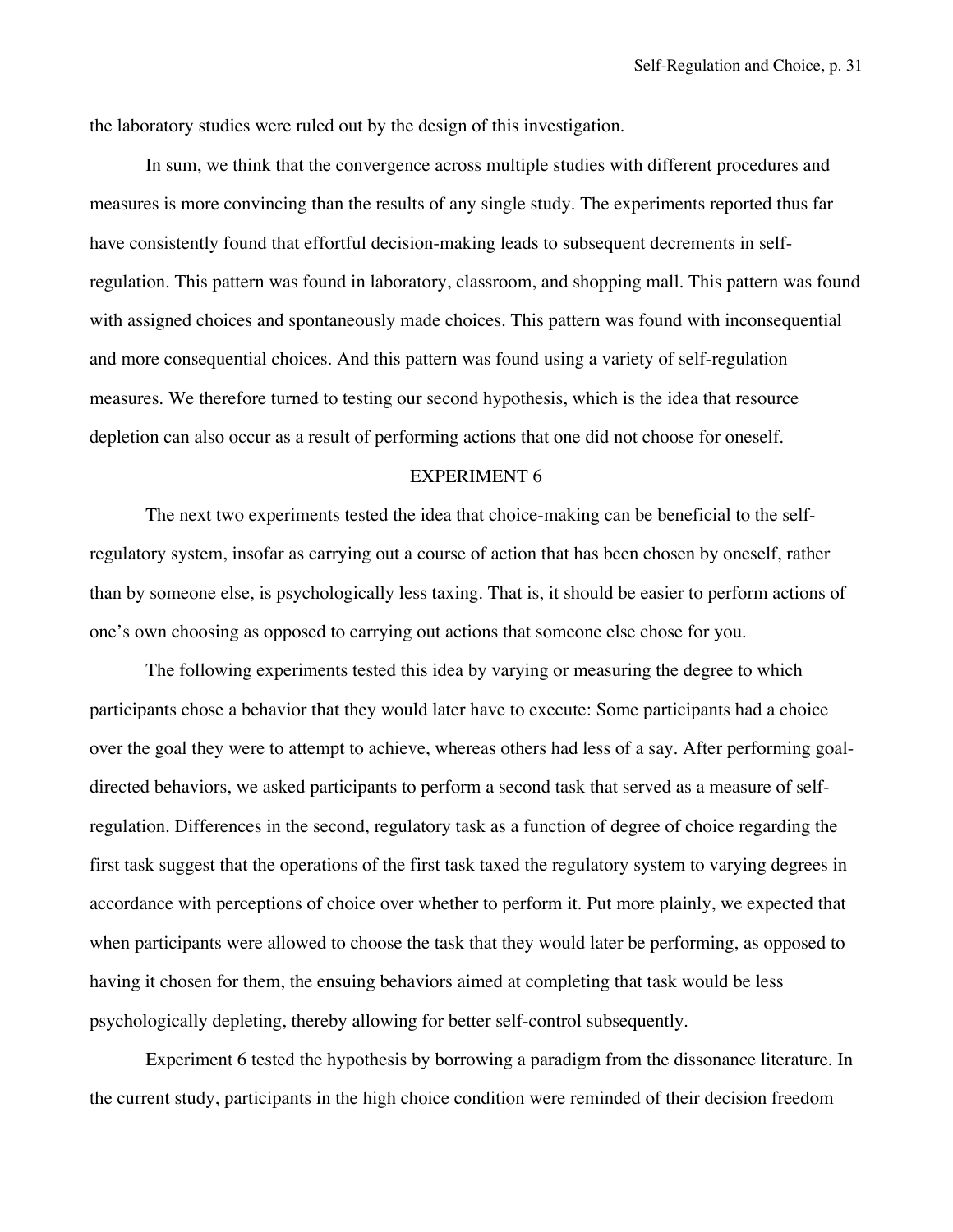regarding their participation in an upcoming task, which leads to the well-known effect of making behavior appear to be a reflection of one's own choosing and to be something for which one is responsible (e.g., Linder et al., 1967). Participants in the low choice condition were simply given a task to perform. Before and then after the numeric task that served as the context for manipulating perceptions of choice, participants squeezed a handgrip as a measure of self-control. Prior research has demonstrated that the ability to hold the handgrip steady is not merely an indicator of physical strength but also depends on self-regulation (Rethlingshafer, 1942). We predicted that participants who performed the numeric task under high choice would demonstrate better self-regulation subsequently than would participants who were instead directed to perform the same task.

# Method

# *Participants*

Participants were 16 female and 13 male undergraduates who participated in exchange for partial course credit.

# *Procedure*

Participants came to the lab individually and were met by an experimenter who informed them that the current experiment would involve some exploratory measures as well as some cognitive tasks. Participants were told, "the first thing you are going to do is help us with a measure we are pilot testing for future experiments. We are interested in getting measurements of physical strength in people of college-age. I would like you to grip this handgrip as long as you can as part of this pilot testing." The experimenter then started a stopwatch at the same time that participants squeezed the handgrip strengthener, which is an exercise device used by bodybuilders and others to increase handgrip force. The handgrip device consists of two handles and a spring that forces the two handles apart. One's goal when gripping the exerciser is to squeeze the handles together for as long as possible. For the purposes of this experiment, a piece of paper was inserted into the handgrip exerciser to measure the point at which participants stopped holding together the two handles: once the paper dropped out from the middle of the device, the experimenter stopped the stopwatch to signal that the participant's grip had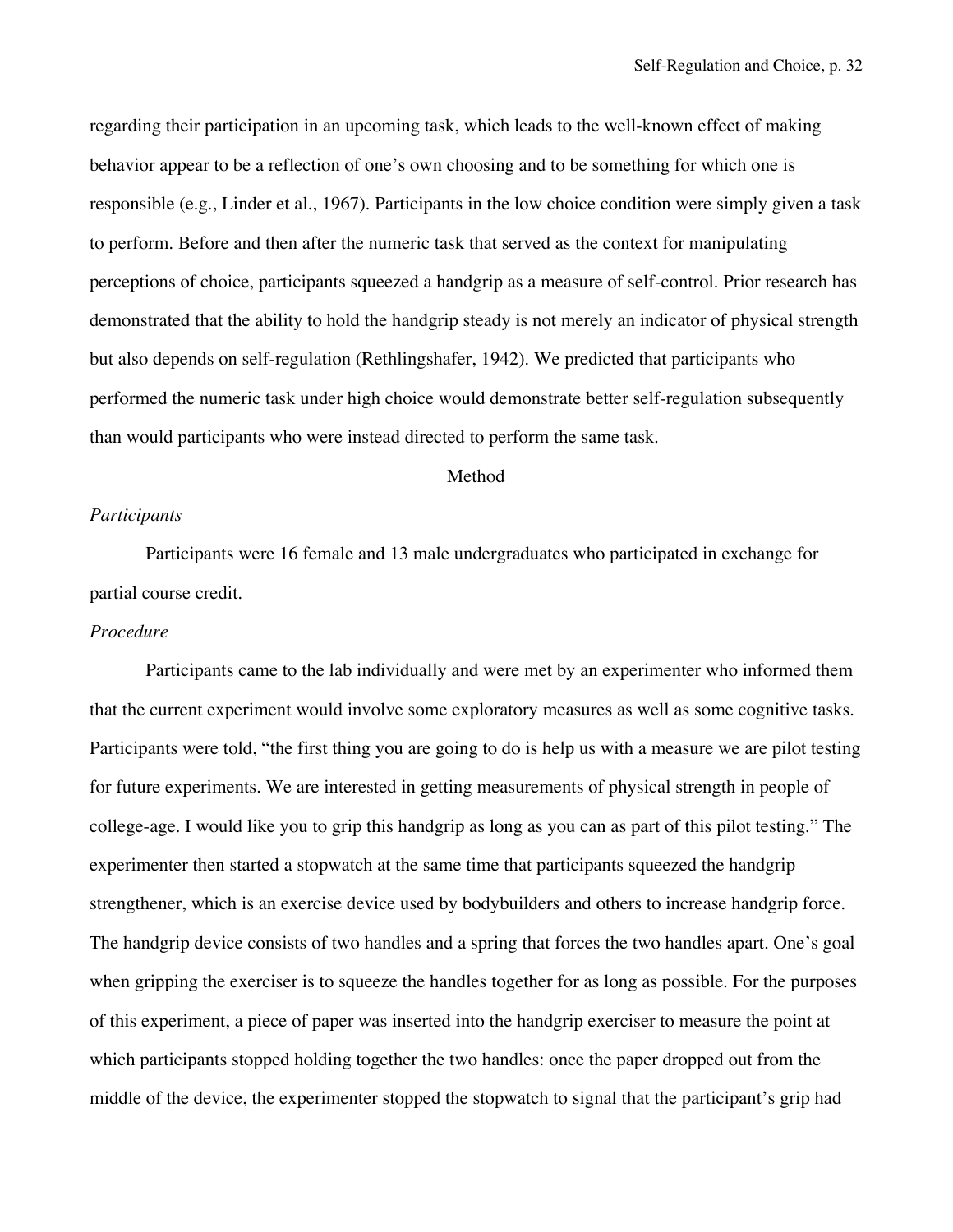gone slack. This procedure has been used in past studies of self-regulatory resources (e.g., Muraven et al., 1998;Vohs et al., in press). This first measure provided the baseline against which to compare later handgrip performance as a test for possible change in self-regulation.

Next, participants were presented with the manipulation of high versus low choice, which pertained to a numeric puzzle. Participants in the *low choice condition* were told that different participants did different tasks at this point in the experiment, and that by random assignment they were assigned to the numeric puzzle task. Their job would be to locate each of 33 target strings in the grid of numbers above. Participants in the *high choice condition* were given similar instructions, except that after they were shown the puzzle and given their charge, they were told, "…the rules of the experimental procedures at this university are such that participants may opt to stop the experiment or not to do any tasks that they do not want to do." The experimenter then directly asked the participant, "Are you sure you want to do this? You don't have to do it if you don't want." Consistent with other studies on dissonance, all participants in the high choice condition agreed to continue with the task. Because low choice condition participants were simply told that they had been assigned to the numeric puzzle task, these participants were not reminded of their ability to choose whether to perform the task.

The numeric task that all participants were given was similar to 'search-a-word' puzzles that are common in children's books. In the current version, however, participants were required to find specific strings of numbers in a larger block of numbers. The fact that this puzzle uses numbers instead of letters makes it particularly difficult (because letters form recognizable words, whereas specific number sequences are much harder to detect); additionally, the grid of numbers in which participants were to find the target number strings was quite large, measuring 25 x 16, thus totaling 400 numbers.

Participants in both conditions were told that they would be performing a cognitive task and that their goal was to find each of 33 target strings of numbers (which ranged from three-digit numbers to 10-digit numbers) within the larger grid of 400 numbers. We created the puzzle such that six of the 33 target strings were solvable but the remainder were unsolvable. The solvable items were included to minimize suspicion that the task was impossible.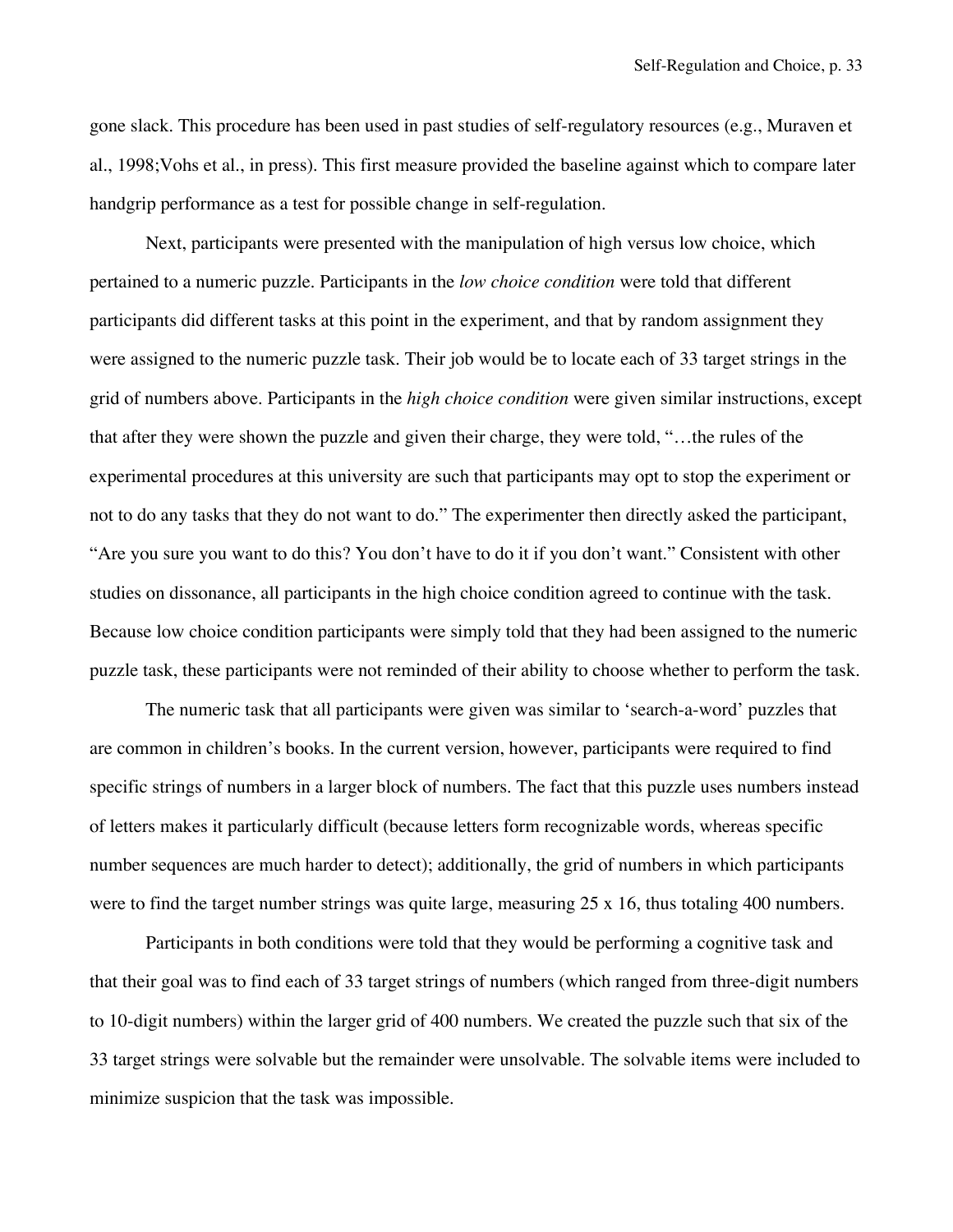Participants then were left to complete the numeric puzzle for 4 min. Participants then completed a version of the Intrinsic Motivation Scale (IM; Ryan, 1982) that contained subscales tapping choice, effort, enjoyment, and value, which were chosen for their relevance to the goals of the current study. Participants also completed the PANAS (Watson et al., 1988).

The next task involved gathering a second measure of handgrip control to see whether the choice manipulation affected self-control. Participants once again squeezed the handgrip exerciser for as long as they could. They were told that the second measurement was needed because multiple assessments provide the most accurate measure. After the second handgrip, participants completed a post-experimental questionnaire. Then participants were debriefed and thanked.

### Results

# *Manipulation Check*

Participants' reports on the choice subscale of the IM formed the manipulation check of choice condition. Ratings on this subscale confirmed that participants in the high choice condition felt they had chosen to engage in the task more than participants in the low choice condition,  $t(27) = 2.74$ ,  $p <$ .02 (*M* low choice = 37.56, *SD* = 10.39; *M* high choice = 45.92, *SD* = 3.88).

# *Handgrip Performance*

The main prediction was that performing the number search task under low (rather than high) choice would deplete the self's resources as indicated by decrements in handgrip performance. To test this, we computed a regression model with two steps. With Handgrip 2 (post-manipulation) as the predicted variable, we first entered gender and Handgrip 1 (pre-manipulation) as predictors in Step 1; next, we entered in the choice condition variable as Step 2. The model revealed that gender and Handgrip 1 had significant effects, and the predicted effect of choice condition was also a significant factor: choice condition,  $\beta = .23$ ,  $t(28) = 2.34$ ,  $p < .03$ ; gender:  $\beta = -.34$  (such that men had more handgrip ability than women),  $t(28) = 2.85$ ,  $p < .01$ ; Handgrip 1:  $\beta = .63$ ,  $t(28) = 5.34$ ,  $p < .001$ (indicating that those who held on longer the first time also held on longer the second time).

Although all participants showed a decrement in handgrip ability from Assessment 1 (pre-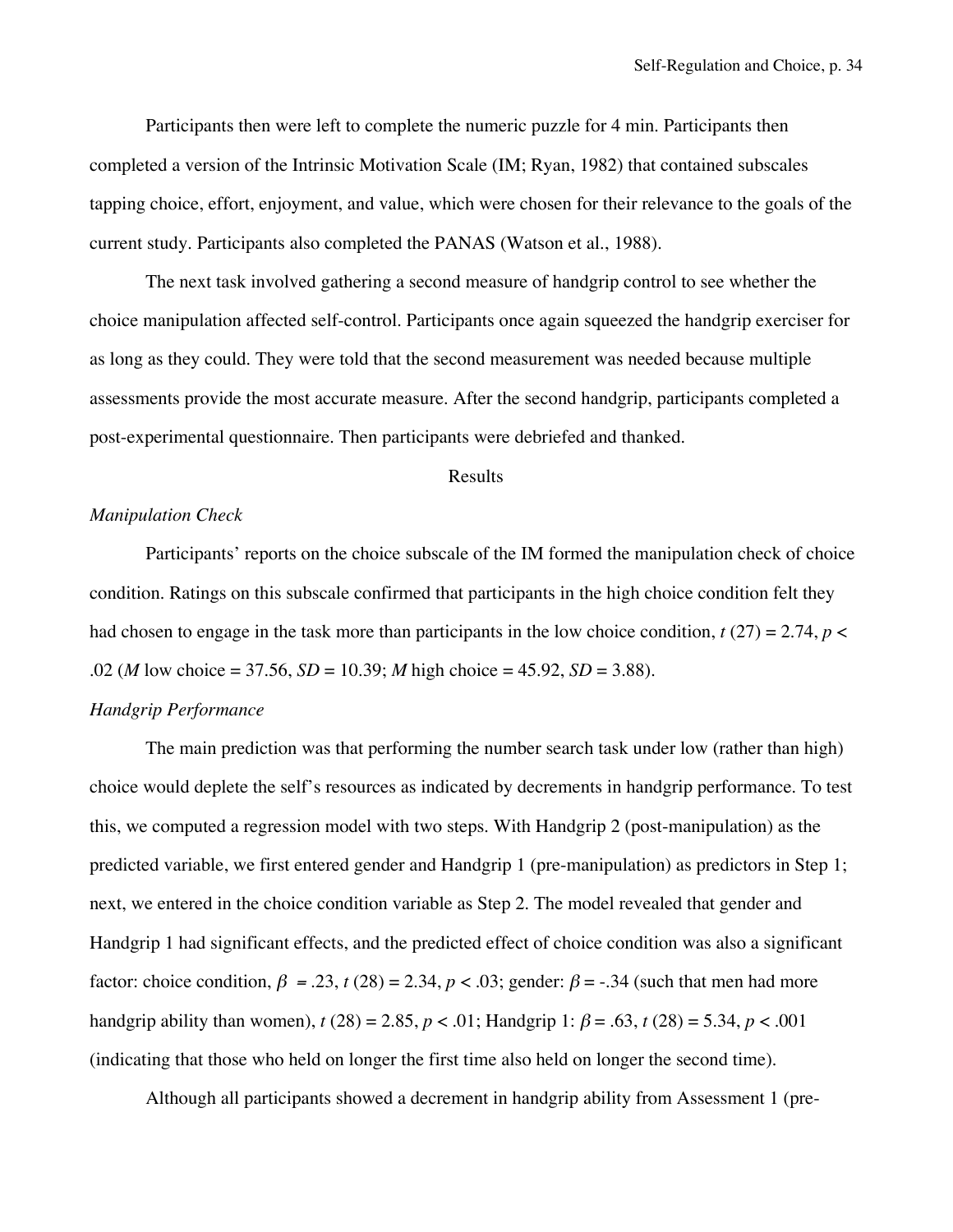manipulation) to Assessment 2 (post-manipulation), participants who felt that they freely chose to perform the numeric search task showed smaller decrements (*M* decrement  $=$  -.11.69, *SD* = 31.50; Assessment 1  $M = 70.23$ ,  $SD = 62.85$ ; Assessment 2  $M = 58.54$   $SD = 46.33$ ) than participants who had little choice in whether to perform the numeric task (*M* decrement = -.31.50, *SD* = 31.37; Assessment 1  $M = 80.63$ ,  $SD = 45.09$ ; Assessment  $2 M = 49.13 SD = 32.99$ ).

# *Intrinsic Motivation*

Participants completed four subscales from the Intrinsic Motivation Scale (Ryan, 1982). The analyses on the perceived choice subscale were presented earlier as a manipulation check. Subscales pertaining to value/usefulness, interest/enjoyment, and effort/importance were included to investigate whether perceptions of the task on these dimensions was influenced by high or low choice conditions. Three t-tests using choice condition as a predictor revealed that only the value subscale was affected, *t*  $(27) = 2.01, p < .055, M$  low choice = 22.69, *SD* = 10.03; *M* high choice = 29.54, *SD* = 7.89. Participants in the high choice condition agreed more with statements such as, "I believe doing this activity could be beneficial to me," and "I would be willing to do this again because it has some value to me." Ancillary analyses showed no mediation on the part of value scores in predicting self-control (handgrip performance) from choice condition. Results of the t-tests on effort and enjoyment showed no differences as a function of condition, *t*s (27) < 1, *ns*. Thus, being in the high choice condition led participants to perceive the numeric task as more valuable — in addition to affecting perceived choice — but it did not bring about changes in effort or enjoyment of the task.

#### *Mood and Difficulty*

We next checked to see that positive and negative affect (as measured by the PANAS) also showed no difference as a function of choice condition. As in previous studies, mood did not vary as a function of condition *t*s < 1.1, *p*s > .30. Hence, participants' perception that the numeric task was more chosen by them than for them had no significant effect on their affective states.

Post-experimental questions asked participants to rate the difficulty of the numeric puzzle task and both handgrip measures. Ratings on these measures did not differ by choice condition, all *t*s < 1, *p*s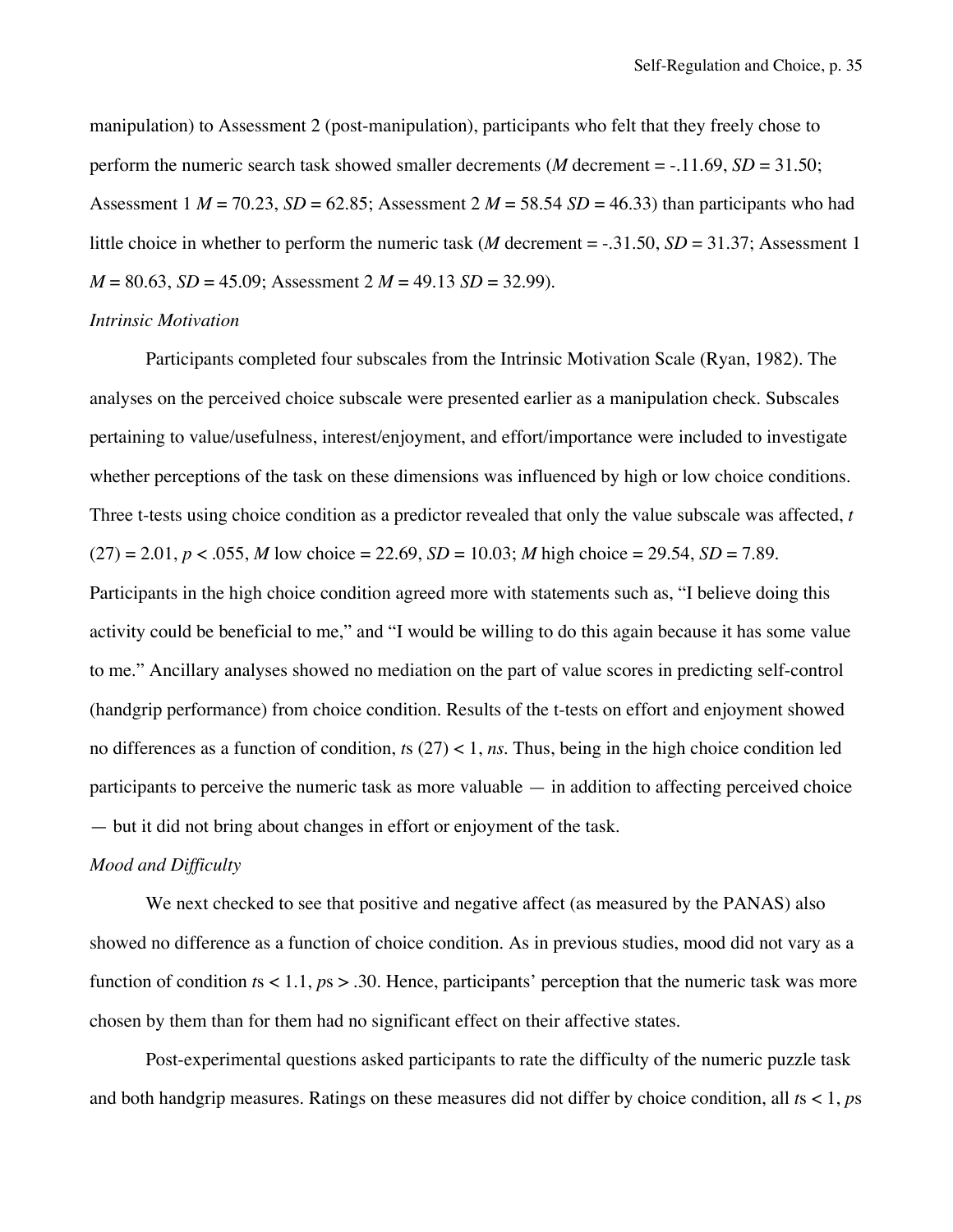>.35. Thus, participants did not experience the numeric puzzle task as more or less difficult because of having greater or lesser control over participating in it, nor did they perceive any differences as a function of condition in the difficulty of the handgrip tasks.

# **Discussion**

Experiment 6 turned from examining the costs to the benefits of choice. Whereas Experiments 2-5 showed that making choices led to subsequent decrements in self-regulation, Experiment 6 found that self-regulation could be improved among people who had made a prior choice. In this study, participants all performed an unpleasant and difficult initial task, either by their own choice or by being assigned to it. (In actuality, all participants were assigned the same task but some were induced to feel as if the choice had been theirs.) Making oneself perform the difficult task appears to have depleted regulatory resources for all participants, as indicated by poorer performance on a physical stamina (handgrip) task. But the decline in stamina was mitigated among people who felt they had freely chosen to perform the difficult initial task. Apparently, aversive tasks are most depleting when one does not feel one has had any choice about whether to do them. Perceived choice makes the bad task less depleting.

Participants in the high choice condition rated the difficult task as more valuable and more personally beneficial than participants in the no choice condition, but these benefits of choice were unrelated to the depletion effect, according to our mediation analyses. We also found no difference in rated enjoyment of the task, nor in subjective perceptions of effort expended on the task. Thus, the depleting effect of performing a difficult, unchosen task does not seem to be mediated by the subjective experience of performing the task. Instead, the self apparently expends more of its resources in making itself perform an unchosen task than in making itself perform a task it has chosen.

# EXPERIMENT 7

Experiment 7 approached the question of freedom of choice and self-regulation from another angle. The independent variable of choice involved students preparing to take one of the standardized examinations generally required of applicants to graduate, law, medical, and business schools. We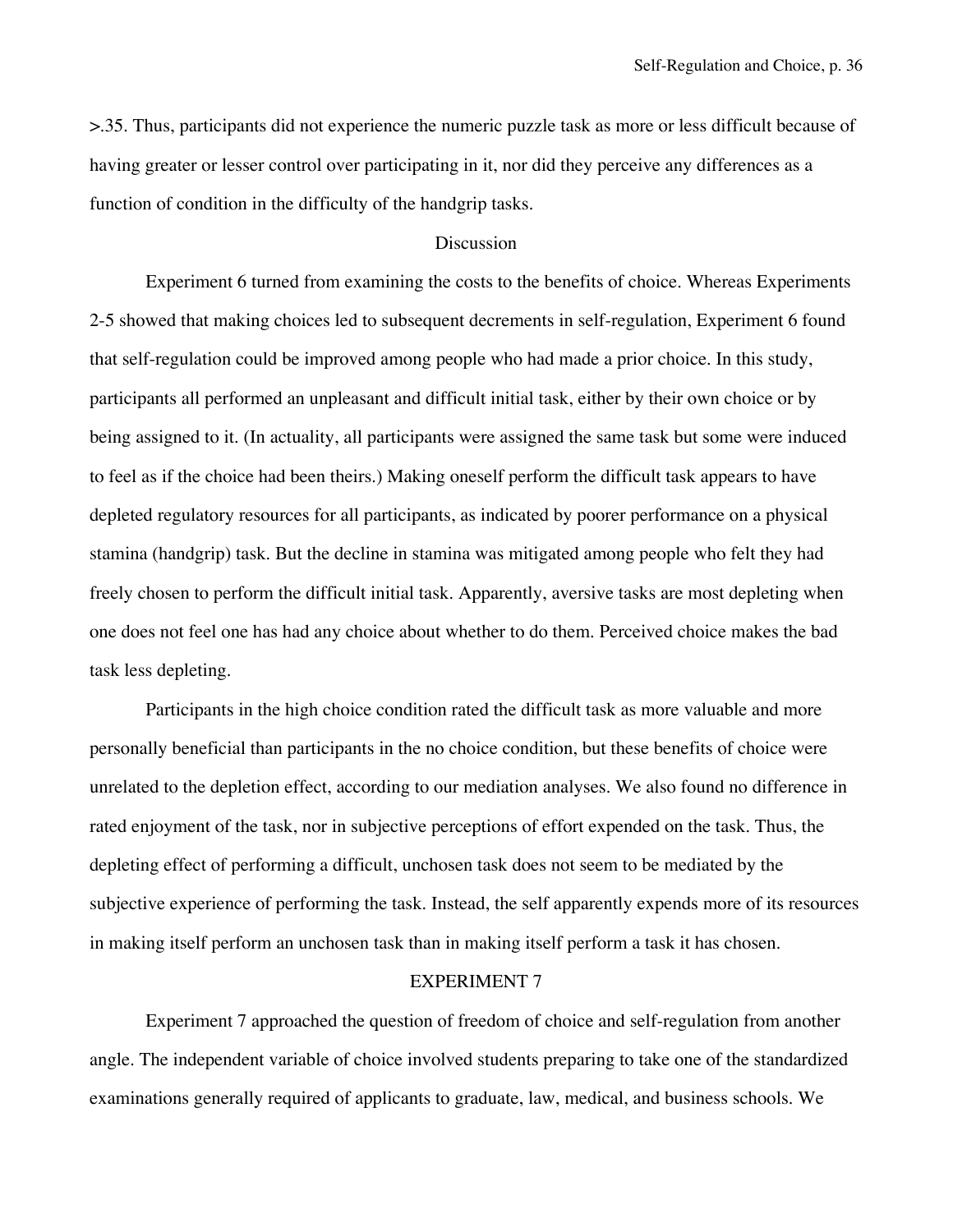assumed that some students are internally motivated by their own goals and ambitions to take those examinations, whereas others take them under pressure from parents, partners, professors, or other external sources. If choice does indeed make onerous tasks less depleting, then taking such an exam should consume fewer resources if students regard the it as reflecting their own choice rather than someone else's. As a consequence, these students should be more successful at a second task requiring self-regulation, relative to students who feel externally pressured to take the exam.

Hence Experiment 7 (like Experiment 5, but unlike the other studies in this report) relied on measuring actual personal choice instead of manipulating it. As we have said, there are interpretive questions that attend either measured or manipulated choice, and so we have looked for convergence of results to make our case.

The quest for multimethod convergence also led to a new dependent measure of self-regulation for Experiment 7. Participants performed a task that involved a speed-accuracy trade-off. Participants were asked to play a commercially-available game called Operation that is won by moving one's hand slowly and carefully across the board so as not to make mistakes. In the present study, the participants' goal was to make as few errors as possible while completing the task in the shortest possible length of time. Some of the more challenging control tasks that humans perform (e.g., shooting a moving animal, hitting a fastball, buying a stock at the best price) rely on the ability to achieve the right balance between speed and accuracy. Measures of speed-accuracy tradeoff have also been used in past studies of self-regulatory resource depletion (e.g., Schmeichel et al. 2003). In the current study, the combination of number of errors and the length of time it took to complete the game was the dependent measure.

We predicted that students who worked on sample items from graduate examination tests would be depleted afterwards, and consequently would perform poorly on the speed-accuracy trade-off task — but only if they perceived themselves to have low choice about taking the actual standardized test. In contrast, the sense of having chosen the graduate examination themselves would make doing practice problems less depleting, and so better subsequent self-regulation would be reflected in better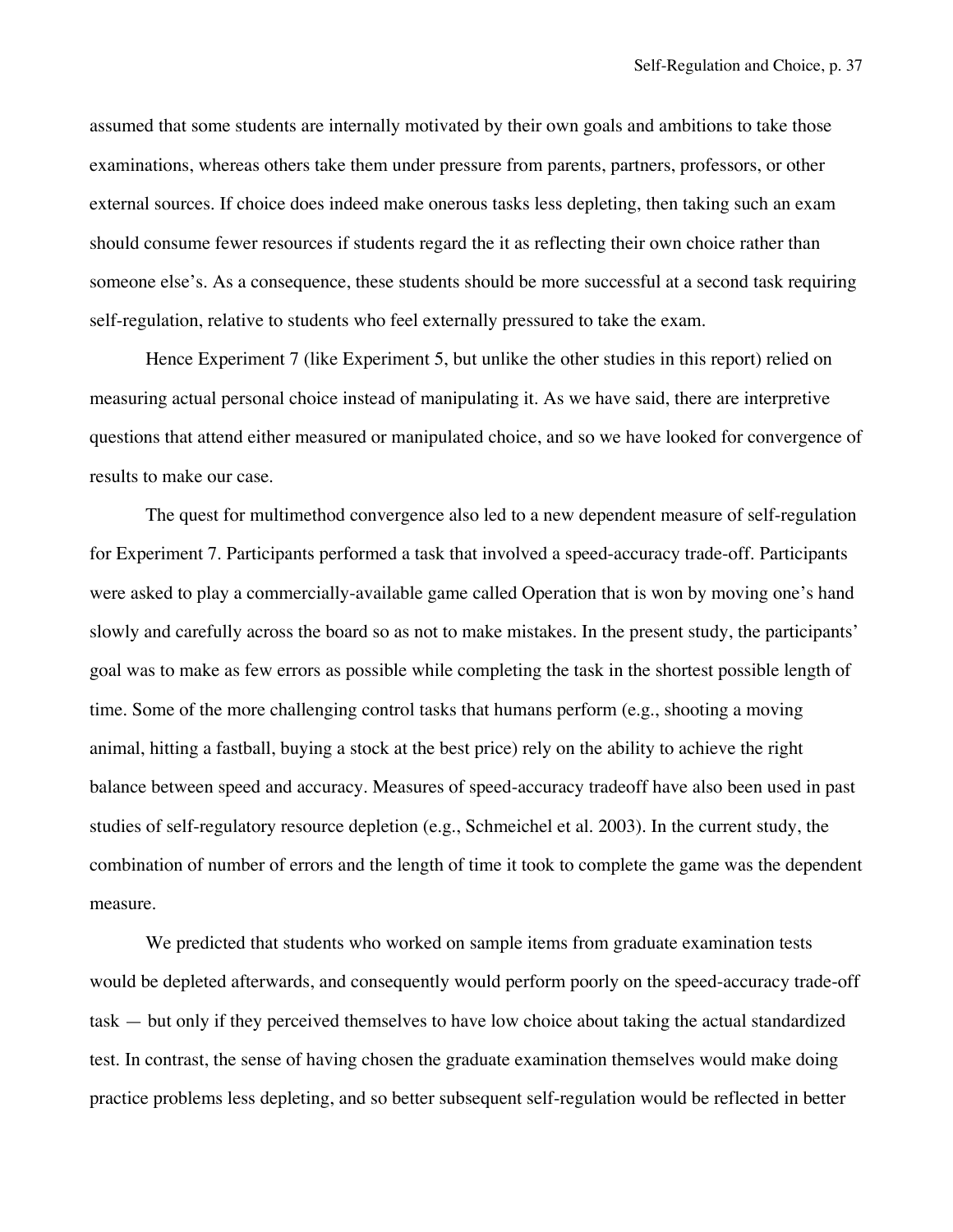performance on the speed-accuracy tradeoff task.

#### Method

# *Participants*

Participants were 37 undergraduate students (22 male, 14 female, and 1 unknown) who participated in exchange for \$5. One participant's data were not analyzed because of failure to complete the study. On the measure of speed and the combined speed-accuracy measure, another participant's data were not analyzed due to scores over 4 standard deviations above the mean. *Procedure*

Participants were recruited for the experiment by advertisements aimed at students who were intending to take any one of the standardized tests for entrance to graduate or professional school. These tests are the Graduate Record Examination (GRE), the Medical College Admission Test (MCAT), Graduate Management Admission Test (GMAT), and the Law School Admission Test (LSAT). Participants came to the lab individually. An experimenter told them the experiment involved performing several different types of cognitive tasks. First, participants completed the perceived choice, value/usefulness, interest/enjoyment, effort/importance subscales of the IM Scale (Ryan, 1982), which was modified to refer to the graduate exam that the participant was intending to take. The instructions read (underlined parts denote words added for the purposes of the current study, but were not emphasized in participants' instructions), "For each of the following statements, please indicate how true it is for you with regard to the standardized test you are taking, using the following scale. Think about studying for and taking the exam while answering the questions." The only other modification to the IM Scale was changing the phrases "this activity" or "this task" in each sentence to "the test." A sample sentence is, "I believe I have some choice about taking the test."

Next participants were given a packet that contained 16 questions taken from various practice methods for standardized tests. We included items from all four types of tests that students would be taking (MCAT, LSAT, GMAT, and GRE) as well as some items from the Miller Analogies Test, a test that is no longer commonly used. There was one item for each to test logical reasoning, analytical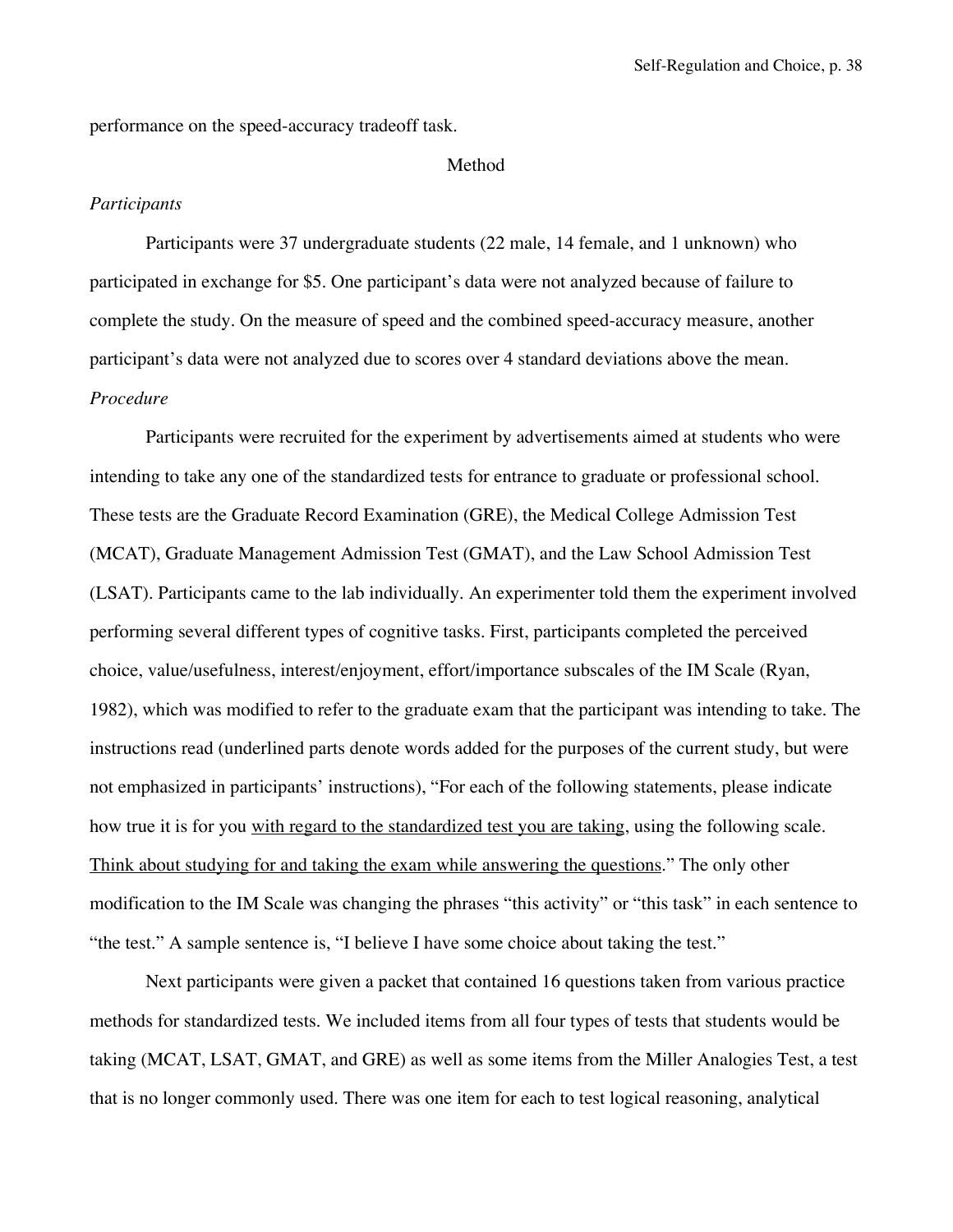reasoning, quantitative comparisons, data sufficiency, critical reasoning, sentence completion, and one antonym. Additionally, there were two algebraic items, two reading comprehension items, and four analogies. We included a variety of question types to guard against the possibility that participants who were studying for certain tests (e.g., the GRE) would be more familiar with certain types of items. The experimenter instructed them to complete as many items as possible, while also trying to get as many correct as possible. They were told that the experimenter would stop them in 15 minutes or that they could ring a bell if they finished sooner. The experimenter timed how long participants took to complete the sample items and stopped them if they reached the ceiling of 15 minutes.

Following the test questions, participants completed the PANAS (Watson et al., 1988). Next, the experimenter brought in the game Operation, a commercial board game targeted at children that involves taking fake plastic body parts (e.g., liver, spleen, heart) from a cartoon patient using pincers. The game is one of accuracy, because the body parts sit in a shallow pit that is surrounded on all sides by metal edges that buzz loudly if the metal pincers touch them. Thus, one's goal is to take the body part out carefully so as not to set off the annoying buzz. Participants were shown the game and shown how to remove the body parts and then told that their goal was to remove all the body parts without touching the sides of the compartments (which would then emit a buzz) while also going as quickly as they can. Participants were allowed one practice trial each and then the game began. The experimenter stood behind and to the side of the participant for observation. She recorded the number of buzzes, which formed the measure of inaccuracy in this study. The length of time it took each participant to get all the pieces out was recorded as a measure of speed. After the Operation game was complete, participants completed a post-experimental questionnaire. Then they were debriefed and thanked.

### Results

### *Preliminary results*

We first computed scores on the choice, value, enjoyment, and importance subscales of the Intrinsic Motivation Scale  $(Ryan, 1982)^T$  and then centered them for entry into the regression models. Next we used the four subscales on the IM scale to test whether participants differed in terms of their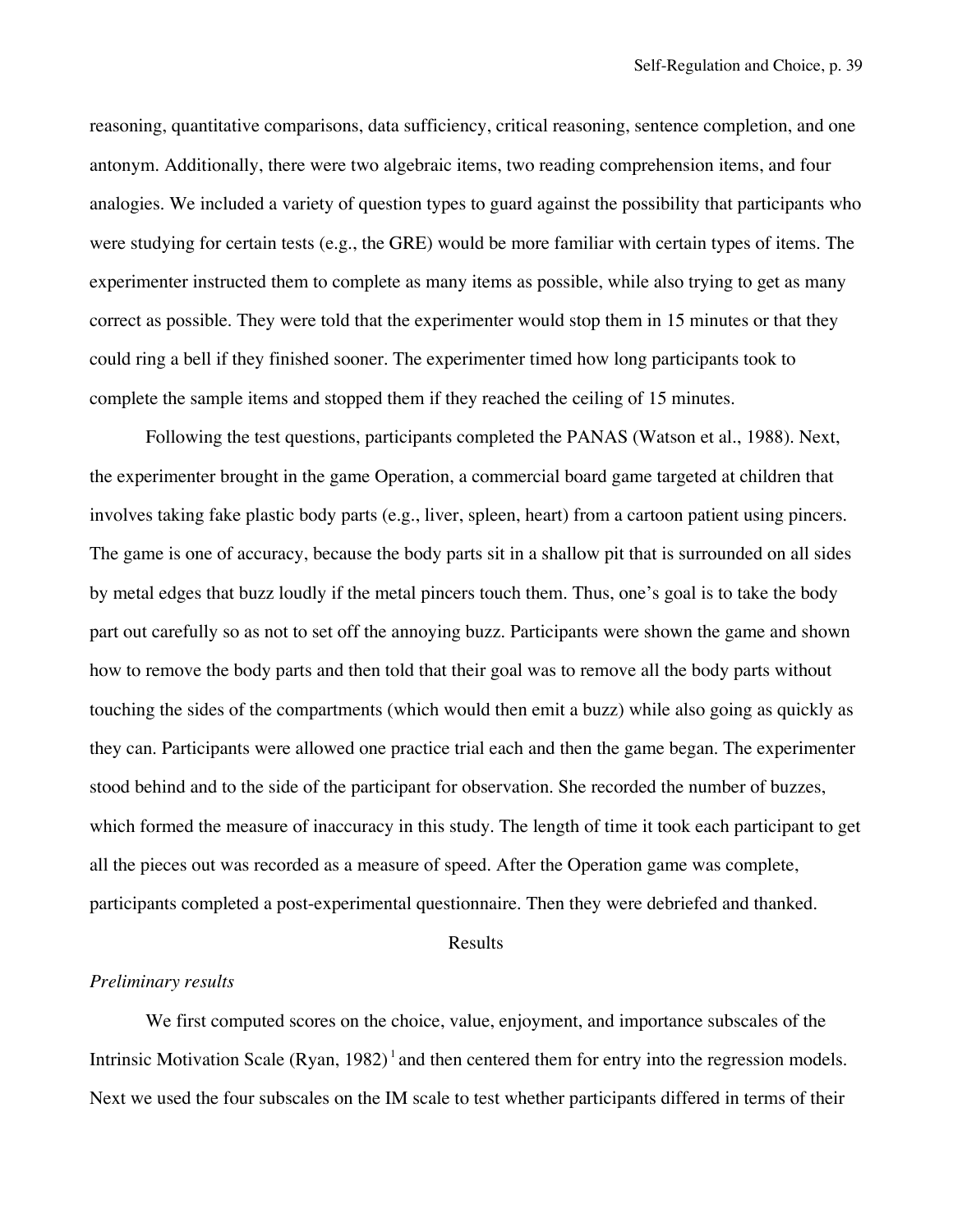perceptions of the difficulty of the sample test questions or the difficulty of the Operation game, as measured by a post-experimental questionnaire. Our analytical strategy for this measure and subsequent measures was as follows: we used all four Intrinsic Motivation subscales as simultaneous predictors (along with gender) to test for significant effects of perceived choice. We included all four subscales to ensure that any potential effects of perceived choice were above and beyond effects of other aspects of intrinsic motivation.

# *Speed-Accuracy Results*

The main purpose of this experiment was to test the hypothesis that higher perceived choice on the graduate admission test would lead to better performance on the speed-accuracy (Operation) task. Number of errors (buzzes) and amount of time it took to complete the game served as measures of accuracy and speed, respectively. We first standardized speed and accuracy measures and then, as a method of combining the two measures into one index of the speed-accuracy tradeoff, we added the two z-scores together. Lower numbers on this measure indicate fewer errors and faster completion of the Operation task (i.e., overall better performance). In the analyses that follow, we used gender and the four subscales of the IM scale (centered) to predict the combined speed-accuracy measure.

The results of this analysis supported our prediction that perceived choice would determine performance on a speed-accuracy trade-off task,  $\beta = -.54$ ,  $t(28) = 3.26$ ,  $p < .01$ . The direction of the beta weight signals that high scores on the perceived choice measure (i.e., feeling that the upcoming graduate/professional exam is freely chosen) were related to better performance (i.e., fewer errors and faster completion) during the Operation game, which was played after participants completed a task directly related to the upcoming test (see predicted values in Figure 1). All other *t*s < 1.61, *p*s > .12.

A breakdown of the two constituents of this measure showed that perceived choice was a significant predictor of errors committed,  $\beta = -0.53$ ,  $t(28) = 2.93$ ,  $p < 0.01$ , and of time spent on the task,  $\beta$  = -.45, *t* (28) = 2.53, *p* < .02. No other variable was significant in predicting these two components, *t*s < 1, except gender marginally predicted time spent on the task,  $\beta = .28$ , *t* (28) = 1.88 *p* = .07, such that women took longer than men. Another method of assessing whether there was a speed-accuracy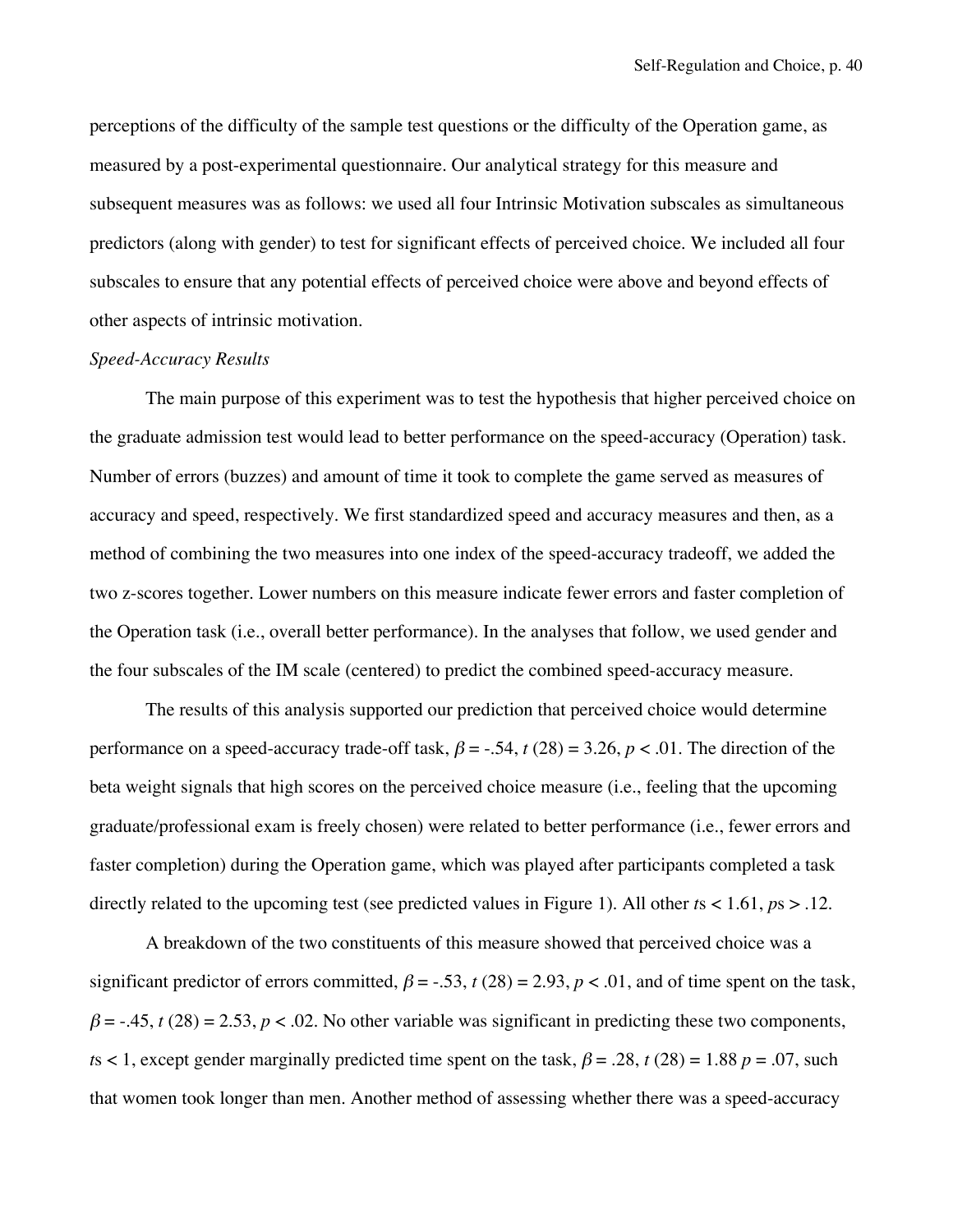trade-off in performance on the Operation game is to compute the correlation between speed and errors (see Patterson, Kosson, & Newman, 1987). A speed-accuracy tradeoff would be suggested by an inverse association, which is the opposite of what measures in the current study showed,  $r(34) = .66$ ,  $p(34) = .66$  $< 0.01$ .

# *Analyses on Sample Test Items*

We conducted subsidiary analyses to see if perceived choice affected performance on the sample standardized test questions. A regression model with the four IM scores and gender revealed that number of questions answered correctly was also predicted by the choice measure,  $\beta = .39$ , *t* (28)  $= 2.50, p < .02$ , as well as by value scores,  $\beta = .43$ ,  $t(28) = 2.25, p < .04$ , such that greater feelings of choice and higher value scores related to more correct answers. Additionally, number of problems attempted was predicted by perceived choice,  $\beta = .35$ ,  $t(28) = 1.99$ ,  $p = .056$ , such that higher feelings of choice related to more problems attempted. Value scores,  $\beta = .39$ ,  $t(28) = 1.81$ ,  $p = .08$ , were also marginally predictive. All other effects of gender, interest scores, and enjoyment scores were nonsignificant, *t*s < 1.2 *p*s >.23.

In sum, participants who viewed a forthcoming standardized exam as a task they freely chose were shown to be faster at completing sample test items than participants who felt obliged to take the forthcoming exam. Moreover, these participants who felt they chose the direction of their test-taking future also managed to commit fewer errors on the sample questions than did their low-choice counterparts, thereby better succeeding at their goals. Despite this, they still performed better than their counterparts with lower perceived choice scores by making fewer errors in less overall time on the speed-accuracy trade-off game.

# *Tests of Mood Effects*

Participants completed the PANAS (Watson et al., 1988) as a measure of temporary affect after attempting the sample test questions. A regression with the predictors of perceived choice, value, enjoyment, and importance from the IM Scale was computed to predict both positive and negative affect scores. The results of this model showed that perceived choice was not a predictor of positive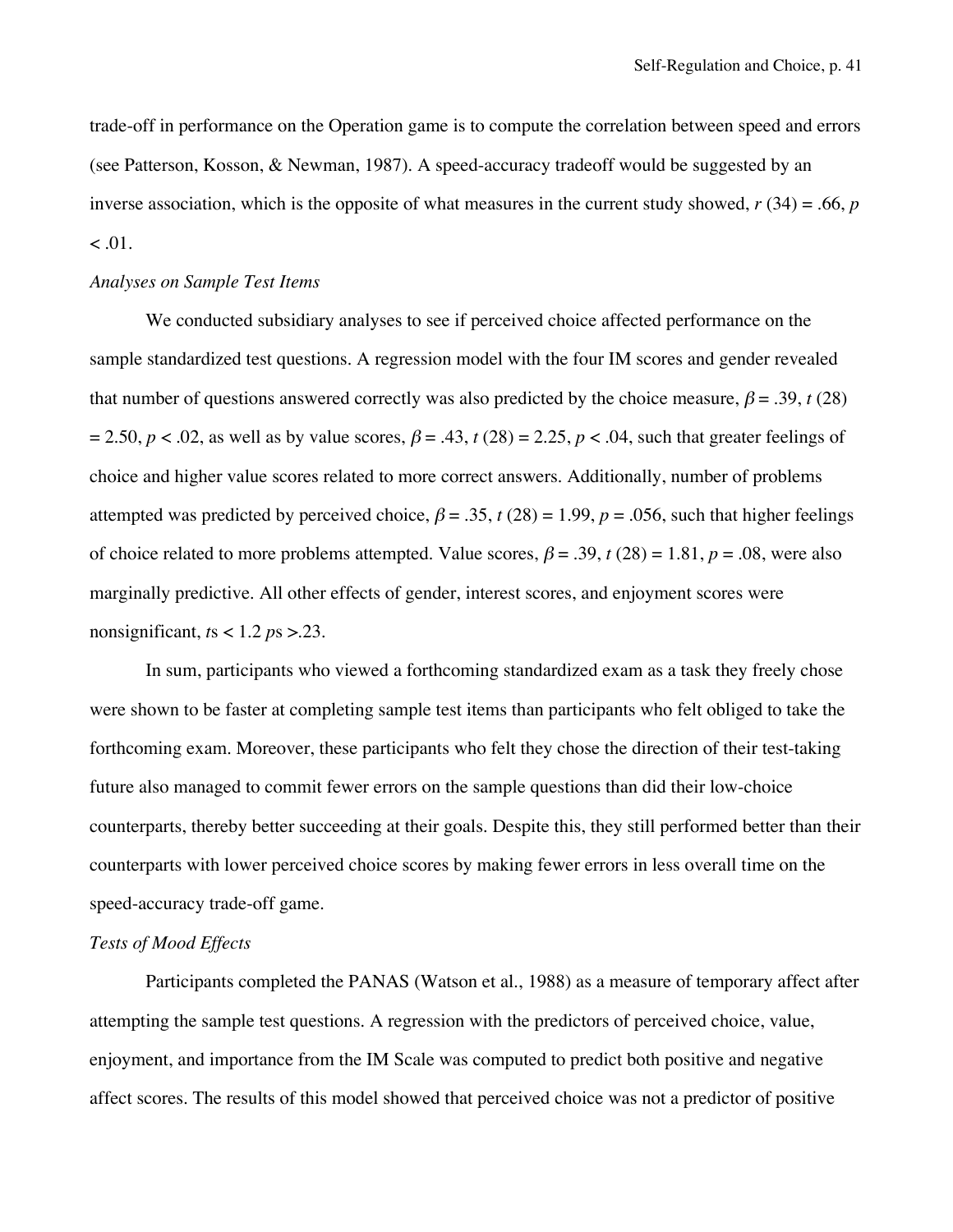affect,  $\beta = .29$ ,  $t(28) = 1.53$ ,  $p = .14$ , nor of negative affect,  $\beta = .06$ ,  $t(28) < 1$ ,  $p > .77$ .

# *Supplementary Analyses*

Perceived choice was not predictive of difficulty ratings in regard to sample standardized test items,  $\beta = -0.01$ ,  $t(29) < 1$ ,  $p > 0.98$ , nor were the value subscale, importance subscale, enjoyment subscale, or gender, *t*s < 1.70, *p*s > .10. Ratings of the difficulty of the game were not predicted by the choice subscale,  $\beta = .09$ ,  $t(29) < 1$ ,  $p > .67$ , but were predicted by value subscores,  $\beta = .72$ ,  $t(29) =$ 2.86,  $p < .01$ , and by importance subscores,  $\beta = -.56$ ,  $t(29) = 2.22$ ,  $p < .03$ , but not gender or enjoyment subscores,  $ts(29) < 1.45$ ,  $ps > 0.16$ . In sum, the variable of interest — perceived choice — did not relate to perceptions of difficulty of the sample standardized test items or of the Operation game.

As mentioned, participants were allowed to spend up to 15 minutes on the sample test questions. The length of time it took participants to complete the items was recorded and then used as the criterion variable in a regression with these following five predictors: the four subscales of the IM (choice, value, enjoyment, and importance) and gender. A regression predicting time spent completing the test questions showed that perceived choice did not relate to time,  $t(29) = 1.46$ ,  $p > 0.16$ . Descriptively, 83% of participants (30 of 35) went to the limit of 15 minutes, and of those who did not, four participants took over 14 minutes

# Discussion

Experiment 7 showed that participants who would be taking an upcoming graduate/professional school examination test performed a speed-accuracy tradeoff task better if they felt they were taking the graduate test by their own choosing. As an intermediary step in this experiment, participants answered questions that closely approximated those they would be completing in their forthcoming exam, a task that served to activate the influence of perceived choice on regulated behavior. Apparently, working on those sample items was challenging and depleted the self's resources, but the depletion (as indicated by performance on the subsequent Operation game) was less among people who felt the graduate exam corresponded to their own choice. Put another way, doing sample items for a test that was not perceived as one's own choice was especially detrimental to one's subsequent self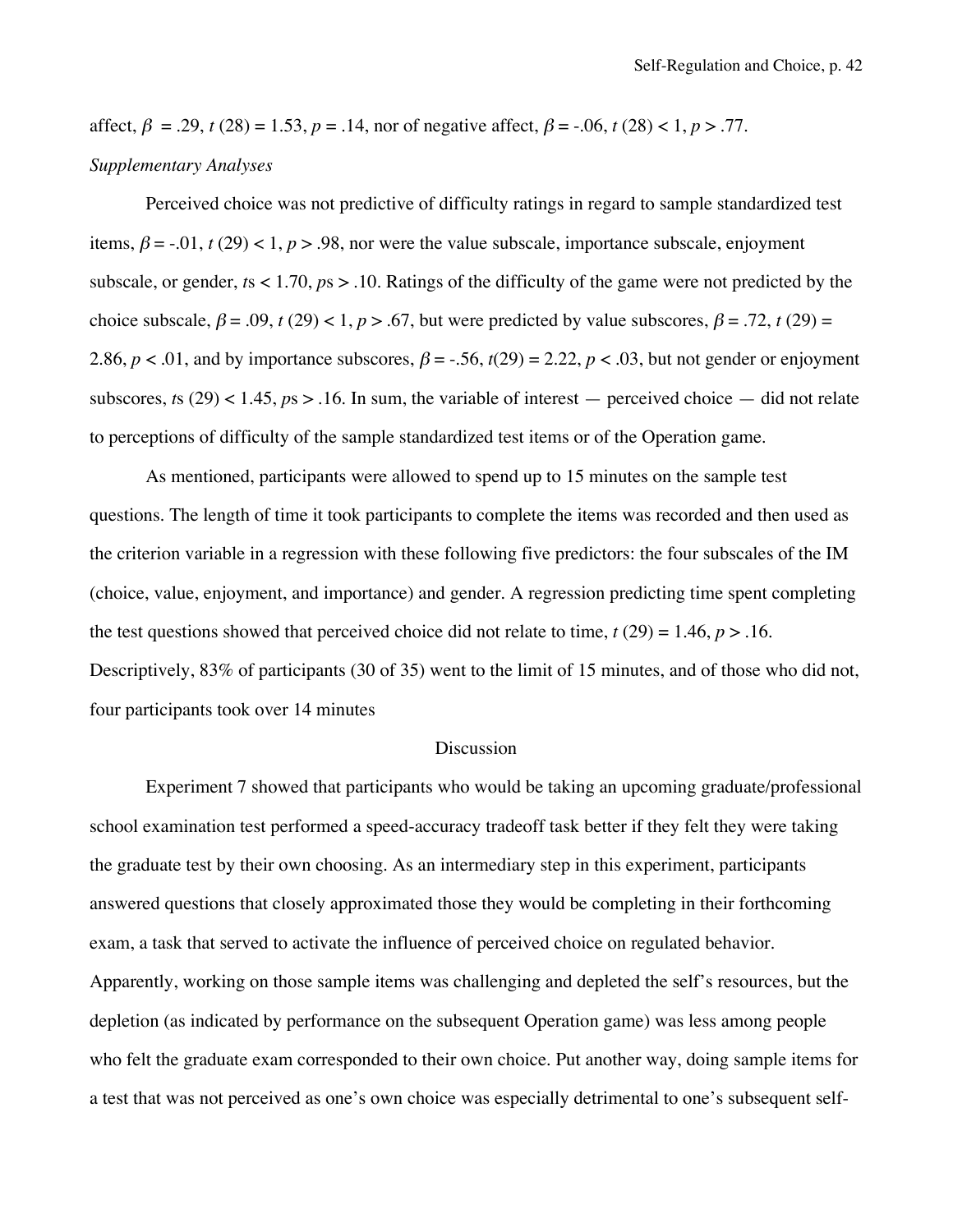regulation, as compared to those who perceived the test as their own choice.

How did participants with higher choice scores achieve better performance on the second regulated task? It was not by lackadaisically muddling through the earlier (test taking) task. On the contrary, the participants whose test-taking reflected their own choices (instead of someone else's) worked harder on the practice test, as indicated by attempting and solving more problems. One might have expected them to be more tired and hence to perform worse on the Operation task, but instead they did better. The implication is that forcing oneself to work on tasks that are not of one's own choosing requires some degree of effortful self-regulation, whereas working on self-chosen tasks is less depleting.

#### GENERAL DISCUSSION

Ambivalence about choice presents one of the great seeming paradoxes of modern life. On the one hand, the desire for choice seems ubiquitous. People clamor for freedom in their private and political lives. In the economic marketplace, consumers reward companies that provide them with ever more fine-grained choices. In psychological data, people exhibit patterns such as reactance (Brehm, 1966) and illusions of control (Langer, 1975) that indicate deeply rooted motives to maintain a feeling of having choices. On the other hand, people tire of the endless demands for choice and the stress of decision-making. In psychological research, there are signs that having too much choice can be detrimental to satisfaction and that people resist having to face up to the tradeoffs that many choices involve (Iyengar & Lepper, 2000; Luce, Bettman, & Payne, 1997; Schwartz, 2001; 2004).

The present investigation sought to shed light on both the costs and benefits of choice. Both costs and benefits can be seen in terms of the impact on subsequent self-regulation. Making choices can be difficult and effortful, and there is an intrapsychic cost to choosing that is seen in decrements in subsequent self-regulation. But having to perform tasks chosen by others also carries an intrapsychic cost that likewise can impair subsequent self-regulation.

The costs of decision-making were the focus of Experiments 1-5. These were based on the hypothesis that deliberate, effortful choice consumes a limited resource needed for a broad range of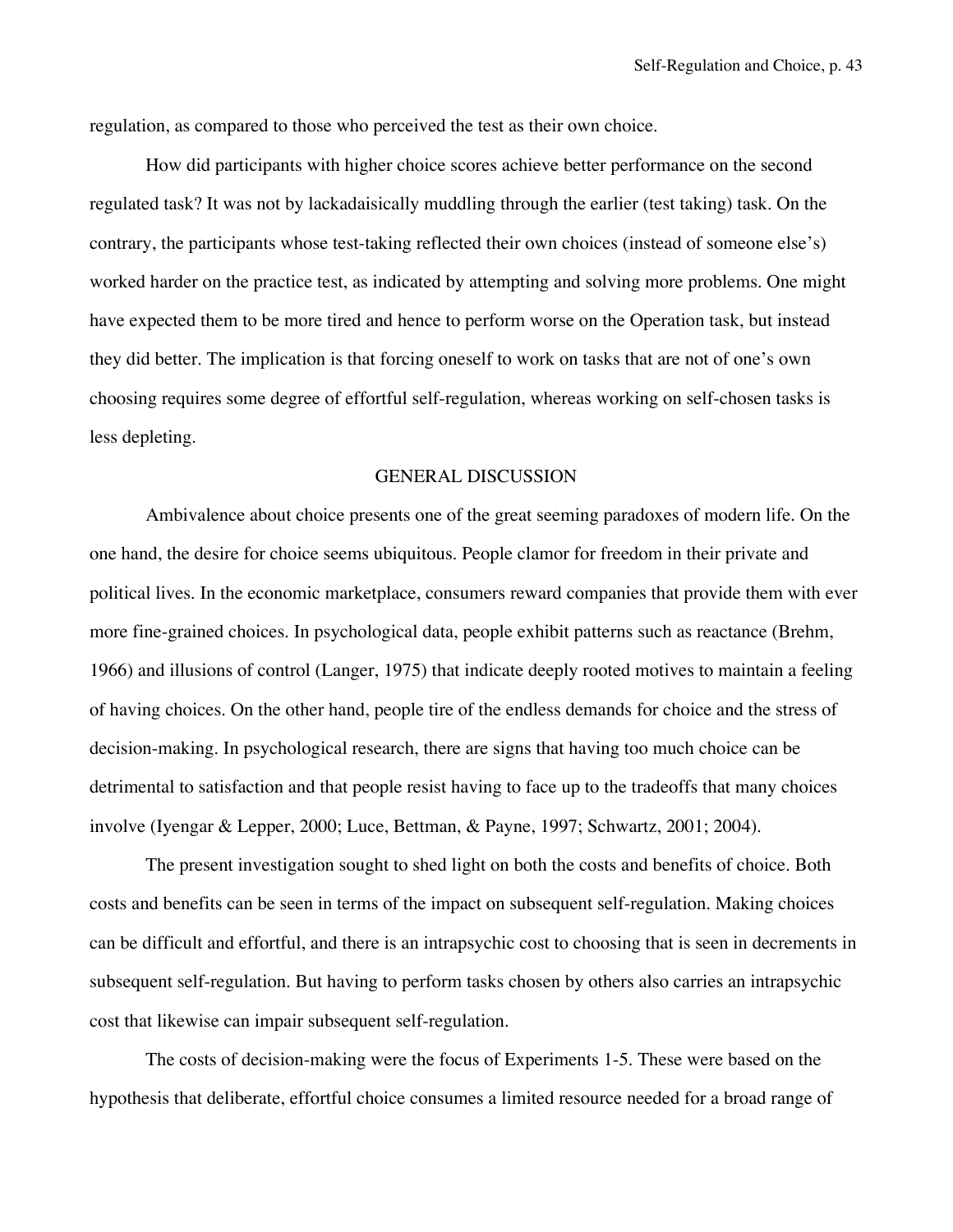executive functions, including self-regulation. Participants made a series of choices about consumer products, college courses, or course materials — or, in the no-choice conditions they studied and rated those materials without choosing among them. Making choices apparently depleted a precious selfresource, because subsequent self-regulation was poorer among those who had made choices than among those who had not.

Having five experiments permitted us to employ a diversity of measures and manipulations, so that possible ambiguities regarding one procedure could be remedied in another. We had participants make binding and non-binding choices. In some studies we assigned them to make choices or not, and in others we measured how many choices they had spontaneously made. We allowed them unlimited time to choose, or we cut them off prematurely. We measured self-regulation in terms of how long they could hold a hand in ice water, how much they procrastinated while studying, how long they persisted on unsolvable puzzles, and how long they tried and how well they performed on solvable problems. We also employed a range of supplementary measures, including measures of emotion and mood, self-ratings of fatigue, and perceived difficulty of the tasks.

The most parsimonious explanation for all these findings is that making choices depletes some important psychological resource, indeed the same resource that is needed for self-regulation. But to conclude that choice is costly or otherwise aversive would be unfairly one-sided — not to mention disturbingly counterintuitive, insofar as people generally seem to want to have freedom to choose (e.g., Brehm, 1966). If choice is as costly as Experiments 1-5 suggested, but is also as widely desired as many observations indicate, then it must offer some powerful benefits or consolations.

The benefits of choice were the focus of Experiments 6-7. These studies indicated that the perception of having choice can mitigate the difficulty of performing unpleasant or onerous tasks. Put another way, a lack of choice can take the form of having to perform tasks chosen by others, which may require effortful self-regulation in order to accommodate oneself to these external dictates. In Studies 6-7, people who performed tasks chosen by others subsequently showed poorer self-regulation, as compared to people who did comparable tasks they had chosen themselves.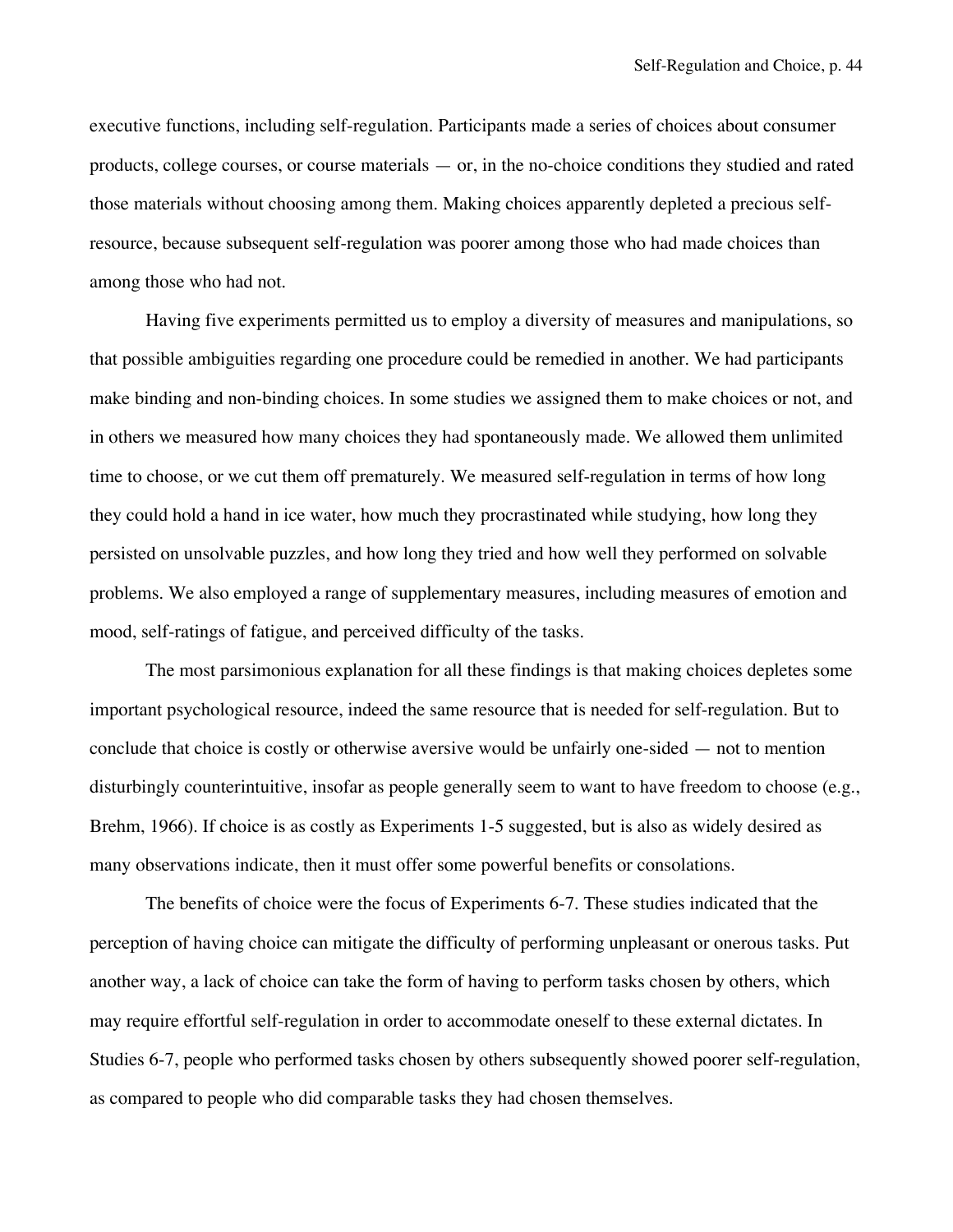Specifically, participants who chose their own task suffered less ego depletion than participants who performed the same task without choosing it, in Experiment 6. Specifically, they subsequently showed better physical stamina on a handgrip task. In Experiment 7, studying and doing practice problems for an upcoming (and real) standardized test later made students who were externally motivated perform poorly on a game that requires self-regulation of a speed-accuracy tradeoff. In contrast, those who were intrinsically motivated to practice for the upcoming test, which means that they felt the decision to take the upcoming test experiment, participants who were made to feel that they were performing a number-search task by their own free choice, as was their own, performed much better on the speed-accuracy tradeoff task.

Important previous work by Iyengar and Lepper (1999) provided evidence for the advantages of choice. Their research showed that white American children were most motivated on tasks they chose for themselves, whereas Asian Americans were most motivated on tasks chosen for them by someone close them (e.g., their mother). However, they too showed low motivation on tasks chosen by someone else when the other was outside of the self. The present findings extend those findings in several ways. First, we used adults rather than children. Second, and more notably, we showed that motivational effects went beyond the specifically chosen (or unchosen) task to affect performance on other, unrelated tasks. Third, our studies measured performance quality and persistence (both of which were affected by choice on the previous, unrelated task) rather than subsequent choice to perform the task again. Taken together, the findings of Iyengar and Lepper and of the present investigation thus show that having to make oneself perform tasks chosen by non-intimate others produces a broad range of subsequent deficits, including not wanting to do the same task again (Iyengar & Lepper, 1999) and performing worse on a different task (Experiments 6-7).

# *Alternative Explanations*

The present investigation needed multiple experiments, partly because there is no single, unambiguous measure of the constructs. There was no direct self-report measure of decision fatigue. Likewise, there is no single gold standard measure of self-regulatory resource depletion, and so we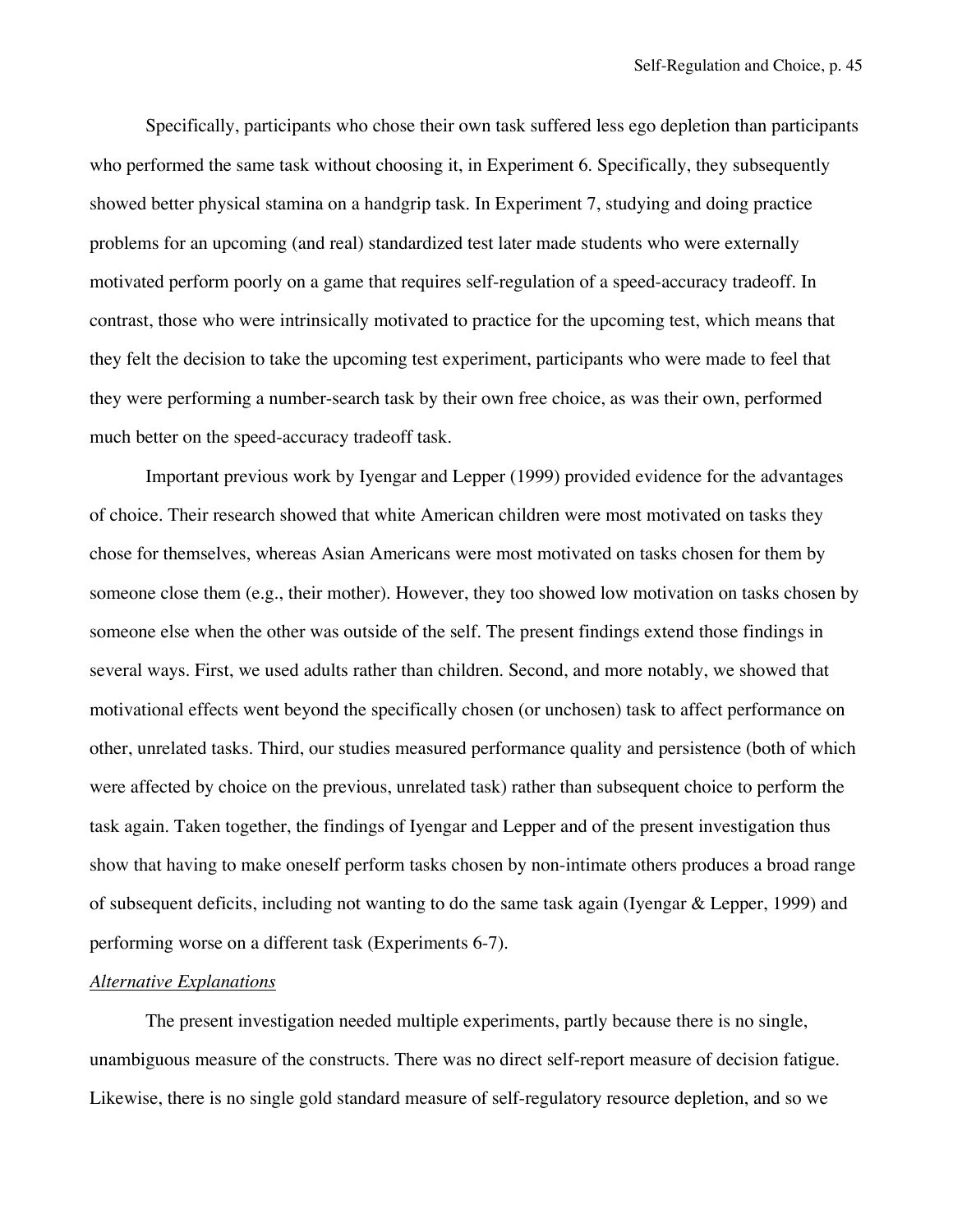measured self-regulation in many different behavioral spheres. The diversity of measures was especially important and helpful because of the theoretical assumption that the same resource is used for many diverse self-regulation activities as well as for effortful decision-making.

In any case, the use of many different procedures and measures should help to counteract possible alternative explanations and increase confidence in the general conclusions about decision fatigue and the costs and benefits of choice. Replication is generally regarded as boosting confidence in research findings, and replication with different measures is important for providing converging evidence.

In Experiment 4A, the experimenter had the informal impression that the choice procedure seemed to take longer than the no-choice procedure, raising the possibility that the effects on selfregulation were caused by the longer duration of the initial task (and hence a greater sense of having discharged one's obligation as research participant, or perhaps more urgent desire to finish and be on one's way). In the remaining studies, however, the time for the two tasks was kept rigidly equal, and the results were the same. Experiments 2 and 4 used two different experimenters and blind testing procedures. The results remained strong, and so the effects cannot be explained away in terms of seeking to gain favor for the sake of getting a better gift. The two-experimenter system also permitted blind testing, which can largely rule out explanations based on experimenter bias or demand characteristics. Some of the procedures, such as evaluating psychology course materials or studying for a standardized graduate school admissions test, pertain mainly to student life. However, we did include field studies with non-university samples, and the results are the same. Thus it seems fair to generalize these results beyond psychology students.

Some studies used persistence on unsolvable problems as the measure of self-regulation, on the assumption that making oneself persist in the face of failure is aversive and difficult. A contrary view might argue that persisting on unsolvable puzzles is a waste of time and therefore quitting is an indication of good self-regulation. Against that view, however, we found that ego depletion caused by decision making made people also quit faster and/or perform worse on solvable problems. In one study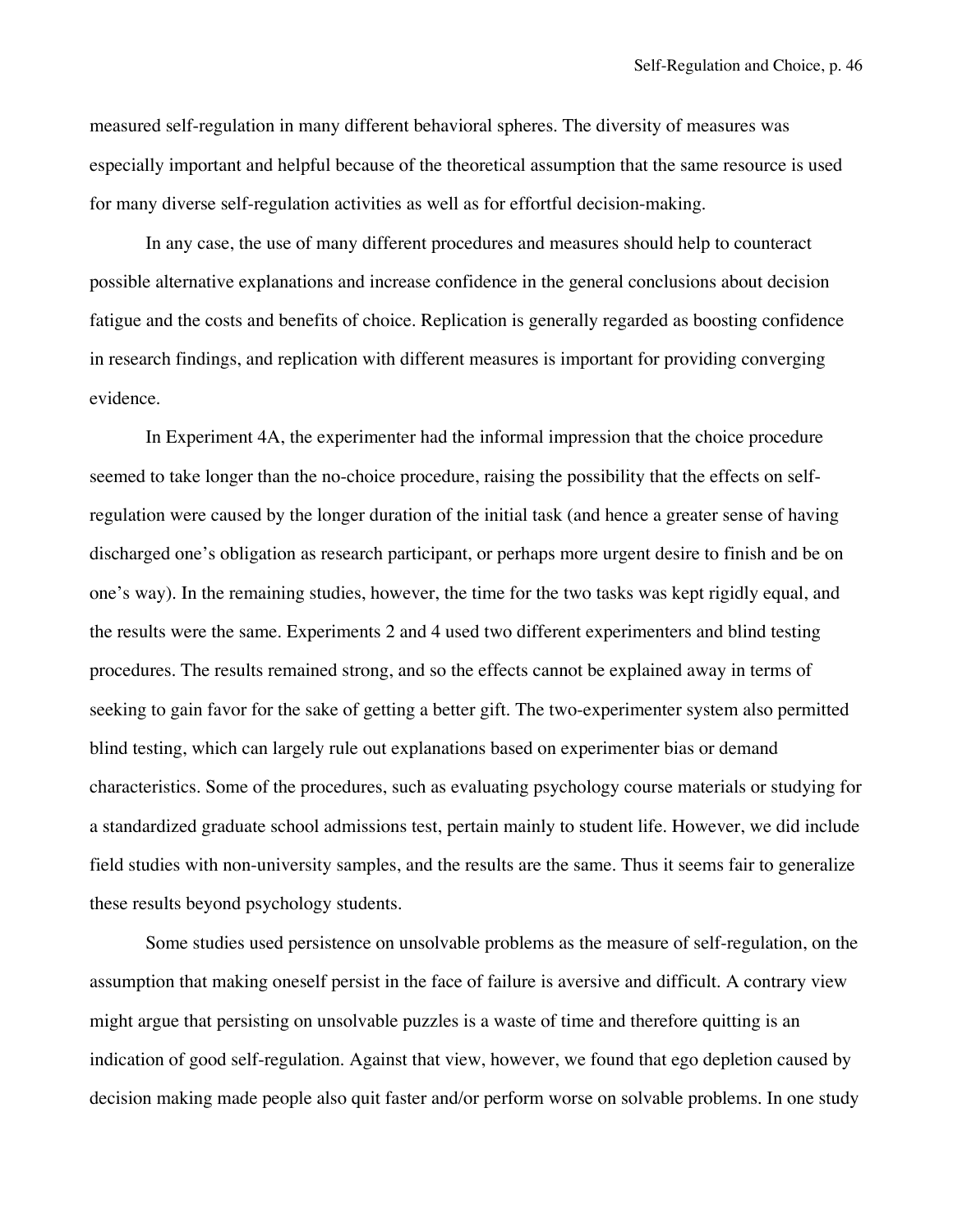(Experiment 3) there was no difference between the choice and no-choice conditions on one measure of performance quality, but the studies that systematically measured performance (especially Experiments 4B and 5) confirmed poorer performance following choice.

It is conceivable that differences in mood and emotion could perhaps account for some of the patterns we observed, especially insofar as the decision-making tasks might be regarded as inherently more likely to generate aversive emotional states than the no-choice tasks. But many of our studies contained (various) mood and emotion measures and the null results on these measures counteract the view that mood or emotion mediated our results.

Finally it was important for us to empirically confirm that the experimental manipulations about choice were effective. Experiment 1 showed that high-choice procedures made people feel more that they were indeed engaging in decision-making, as well as putting more deliberate thought into the task, than the low-choice procedures. The self was more involved in the high-choice than the no-choice procedure, which is why we think that it expended more of its ego resources.

In short, although some findings may seem open to alternative explanations, we attempted to provide evidence against these alternatives with other studies in the current investigation. The most parsimonious explanation for these findings is that making choices depletes some valuable resource that is needed for self-regulation, and thus self-regulation is impaired in the aftermath of decisionmaking.

### *Concluding Speculative Remarks*

The line of evolutionary development that led from simple, one-celled creatures to human beings is marked by steadily increasing complexity and sophistication of cognitive processing. Why? One view is that cognitive information processing essentially serves the process of choice, and so those cognitive improvements improve creatures' ability to adapt their behavior to multiple, complex, and changing environments (Tomasello & Call, 1997). Put more simply, cognition evolved to serve choice. By that view, human psychological processes represent an important leap forward in that same direction. People can use logical reasoning, cost-benefit analyses, and other highly sophisticated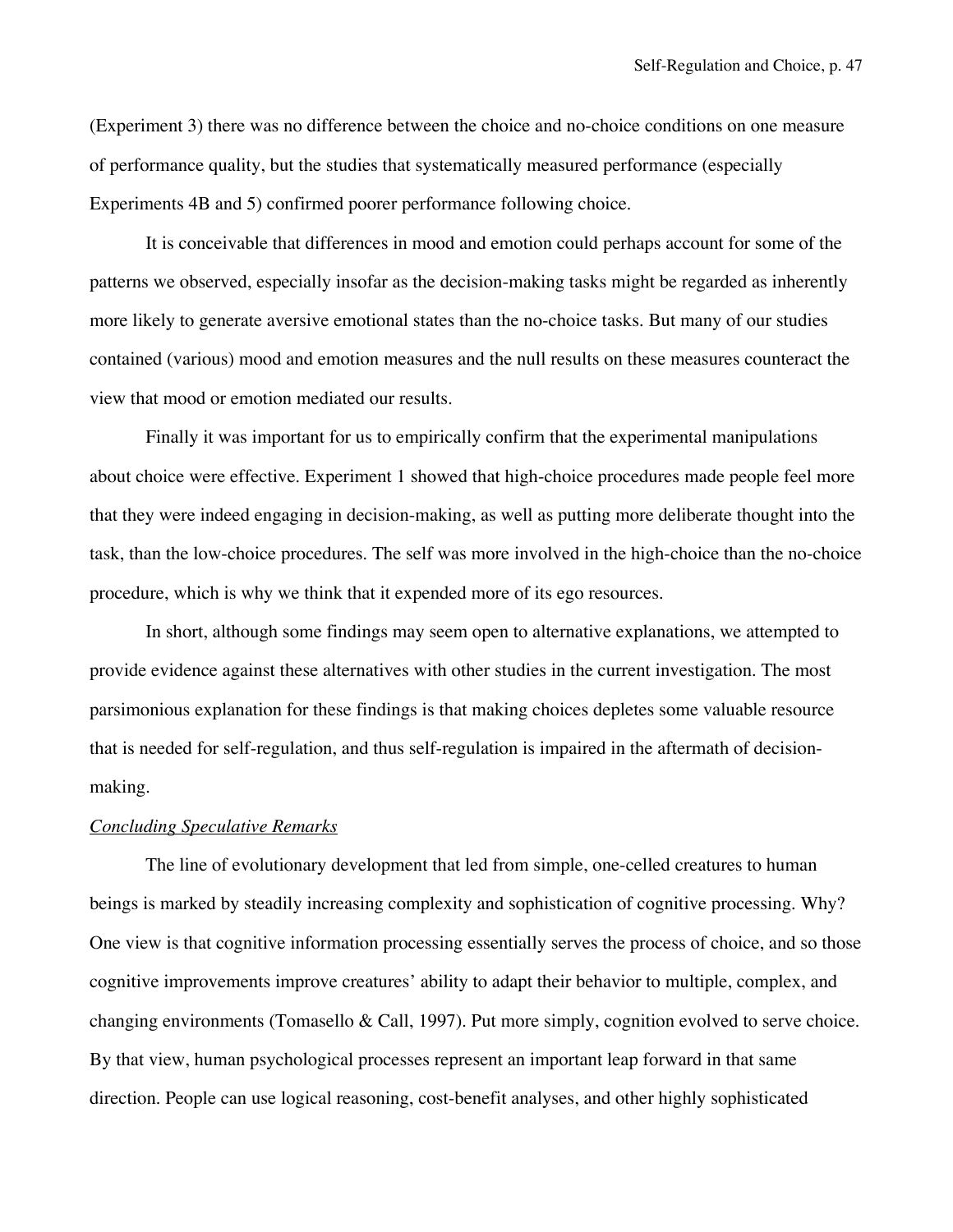decision-making procedures that may be difficult and costly but that open up possibilities for choosing among multiple options in novel, unforeseen, and changing circumstances.

Why has evolution not conferred similar decision-making capabilities on many other species? One answer, suggested by the present research, is that such sophisticated choosing is costly. It consumes a notable quality of an important psychic resource, thereby leaving the individual less able to self-regulate or make other decisions.

The present findings suggest that self-regulation and effortful choosing draw on the same psychological resource, such that making choices impairs self-regulation. We speculate that the capacity for effortful self-regulation evolved first, as social animals adapted to the need to override their impulses and bring their behavior into line with external pressures, and that a later evolutionary step exploited this capability for the sake of enabling complex human decision-making. The present findings confirm that effortful choice is costly — and that the cost is paid in the same coin that pays for effortful self-regulation. Given the huge adaptive benefits of self-regulation, it is reasonable to assume that nature would only reluctantly add new functions that may sap self-regulatory resources and cause impairments in people's capacity for self-regulation.

The findings from our final two experiments also suggest, however, why that price was worth paying (and paying with the precious resource used for self-regulation). Had nature designed human beings to be mostly submissive automatons who bow to external authority, instead of actively making their own choices, the demands on self-regulation would potentially have been even greater. Accommodating oneself to external demands (including decisions made for the self by others) can require self-regulation, including the substantial expenditure of regulatory resources. By making choices for themselves, human beings can spare themselves some of the cost of accommodating to external demands. As the present findings suggest, both the costs and the benefits of effortful choice are registered in the same resource.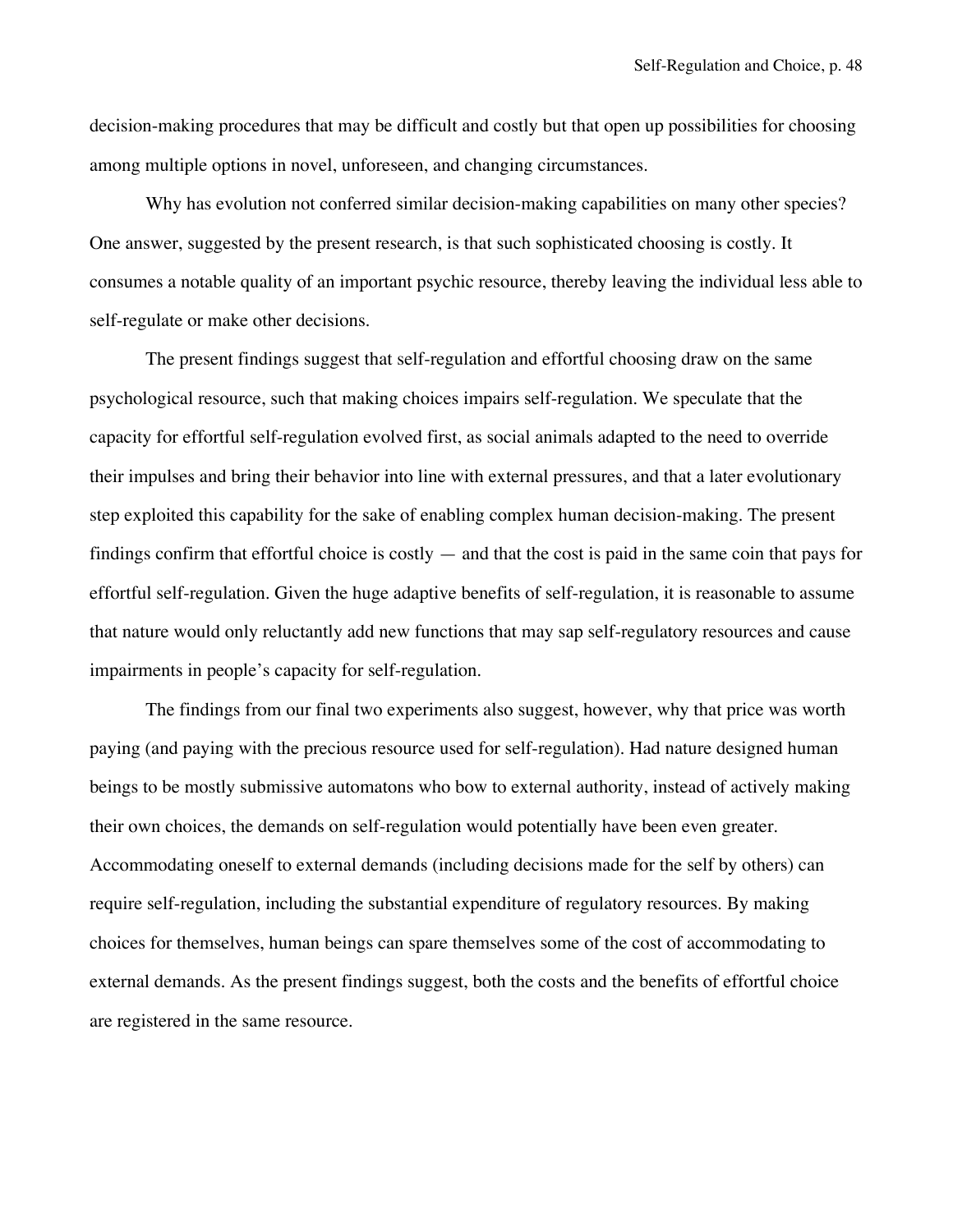# Footnotes

1. The range of scores on the choice IM subscale was from  $7-49$  ( $M = 28.83$ ,  $SD = 10.04$ ); the range of scores on the value/usefulness IM subscale was  $13-49$  ( $M = 28.00$ ,  $SD = 11.17$ ); the range for the enjoyment/interest IM subscale was 8-50 ( $M = 25.33$ ,  $SD = 8.25$ ); and the range for the importance/effort IM subscale was  $14-35$  ( $M = 23.50$ ;  $SD = 5.44$ ). We computed correlations between the four subscales and found that the highest two correlations were between value and importance, *r*  $(36) = .68$ ,  $p < .01$ , and perceived choice and enjoyment,  $r(36) = .62$ ,  $p < .01$ . Value and perceived choice correlated at  $r(36) = .40$ ,  $p < .02$ , and importance and perceived choice correlated at  $r(36) =$ .16, *ns*.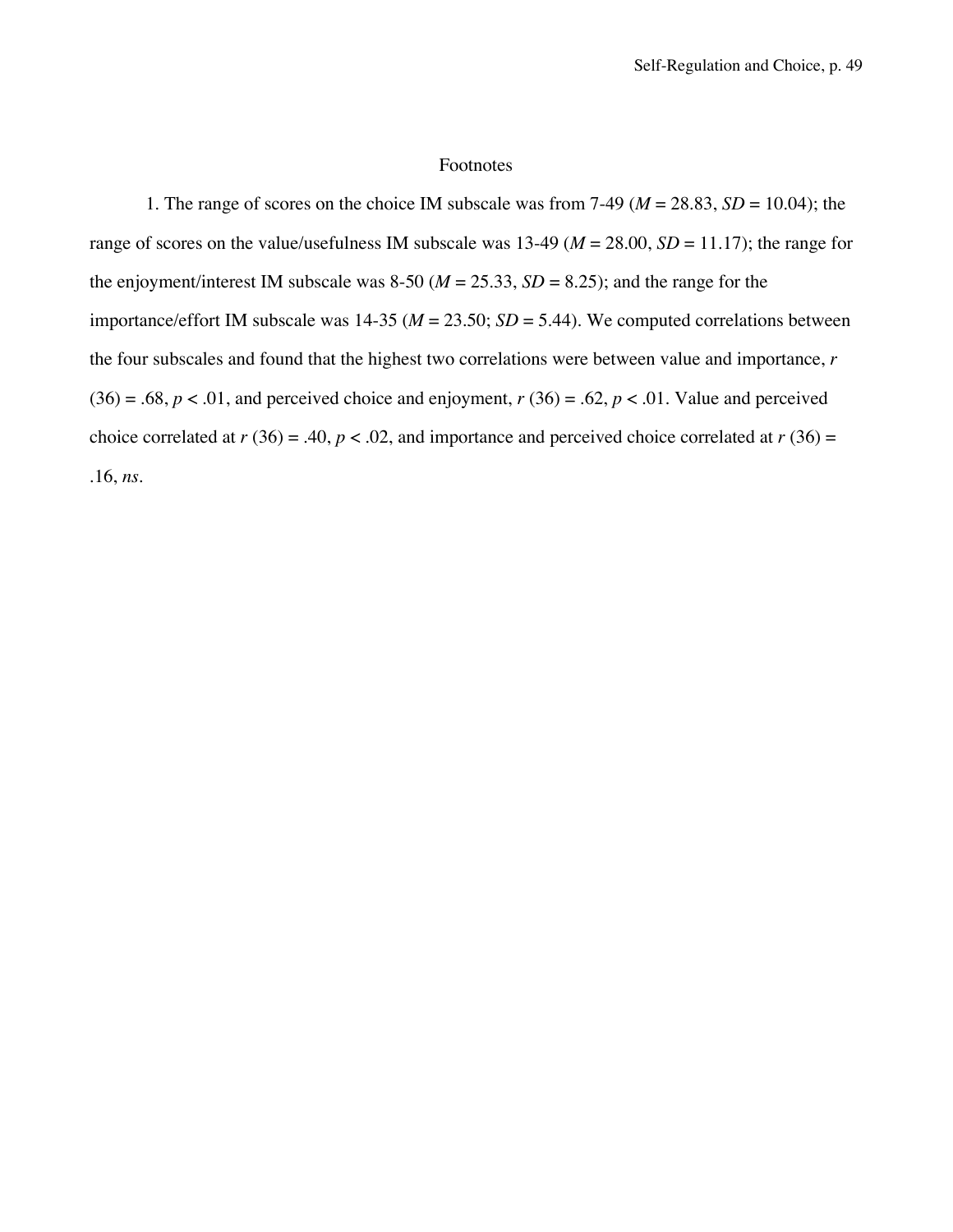### References

Bargh, J. A. (1989). Conditional automaticity: Varieties of automatic influence in social perception and cognition. In Uleman, J. S., & Bargh, J. A. (Eds.), *Unintended thought*. New York: The Guilford Press.

Bargh, J. A., & Thein, R. D. (1985). Individual construct accessibility, person memory, and the recall-judgment link: The case of information overload. *Journal of Personality and Social Psychology, 49*, 1129-1146.

Baumeister, R.F. (1998). The self. In D.T. Gilbert, S.T. Fiske, & G. Lindzey (Eds.), *Handbook of social psychology*  $(4<sup>th</sup>$  ed.; pp. 680-740). New York: McGraw-Hill.

Baumeister, R. F., Bratslavsky, E., Muraven, M., & Tice, D. M. (1998). Ego depletion: Is the active self a limited resource? *Journal of Personality and Social Psychology, 74*, 1252-1265.

Baumeister, R.F., & Heatherton, T.F. (1996). Self-regulation failure: An overview.

*Psychological Inquiry, 7*, 1-15.

Brehm, J. (1966). *A theory of psychological reactance*. New York: Academic Press.

Burger, J.M. (1989). Negative reactions to increases in perceived personal control. *Journal of*

*Personality and Social Psychology, 56*, 246-256.

Campbell, A. (1981). *The sense of well-being in America*. New York: McGraw-Hill.

Damasio, A.R. (1994). *Descartes' error*. New York: Avon.

Deci, E.L., & Ryan, R.M. (1995). Human autonomy: The basis for true self-esteem. In M.

Kernis (Ed.), *Efficacy, agency, and self-esteem* (pp. 31-49). New York: Plenum.

Feather, N. T. (1961). The relationship of persistence at a task to expectation of success and achievement related motives. *Journal of Abnormal and Social Psychology, 63,* 552 - 561.

Fukuyama, F. (1992). *The end of history and the last man*. New York: Free Press. Glass, D. C., Singer, J. E. & Friedman, L. N. (1969). Psychic cost of adaptation to an environmental stressor. *Journal of Personality and Social Psychology, 12,* 200 210.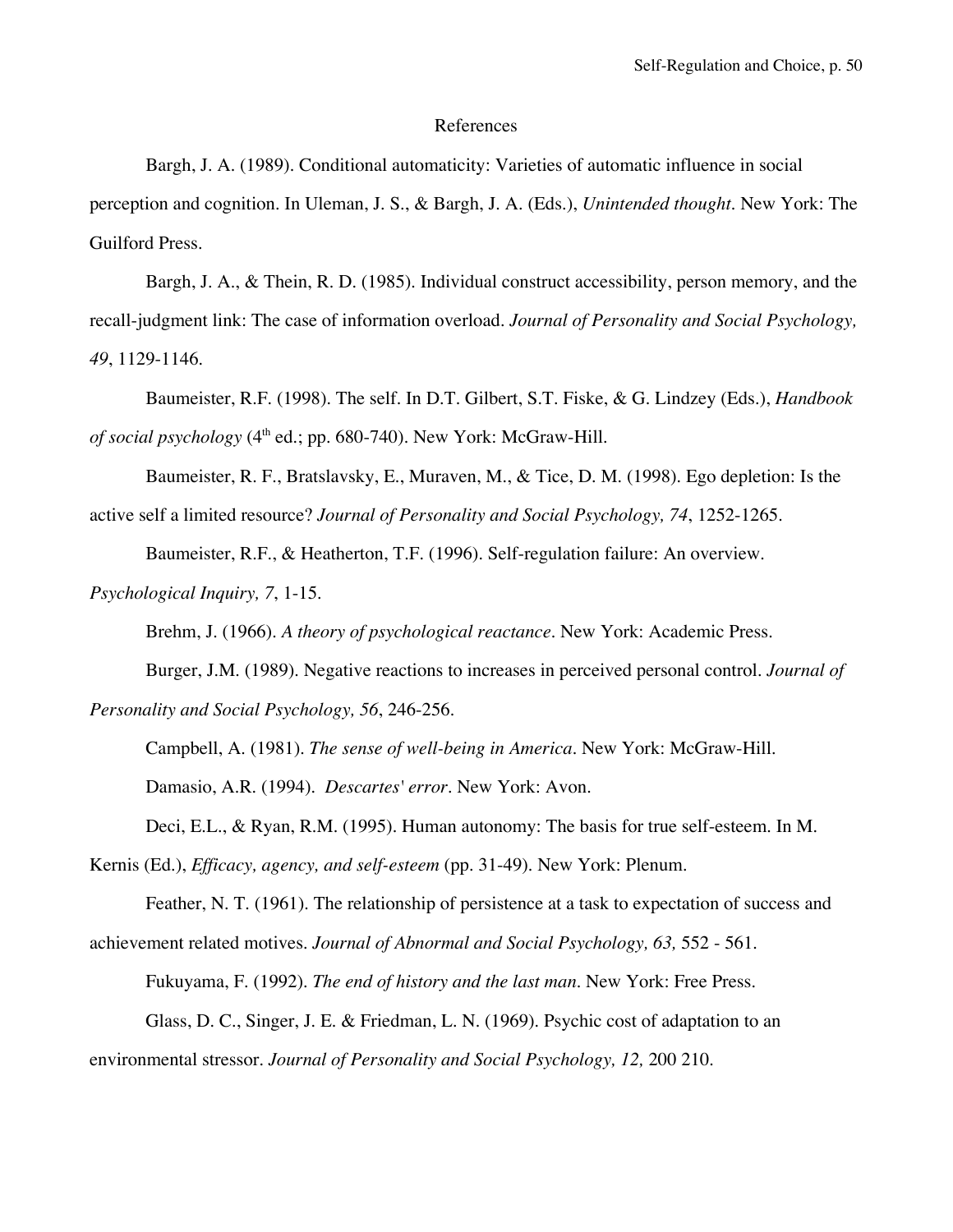Gollwitzer, P.M. (1996). The volitional benefits of planning. In: P.M. Gollwitzer & J.A. Bargh (Eds.), *The Psychology of Action* (pp. 287-312*).* New York: Guilford Press.

Iyengar, S. S., & Lepper, M. R. (1999). Rethinking the role of choice: A cultural perspective on intrinsic motivation. *Journal of Personality and Social Psychology, 76*, 349 - 366.

Iyengar, S. S., & Lepper, M. R. (2000). When choice is demotivating: Can one desire too much of a good thing? *Journal of Personality and Social Psychology, 79*, 996-1006.

Langer, E.J. (1975). The illusion of control. *Journal of Personality and Social Psychology, 32*, 311-328.

Linder, D.E., Cooper, J., & Jones, E.E. (1967). Decision freedom as a determinant of the role of incentive magnitude in attitude change. *Journal of Personality and Social Psychology, 6*, 245-254.

Litt, M.D. (1988). Self-efficacy and perceived control: Cognitive mediators of pain tolerance. *Journal of Personality and Social Psychology, 54*, 149-160.

Luce, M.F., Bettman, J.R., & Payne, J.W. (1997). Choice processing in emotionally difficult decisions. *Journal of Experimental Psychology: Learning, Memory, and Cognition, 23,* 384 – 405.

Muraven, M., Tice, D.M., & Baumeister, R.F. (1998). Self-control as limited resource: Regulatory depletion patterns. *Journal of Personality and Social Psychology, 74*, 774-789.

Patterson, C. M., Kosson, D. S., & Newman, J. P. (1987). Reaction to punishment, reflectivity, and passive avoidance learning in extraverts. *Journal of Personality and Social Psychology, 52*, 565- 575.

Rethlingshafer, D. (1942). Relationship of tests of persistence to other measures of continuance of activities. *Journal of Abnormal Social Psychology, 37,* 71-82.

Rothbaum, F., Weisz, J.R., & Snyder, S.S. (1982). Changing the world and changing the self: A two-process model of perceived control. *Journal of Personality and Social Psychology, 42*, 5-37.

Ryan, R. M. (1982). Control and information in the intrapersonal sphere: An extension of cognitive evaluation theory. *Journal of Personality and Social Psychology*, *43*, 450-461

Sartre, J.P. (1956). *Being and nothingness*. (H.E. Barnes, trans.). Secaucus, NJ: Citadel Press.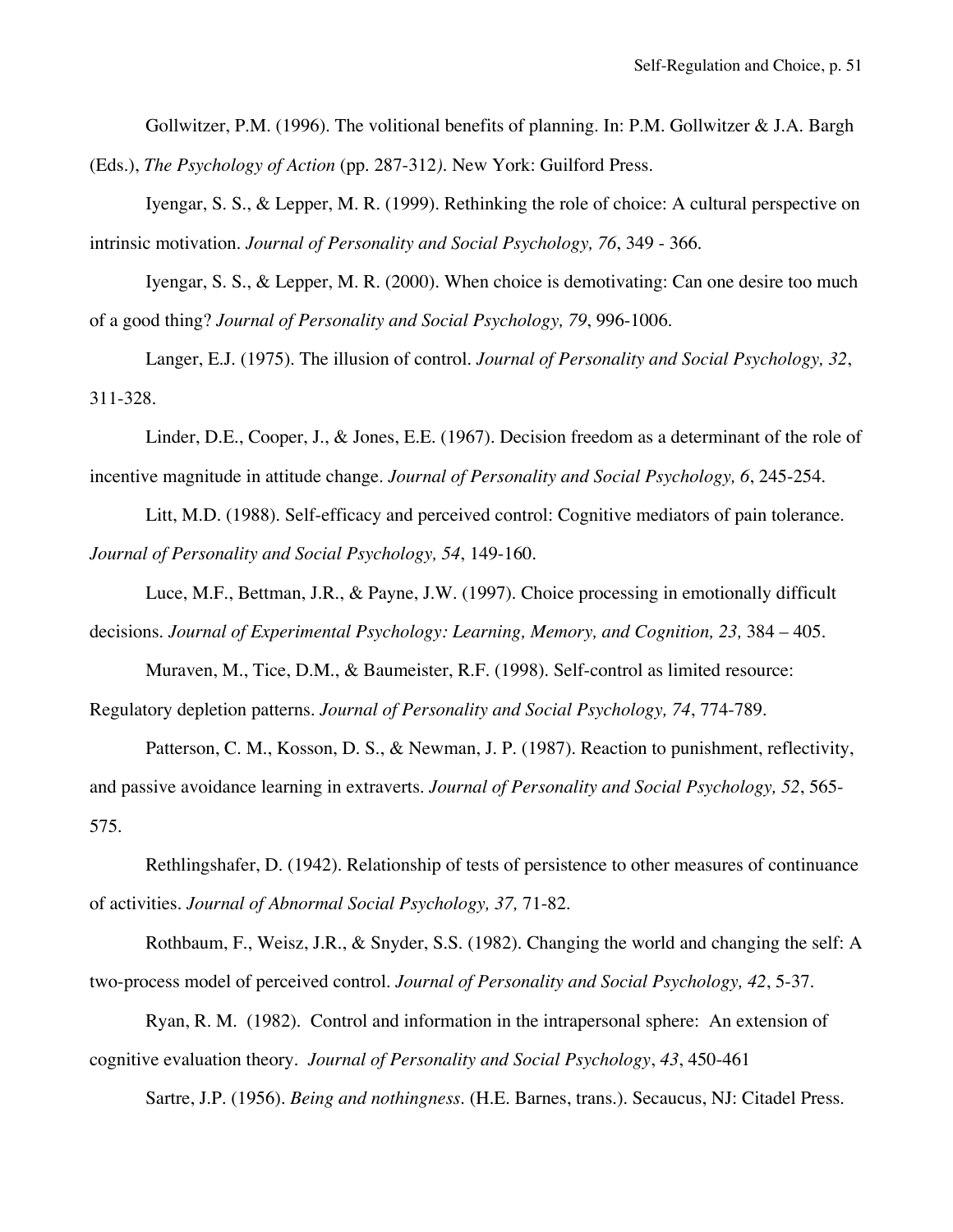Original work published in 1943.

Schmeichel, B. J., Vohs, K. D., & Baumeister, R. F. (2003). Ego depletion and intelligent performance: Role of the self in logical reasoning and other information processing. *Journal of Personality and Social Psychology, 85*, 33-46.

Schwartz, B. (2000). Self-determination: The tyranny of freedom. *American Psychologist*, 55, 79-88.

Schwartz, B. (2004). *The paradox of choice: Why more is less*. New York: HarperCollins. Seligman, M.E.P. (1975). *Helplessness: On depression, development, and death.* San

Francisco, CA: Freeman.

Tice, D.M., & Baumeister, R.F. (1997). Longitudinal study of procrastination, performance,

stress, and health: The costs and benefits of dawdling. *Psychological Science, 8*, 454-458.

Tomasello, M., & Call, J. (1997). *Primate cognition.* New York: Oxford University Press.

Vohs, K.D., Baumeister, R.F., & Ciarocco, N. (in press). Self-regulation and self-presentation:

Regulatory resource depletion impairs impression management and effortful self-presentation depletes regulatory resources. *Journal of Personality and Social Psychology*.

Vohs, K.D., & Heatherton, T.F. (2000). Self-regulatory failure: A resource-depletion approach. *Psychological Science, 11*, 249-254.

Vohs, K.D., & Schmeichel, B.J. (2003). Self-regulation and the extended now: Controlling the self alters the subjective experience of time. *Journal of Personality and Social Psychology, 85,* 217- 230.

Waldman, S. (1992: January 27). The tyranny of choice: Why the consumer revolution is ruining your life. *New Republic*, 22-25.

Watson, D., Clark, L. A., & Tellegen, A. (1988). Development and validation of brief measures of positive and negative affect: The PANAS scales. *Journal of Personality and Social Psychology, 54,* 1063-1070.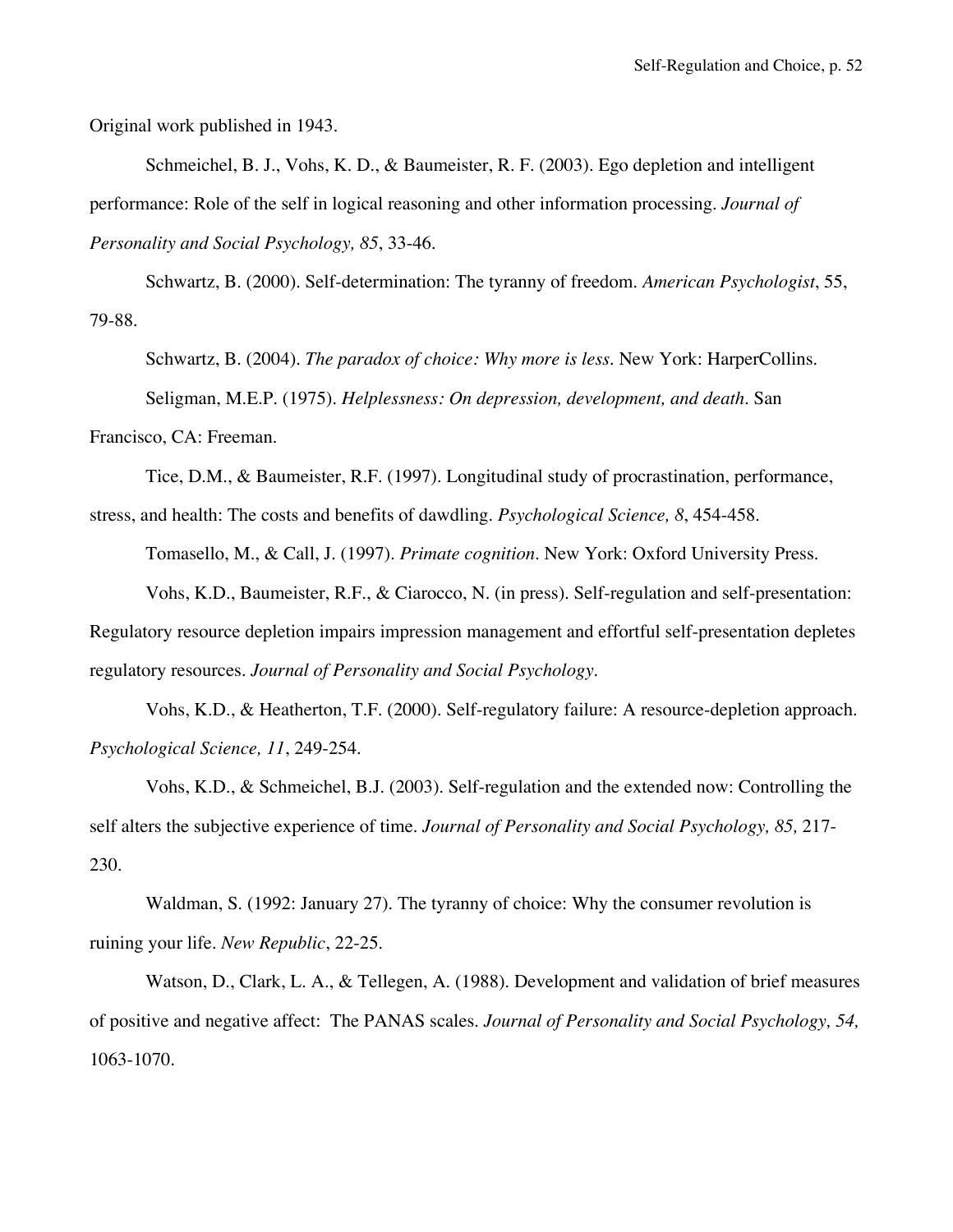### Author Notes

Kathleen D. Vohs, Sauder School of Business – Marketing Division, University of British Columbia; Roy F. Baumeister, Department of Psychology, Florida State University; Jean Twenge, Department of Psychology, San Diego State University; Brandon Schmeichel, Department of Psychology, Florida State University; Dianne Tice, Department of Psychology, Florida State University; Jennifer Crocker, Department of Psychology, University of Michigan.

Preparation of this article was supported by National Institute of Health grants MH12794 (KV) and MH 57039 (RB), funding from the Social Sciences and Humanities Research Council to Kathleen Vohs, and support from the Canada Research Chair Council to Kathleen Vohs.

We thank Melissa Lassiter, Sloane Rampton, Denise Kartchner, Krystal Hansen, Mandee Lue Chatterton, Louis Wagner, Allison Park, Erica Greaves, Karyn Cirino, and Megan Kimbrell for their assistance conducting the studies included in this paper.

Correspondence concerning this article should be sent to Kathleen Vohs, Marketing Division, University of British Columbia, 2053 Main Mall, Vancouver BC CANADA V6T 1Z2. Email: vohs@sauder.ubc.ca.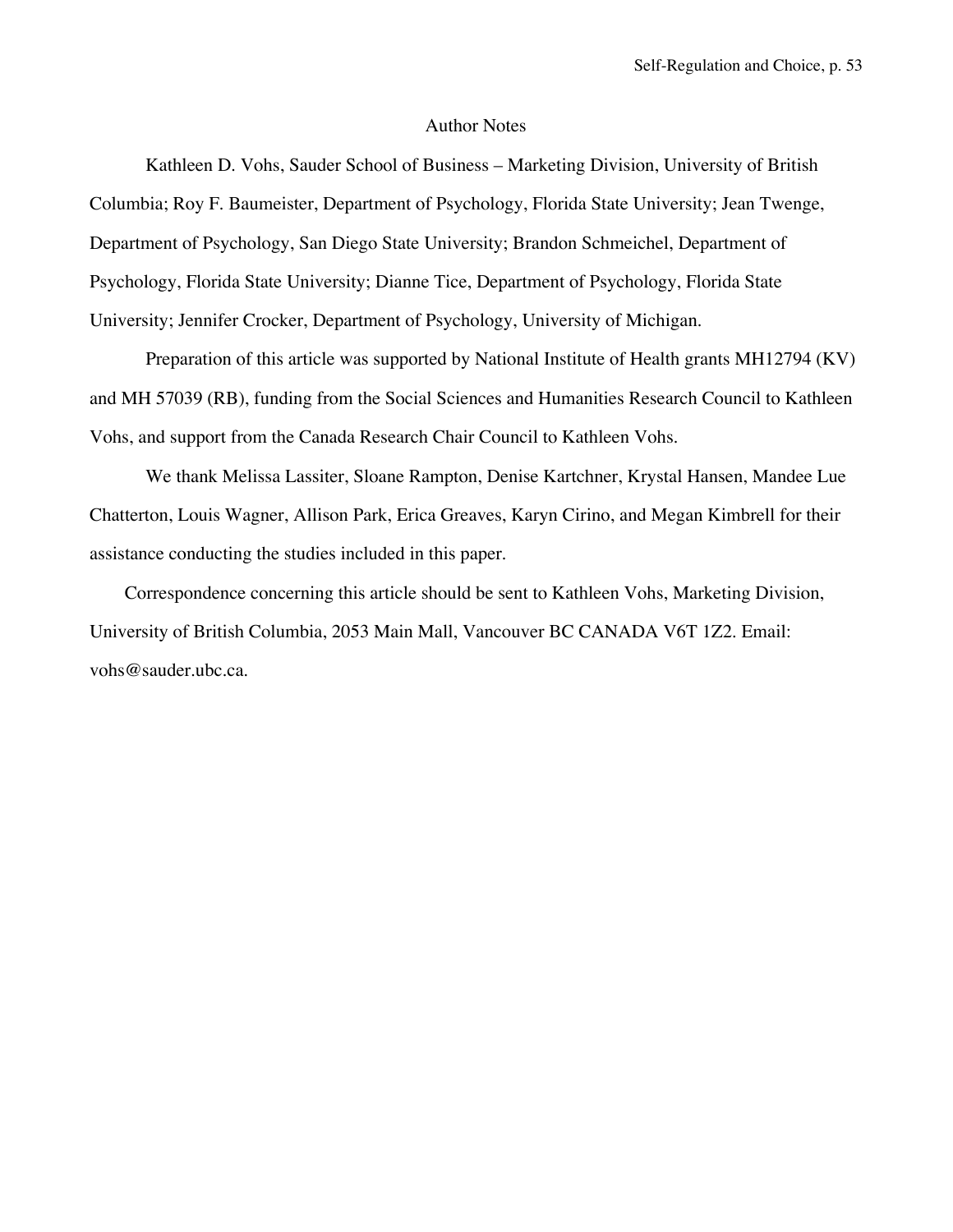|                      | <b>Choice</b>    | <b>No Choice Condition</b> | <b>Dependent Variable</b> |  |
|----------------------|------------------|----------------------------|---------------------------|--|
|                      | <b>Condition</b> |                            |                           |  |
| <b>Experiment 2</b>  | 27.70 (15.81)    | 67.42 (56.35)              | Time Held Arm in          |  |
|                      |                  |                            | Freezing Water (secs)     |  |
| <b>Experiment 3</b>  | 8.39 (3.64)      | 11.40(1.66)                | Time Spent Practicing     |  |
|                      |                  |                            | (minutes)                 |  |
| <b>Experiment 4A</b> | 9.11(3.00)       | 12.25(4.31)                | Persistence (minutes):    |  |
|                      |                  |                            | Unsolvable Puzzles        |  |
| <b>Experiment 4B</b> | 14.70(4.05)      | 17.80 (4.66)               | Persistence (minutes):    |  |
|                      |                  |                            | Solvable Puzzles          |  |
| <b>Experiment 5</b>  | 3.04(2.28)       | 4.54(3.29)                 | Persistence (minutes):    |  |
|                      |                  |                            | <b>Math Problems</b>      |  |

|  | Table 1: Self-regulatory ability as a function of choice condition; Experiments 2-8 |  |  |
|--|-------------------------------------------------------------------------------------|--|--|
|  |                                                                                     |  |  |

*Note*: The data in this table are means and standard deviations (inside parentheses) relating to the effect of choice condition on self-regulation ability. Higher numbers indicate better self-control. Rows denote the experiment number from which the means were drawn. The first two columns are the conditions representing Choice and No Choice, and the Dependent Variable column specifies the operationalizations of self-regulation in each experiment. For Experiment 5, a median split on scores from the *psychological involvement in choices* factor (see Experiment 1) was used to create the groups of Choice and No Choice.